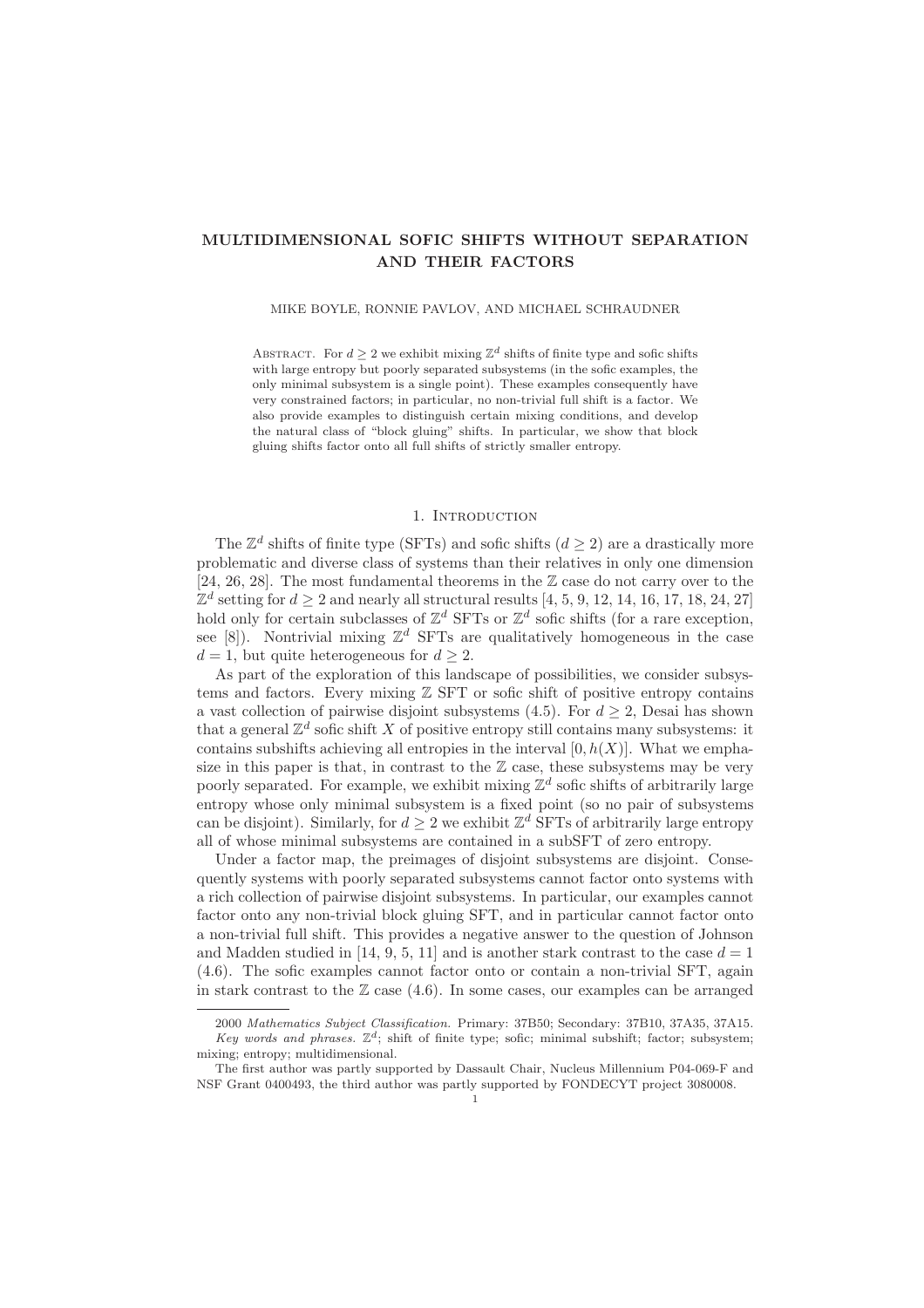to have topologically completely positive entropy, but at the same time to have no factor admitting an invariant measure such that as a measurable system it is of completely positive entropy. The proof (6.1) of the latter property appeals to a  $\mathbb{Z}^d$ disjointness theorem of Glasner, Thouvenot and Weiss [10].

The paper is organized as follows. In Section 2, we provide symbolic dynamics background. In Section 3, we define a natural notion of "block gluing" (mixing on blocks given a uniform separation) and show for  $d \geq 2$  that any block gluing  $\mathbb{Z}^d$ shift X has many factors, including full shifts of any smaller entropy and a set of SFTs with entropies dense in  $[0,h(X)]$ . This generalizes the corresponding result of Johnson-Madden-Desai for corner gluing shifts [14, 9]. In Section 4, we state our main results on systems with restricted subsystems and factors, and contrast them with the  $\mathbb Z$  case. The proofs are carried out over Sections 5-10, as described in Section 4. The constructions are different for the cases  $d = 2$  and  $d \geq 3$ , and rely heavily on two papers of Mike Hochman [11, 12].

In the appendices, we establish some properties of block gluing shifts, discuss a range of mixing conditions on  $\mathbb{Z}^d$  shifts  $(d \geq 2)$ , and provide some examples. We show the uniform filling property is not implied by corner gluing; block gluing does not imply corner gluing; and a block gluing (or even corner gluing)  $\mathbb{Z}^d$  SFT need not be entropy minimal.

#### 2. Background

We assume a basic familiarity with symbolic dynamics, nevertheless we recall some notations in this section. Formal definitions of some relevant mixing notions so far introduced to the study of  $\mathbb{Z}^d$  shifts by other authors can be found in Appendix A, where we also discuss their mutual relations.

A d-dimensional full shift  $(d \in \mathbb{N})$  on some finite alphabet A consists of the set  $\mathcal{A}^{\mathbb{Z}^d}$  together with the  $\mathbb{Z}^d$  shift action  $\sigma^{\vec{i}}$ :  $\mathcal{A}^{\mathbb{Z}^d} \to \mathcal{A}^{\mathbb{Z}^d}$  ( $\vec{i} \in \mathbb{Z}^d$ ) defined at each coordinate  $\vec{j} \in \mathbb{Z}^d$  as  $(\sigma^{\vec{i}}(x))_{\vec{j}} := x_{\vec{i} + \vec{j}}$ .

Closed shift-invariant subsets of some d-dimensional full shift are called  $\mathbb{Z}^d$ (sub)shifts. A subsystem of some  $\mathbb{Z}^d$  shift X is a closed shift-invariant subset of X, together with the restriction of the  $\mathbb{Z}^d$  shift action to this set.

The *language* of a  $\mathbb{Z}^d$  shift X is the set of finite patterns which appear as subwords of elements of X. It is denoted by  $\mathcal{L}(X)$ . The subset of patterns in the language of X with a certain (finite) shape  $F \subseteq \mathbb{Z}^d$  we denote by  $\mathcal{L}_F(X) := \{x|_F \mid x \in X\} \subseteq \mathcal{L}(X)$ .

For any  $\mathbb{Z}^d$  shift X, pattern  $P \in L_F(X)$ , and point  $x \in X$ , the frequency of P in  $x$  (if it exists) is

$$
\lim_{n \to \infty} \frac{|\{\vec{i} \in F_n \mid x|_{F+\vec{i}} = P\}|}{|F_n|}
$$

where  $F_n := \{ \vec{\imath} \in \mathbb{Z}^d \mid ||\vec{\imath}||_{\infty} \leq n \}.$ 

A *d*-dimensional shift of finite type ( $\mathbb{Z}^d$  SFT) is a  $\mathbb{Z}^d$  shift  $X \subseteq \mathcal{A}^{\mathbb{Z}^d}$  defined using a finite set  $\mathcal{P} \subseteq \mathcal{A}^F$  of patterns on a finite non-empty shape  $F \subsetneq \mathbb{Z}^d$ , such that  $X = \{x \in \mathcal{A}^{\mathbb{Z}^d} \mid \forall \vec{i} \in \mathbb{Z}^d : x|_{\vec{i} + F} \in \mathcal{P}\}\.$  If the diameter of F with respect to the maximum-norm  $\|.\|_{\infty}$  on  $\mathbb{Z}^d$  is  $m \in \mathbb{N}$ , then X has order m.

Recall that the *topological entropy* of a  $\mathbb{Z}^d$  shift X is by definition

$$
h(X) := \lim_{n \to \infty} \frac{\log |\mathcal{L}_{F_n}(X)|}{|F_n|}
$$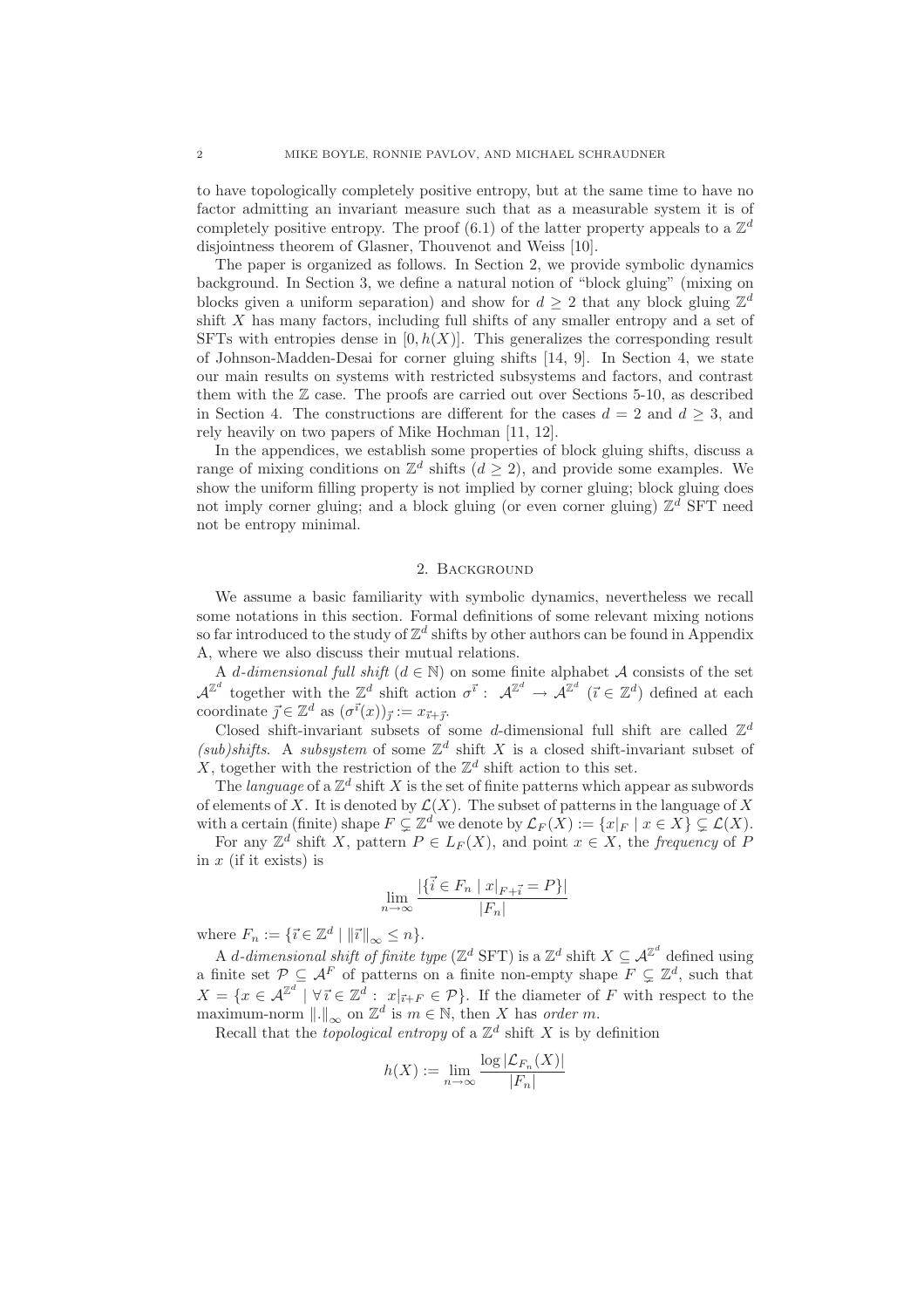(Note that by [1] this limit  $h(X)$  is the same for any sequence of finite convex shapes  $(F_n \subsetneq \mathbb{Z}^d)_{n \in \mathbb{N}}$ , such that the inradii of  $F_n$  diverge to infinity with n.) The measuretheoretic entropy  $h_\mu(X)$  of X with respect to a shift-invariant Borel probability  $\mu \in \mathcal{M}(X)$  is generalized analogously from the Z case.

Unless qualified, by a dynamical system we mean in this paper a homeomorphism of a compact metric space. We call a point x of a dynamical system  $(\Xi, \xi)$  transitive if its  $\xi$ -orbit is dense in Ξ. A dynamical system  $(\Xi, \xi)$  is called *minimal* if all points are transitive, or in other words if all  $\xi$ -orbits are dense in  $\Xi$ , meaning that  $\Xi$  itself is the only non-empty  $\xi$ -invariant closed subset of  $\Xi$ . A system  $(\Xi,\xi)$  is called trivial if it consists of only one point.

A factor map between two  $\mathbb{Z}^d$  shifts means a surjective map intertwining the shift actions and the image of a subshift  $X$  under such a map is referred to as a factor of X. A factor map is called *topological* if it is in addition continuous and it is called measurable if it is a measure preserving Borel map. In this paper, unless indicated otherwise, factor maps are in the topological category. It is well known that factor maps never increase entropy.

The class of  $\mathbb{Z}^d$  sofic shifts constitutes the factors of  $\mathbb{Z}^d$  SFTs. Obviously it is closed under factor maps, i.e. factors of sofic shifts are again sofic.

By a measurable dynamical system we mean in this paper an invertible measure preserving transformation of a Borel probability space. We say a measurable dynamical system has *(measurably)* completely positive entropy  $(c.p.e.)$  if every non-trivial measurable factor has positive entropy. Likewise we say a topological dynamical system has (topologically) completely positive entropy (top.c.p.e.) if every non-trivial topological factor has positive entropy.

# 3. FACTORS OF BLOCK GLUING  $\mathbb{Z}^d$  SHIFTS  $(d \ge 1)$

In this section we introduce the uniform mixing property "block gluing" for  $\mathbb{Z}^d$ shifts, and we prove that block gluing  $\mathbb{Z}^d$  shifts factor onto full shifts of smaller entropy (and more generally onto any lower entropy  $\mathbb{Z}^d$  SFT containing a safe symbol) as well as onto a family of strongly irreducible  $\mathbb{Z}^d$  SFTs realizing a dense set of values in the possible range of entropies. We discuss block gluing shifts in detail in Appendix B.

In the sequel,  $\delta_{\infty}$  will represent the maximum-metric on  $\mathbb{Z}^d$ , i.e.  $\forall \vec{v}, \vec{w} \in \mathbb{Z}^d$ we define  $\delta_{\infty}(\vec{v}, \vec{w}) := ||\vec{v} - \vec{w}||_{\infty} = \max_{1 \leq k \leq d} |v_k - w_k|$ .  $\delta_{\infty}$  can be extended to a non-negative symmetric function on non-empty subsets  $V, W \subseteq \mathbb{Z}^d$  in the usual way:  $\delta_{\infty}(V, W) := \min_{\vec{v} \in V, \vec{w} \in W} \delta_{\infty}(\vec{v}, \vec{w}).$ 

Let  $\vec{v}, \vec{w} \in \mathbb{Z}^d$  such that for all  $1 \leq k \leq d$  the components satisfy  $\vec{v}_k \leq \vec{w}_k$ . We will denote this with  $\vec{v} \preceq \vec{w}$ . For every pair  $\vec{v} \preceq \vec{w}$  the non-empty subset  $B := \mathbb{Z}^d \cap \prod_{k=1}^d [\vec{v}_k, \vec{w}_k] = \{ \vec{v} \in \mathbb{Z}^d \mid \vec{v} \leq \vec{v} \leq \vec{w} \}$  constitutes a solid block for which we use the notation  $B = [\vec{v}, \vec{w}]$ . With  $\vec{\mathbb{I}}$  we refer to the element in  $\mathbb{Z}^d$  in which all components equal 1, i.e.  $\vec{\mathbb{I}} := (1, 1, \ldots, 1) \in \mathbb{Z}^d$  and by  $\mathbb{N}_0$  to the set of non-negative integers.

**Definition 3.1.** A  $\mathbb{Z}^d$  shift X is called block gluing at gap  $g \in \mathbb{N}_0$  if for any two (disjoint) solid blocks  $B_1 = [\vec{v}^{(1)}, \vec{w}^{(1)}], B_2 = [\vec{v}^{(2)}, \vec{w}^{(2)}] \subsetneq \mathbb{Z}^d$  with distance  $\delta_{\infty}(B_1,B_2) > g$  any pair of patterns on  $B_1$  and  $B_2$  occurring in X can be put together to form a valid point of X, i.e.  $\forall P_1 \in \mathcal{L}_{B_1}(X), P_2 \in \mathcal{L}_{B_2}(X) \exists x \in X$ such that  $x|_{B_1} = P_1$  and  $x|_{B_2} = P_2$  (or equivalently  $\forall y, z \in X \exists x \in X$  such that  $x|_{B_1} = y|_{B_1}$  and  $x|_{B_2} = z|_{B_2}$ .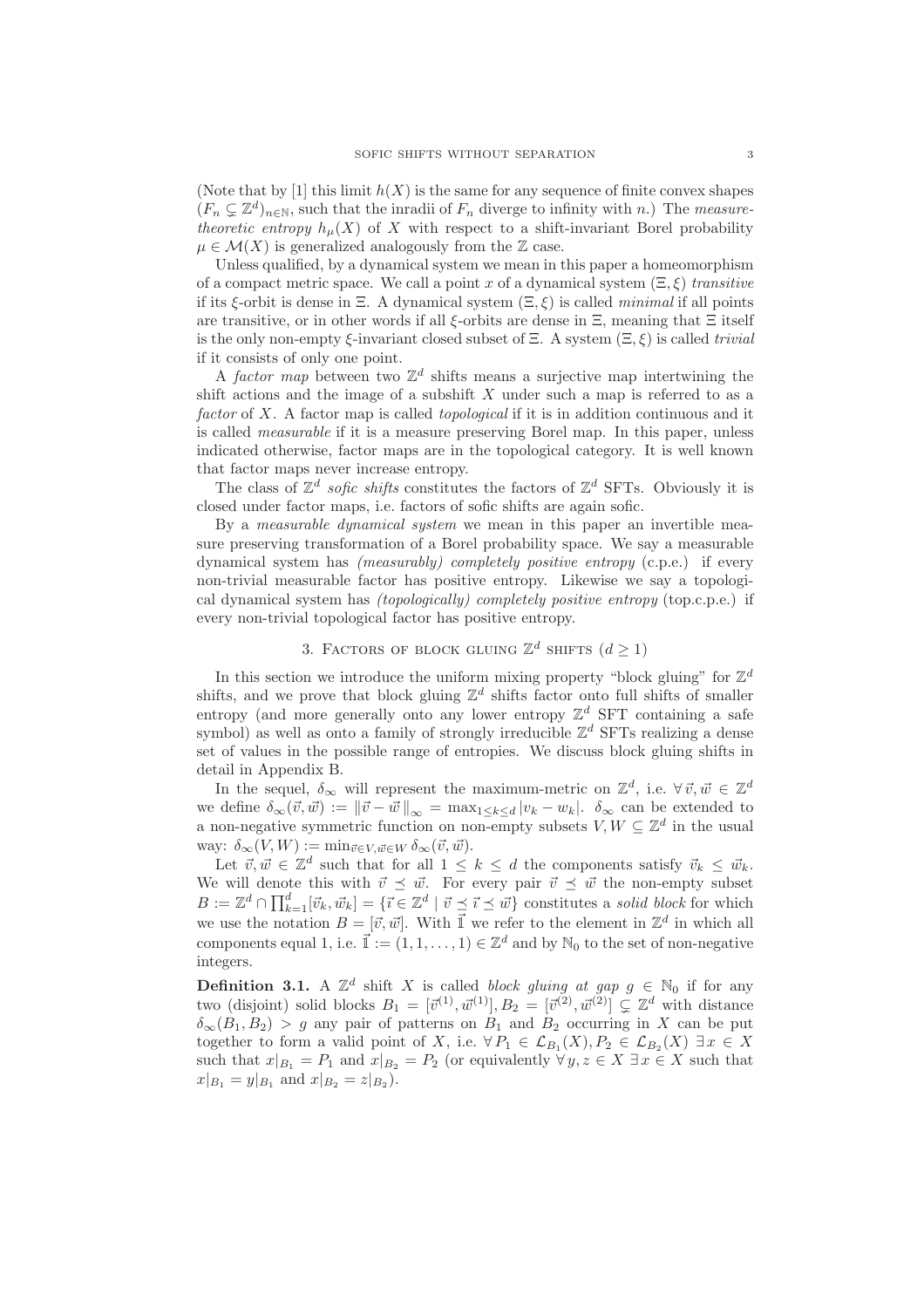A  $\mathbb{Z}^d$  shift X is called *block gluing* if it is block gluing at gap g for some  $g \in \mathbb{N}_0$ . Obviously  $\mathbb{Z}^d$  full shifts are block gluing at gap  $g = 0$ . Note that a  $\mathbb Z$  shift is block gluing if and only if it satisfies the specification property [2].

In analogy with the matrix-SFT case in [22, 14] we say that a general  $\mathbb{Z}^d$  shift X has a safe symbol if its alphabet contains a letter a such that for any  $x \in X$ , any way of changing some letters in  $x$  to as results in a new point still in  $X$ .

It is well known that every  $\mathbb Z$  SFT of entropy at least  $\log N$  factors onto the  $\mathbb Z$ full shift on N symbols. The same holds for  $d > 1$  in the case of  $\mathbb{Z}^d$  group shifts [4] (note that those have entropy  $\log N$  for some  $N \in \mathbb{N}$ ) but not for general  $\mathbb{Z}^d$  SFTs [5, 11]. Desai proved for  $d \geq 2$  that a corner gluing  $\mathbb{Z}^d$  SFT of entropy strictly greater than  $\log N$  factors onto a  $\mathbb{Z}^d$  full shift on N symbols [9]. (Corner gluing is a condition strictly stronger than block gluing  $-$  see Appendix A.) We prove the following generalization of Desai's theorem.

**Theorem 3.2.** Suppose  $d \geq 1$  and let X be a block gluing  $\mathbb{Z}^d$  shift. Then the following hold.

- (1) If  $N \in \mathbb{N}$  and  $h(X) > \log N$ , then X factors topologically onto the  $\mathbb{Z}^d$  full shift on N symbols.
- (2) X factors topologically onto a family of strongly irreducible  $\mathbb{Z}^d$  SFTs with entropies dense in  $[0, h(X)]$ .
- (3) X factors topologically onto any lower entropy  $\mathbb{Z}^d$  SFT having a safe symbol.

Proof. For all three claims we use ideas of Desai's proof of part (1) of our theorem from  $[9]$  (stated there under the stronger assumption of X being a corner gluing  $\mathbb{Z}^d$  SFT), with some adaptations. Due to space considerations, we just sketch our argument here, and refer to Desai's paper [9] for finer details.

We may assume X to be block gluing with gap  $g \in \mathbb{N}_0$  and entropy  $h(X) > 0$ . Fix any  $\varepsilon > 0$  such that  $\varepsilon < h(X)$ . Theorem B.2(4) guarantees the existence of a pattern  $P \in \mathcal{L}(X)$  such that the subshift  $X^R := \{x \in X \mid P$  does not occur in x still has entropy  $h(X^{\mathcal{R}}) > h(X) - \varepsilon$ .

Because  $h(X^{\mathcal{R}}) > 0$ , there is a pattern  $Q \in \mathcal{L}_B(X^{\mathcal{R}})$  on some solid block  $B \subsetneq \mathbb{Z}^d$ such that for  $\vec{i} \in \mathbb{Z}^d$  with  $\|\vec{i}\|_{\infty} \leq g + \|P\|_{\infty}$ , the pattern Q can not overlap with a copy of Q translated by  $\vec{i}$ , i.e.  $\exists \vec{j} \in B \cap B - \vec{i}$ :  $Q_{\vec{j}} \neq Q_{\vec{i}+\vec{j}}$  (we can use Desai's original construction to show this). Since  $X$  is block gluing, there is a solid block pattern  $M \in \mathcal{L}(X)$  with P at each corner and also containing Q (see the left part of Figure 1), w.l.o.g. we may assume  $P, Q$  and thus M have the shape of a hypercube.

We define a "surrounded word" to be the central pattern of a configuration on a solid hypercube as pictured in Figure 1. The surrounded words play the role of Desai's "follower words" in the original proof.

In Figure 1, each G represents any valid pattern of appropriate shape in which P does not occur, i.e.  $G \in \mathcal{L}(X^{\mathcal{R}})$  (different G symbols may not represent the same word). The unspecified shaded regions represent valid configurations in  $X$  (over which we have no control) filling gaps of thickness  $q$ . By the block gluing property, all possible patterns  $C \in \mathcal{L}(X^{\aleph})$  of appropriate size appear as surrounded words in a configuration in  $X$ .

To establish claim (1) we choose  $\varepsilon := \frac{1}{2}(h(X) - \log N) > 0$  and define a factor map  $\phi$  from X to the full shift on symbols  $\mathcal{A} := \{0, \ldots, N-1\}$  which will be defined as suggested by Figure 2. For arbitrarily fixed  $n \in \mathbb{N}$  we choose a function  $\Phi: \mathcal{L}_{\left[\vec{\mathbb{I}}, n\vec{\mathbb{I}}\right]}(X^{\mathcal{R}}) \to \mathcal{A}^{\left[\vec{\mathbb{I}}, (n+r)\vec{\mathbb{I}}\right]}$  where  $r := 2g + ||M||_{\infty}$ . If in a point in X we see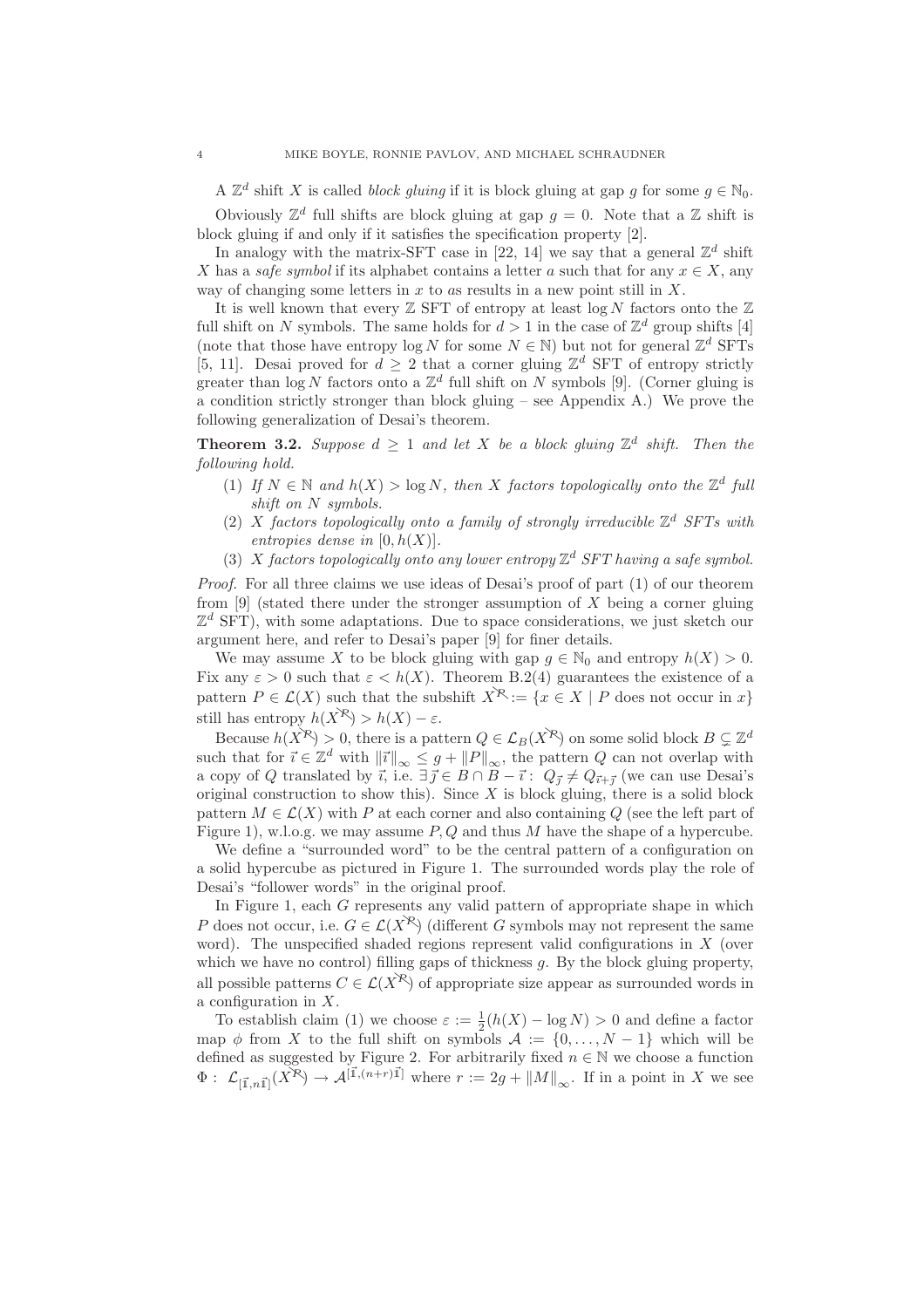

FIGURE 1. The marker pattern  $M$  (left), and a surrounded word  $C$  (right).

a configuration with a surrounded word  $C \in \mathcal{L}_{[\vec{1}, n\vec{1}]}(X^{\mathcal{R}})$  at coordinates  $\vec{i} + [\vec{1}, n\vec{1}]$  $(\vec{i} \in \mathbb{Z}^d)$ , the image configuration on the solid block  $\vec{i} - g\vec{\mathbb{I}} + [\vec{\mathbb{I}},(n+r)\vec{\mathbb{I}}] \subsetneq \mathbb{Z}^d$ indicated as the larger thicklined region in Figure 2 will be  $\Phi(C)$ . Wherever this rule does not apply (we do not see a complete surrounded-word-pattern in our coding window), we fill in the image coordinates with 0s. The map  $\phi$  induced by this rule is well defined because the marker structure containing  $Q$  ensures that two configurations defining surrounded words can overlap only by complete overlap of M corners.



FIGURE 2. A surrounded word  $C$  and the (larger) region it uniquely determines in the  $\phi$ -image

As  $h(X^{\mathcal{R}}) > h(X) - \varepsilon = \log N + \varepsilon$  we can fix  $n \in \mathbb{N}$  large enough such that  $|\mathcal{L}_{[\vec{1}, n\vec{1}]}(X^{\mathcal{R}})| > N^{(n+r)^d}$ . Thus we may choose  $\Phi$  surjective. This implies that  $\phi$  is onto: one simply places copies of the pattern  $M$  gridding the plane with appropriate distance, and interpolates surrounded words  $C$ , to produce a specified image point.

For the second part of the theorem we explicitly construct a family of strongly irreducible  $\mathbb{Z}^d$  SFTs. For any fixed  $\varepsilon > 0$  we choose  $2 \le m \in \mathbb{N}$  such that  $\frac{\log m^d}{m^d} < \frac{\varepsilon}{2}$ . For every  $j \in \mathbb{N}$  let  $\mathcal{A}_{Y_j} := \{0, 1, \ldots, (j-1)\}$  and define  $\mathbb{Z}^d$  SFTs

$$
Y_j := \left\{ y \in \mathcal{A}_{Y_j}^{\mathbb{Z}^d} \mid \forall \, \vec{\imath} \in \mathbb{Z}^d : y|_{\vec{\imath} + [\vec{1}, m\vec{1}]} \text{ contains at most one non-zero symbol} \right\}.
$$

Since there cannot be more than one non-zero symbol in a block of size  $[\vec{1},m\vec{1}]$ we have  $|\mathcal{L}_{[\vec{1},m\vec{1}]}(Y_j)| \leq m^d \cdot j$ . Using this and the fact that we can place symbols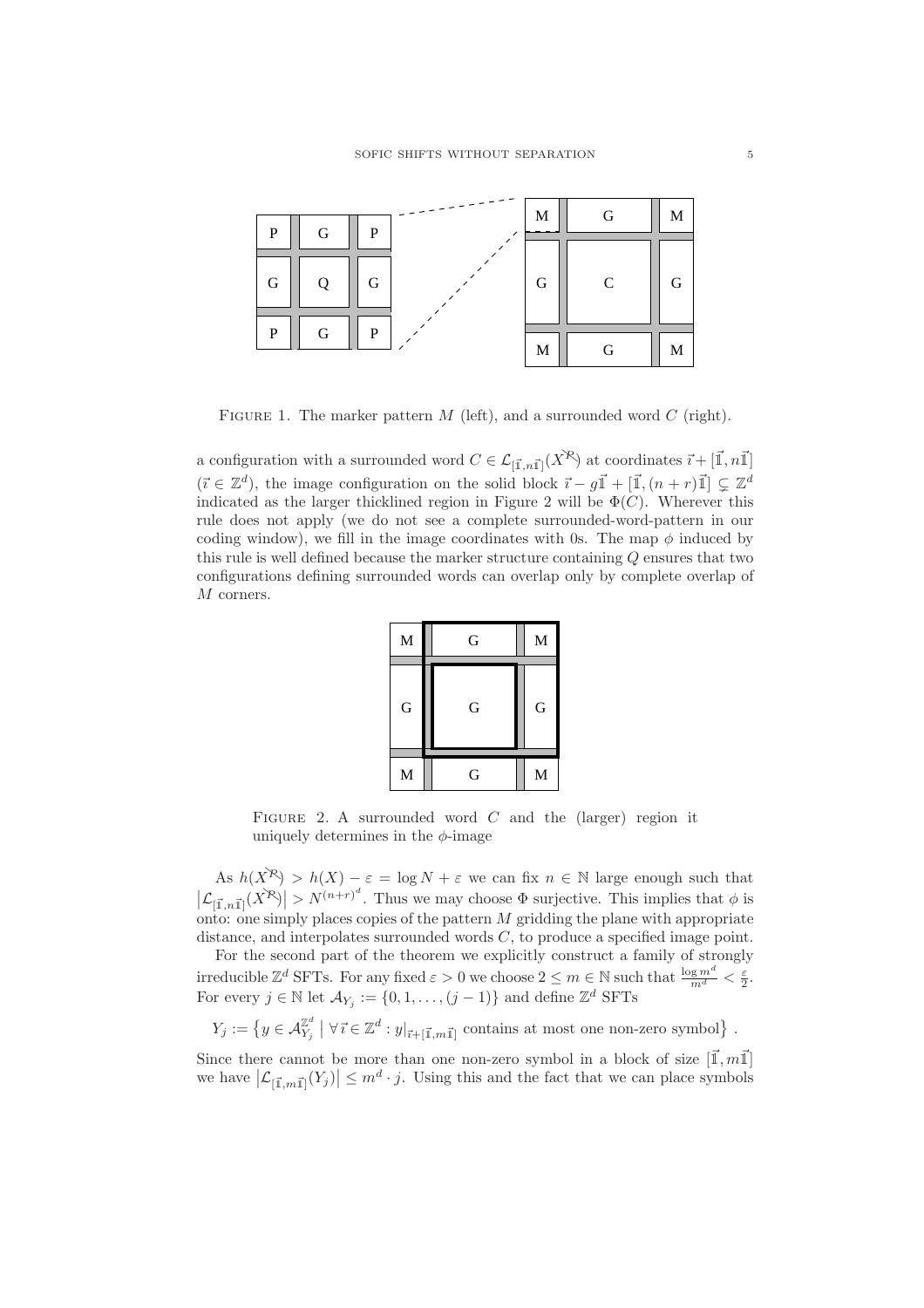freely on a grid  $(m\mathbb{Z})^d$  while filling in the remaining coordinates with 0s, we have

$$
j^{t^d} \le \left| \mathcal{L}_{\left[\vec{\mathbf{I}},tm\vec{\mathbf{I}}\right]}(Y_j) \right| \le \left(m^d \cdot j\right)^{t^d}
$$

for any  $t \in \mathbb{N}$ . The entropy of  $Y_i$  can thus be estimated to be:

(EB) 
$$
\frac{\log j}{m^d} \le h(Y_j) \le \frac{\log j}{m^d} + \frac{\log m^d}{m^d} < \frac{\log j}{m^d} + \frac{\varepsilon}{2}.
$$

We claim that each  $Y_i$  is strongly irreducible with gap m. For this let  $P_1 \in$  $\mathcal{L}_{F_1}(Y_j), P_2 \in \mathcal{L}_{F_2}(Y_j)$  be two patterns on finite non-empty sets  $F_1, F_2 \subsetneq \mathbb{Z}^d$  such that  $\delta_{\infty}(F_1, F_2) > m$ . Clearly the points  $y^{(1)}, y^{(2)} \in \mathcal{A}_{Y_j}^{\mathbb{Z}^d}$  defined as  $y^{(i)}|_{F_i} := P_i$ and  $y^{(i)}_{\vec{i}} := 0$  for every  $\vec{i} \in \mathbb{Z}^d \setminus F_i$   $(i = 1, 2)$  are in  $Y_j$  (each realizes the pattern  $P_i$ in a "minimal" way). Suppose the point  $y \in \mathcal{A}_{Y_j}^{\mathbb{Z}^d}$  with  $y|_{F_1} := P_1$ ,  $y|_{F_2} := P_2$  and  $y_{\vec{i}} := 0$  for all  $\vec{i} \in \mathbb{Z}^d \setminus (F_1 \cup F_2)$  is not in  $Y_j$ . Due to the description of  $Y_j$ , there has to be  $\vec{i} \in \mathbb{Z}^d$  such that  $y|_{\vec{i} + [\vec{1}, m\vec{1}]}$  contains at least two non-zero symbols. But as  $y^{(1)}, y^{(2)} \in Y_j$  this can only happen if the block  $\vec{i} + [\vec{\mathbb{I}}, m\vec{\mathbb{I}}]$  contains coordinates of both  $F_1$  and  $F_2$ , which contradicts  $F_1, F_2$  being separated by m. So  $y \in Y_j$  and  $Y_i$  is strongly irreducible as claimed.

Now choose  $j^* \in \mathbb{N}$  such that  $h(X) - 2\varepsilon < h(Y_{j^*}) < h(X) - \varepsilon$ , which is possible by the choice of m. Again we find  $X^R \subseteq X$  with  $h(X^R) > h(X) - \varepsilon$  and we carry out the marker construction as above. This time we fix  $n \in \mathbb{N}$  with  $n > m$  large enough that

$$
\frac{\log \left| \mathcal{L}_{[\vec{1},n\vec{1}]}(X^{\mathcal{R}}) \right|}{(n+r)^d} > h(X) - \varepsilon > \frac{\log \left| \mathcal{L}_{[\vec{1},(n+r)\vec{1}]}(Y_{j^*}) \right|}{(n+r)^d} > h(X) - 2\varepsilon
$$

holds for  $r := 2g + ||M||_{\infty}$ . Hence we have more surrounded words than valid  $Y_{j^*}$ -patterns and we can choose a surjection  $\Phi: \mathcal{L}_{[\vec{1},n\vec{1}]}(X^{\mathcal{R}}) \to \mathcal{L}_{[\vec{1},(n+r)\vec{1}]}(Y_{j^*})$ to build our factor map  $\phi$ : Whenever  $\phi$  sees a complete marker configuration on  $\vec{i} + \left[ (1 - \|M\|_{\infty}) \vec{\mathbb{I}}, (n+r)\vec{\mathbb{I}} \right] \subsetneq \mathbb{Z}^d$   $(\vec{i} \in \mathbb{Z}^d)$  with a surrounded word  $C \in \mathcal{L}_{[\vec{1}, n\vec{1}]}(X^{\mathcal{R}})$ in the middle, it tries to apply the rule given by  $\Phi$  to place the pattern  $\Phi(C)$  at  $\vec{i} + [\vec{1},(n+r)\vec{1}]$ . To ensure that the image point will be valid for  $Y_{j^*}$  we have to take care of the local condition defining  $Y_{j^*}$ . Therefore  $\phi$  scans a larger neighborhood for surrounded word patterns. If there exists another surrounded word configuration with  $C' \in \mathcal{L}_{[\vec{1},n\vec{1}]}(X^{\mathcal{R}})$  in the middle completely contained within a coding window of size  $\vec{i} + [(1 - ||M||_{\infty} - n - r - m)\vec{1}, (2n + 2r + m)\vec{1}]$  and the image patterns  $\Phi(C), \Phi(C')$  are not compatible with the condition on  $Y_{j^*}, \phi$  just fills in a block of 0s instead. In all other cases  $\phi$  puts 0s too.

As before  $\phi$  is well defined because of the marker structure and it is onto since for every point in  $Y_{j^*}$  we can grid  $\mathbb{Z}^d$  with markers and fill in appropriate surrounded words (the rule Φ will always apply, since the image point will satisfy the "non-zero symbols must have distance at least  $m$ "-condition).

Note that for every  $j > 1$  there exists a natural factor map  $\psi : Y_j \to Y_{j-1}$ (replacing all occurrences of the symbol  $(j - 1)$  with 0s), so X factors onto every  $Y_j$  with  $j \in \{1, 2, ..., j^*\}$ . The choice of m implies that the entropies of the finite family of  $\mathbb{Z}^d$  SFTs  $(Y_j)_{j \in \{1,2,\ldots,j^*\}}$  is a  $\varepsilon$ -dense set in  $[0,h(X)-\varepsilon]$ , i.e.  $h(Y_1)=0$ ,  $h(Y_{j^*}) > h(X) - 2\varepsilon$  and for  $2 \leq j \leq j^*$ 

$$
0 \leq h(Y_j) - h(Y_{j-1}) \stackrel{\mathrm{(EB)}}{<} \frac{\log j - \log (j-1)}{m^d} + \frac{\varepsilon}{2} \leq \frac{\log 2}{m^d} + \frac{\varepsilon}{2} < \varepsilon.
$$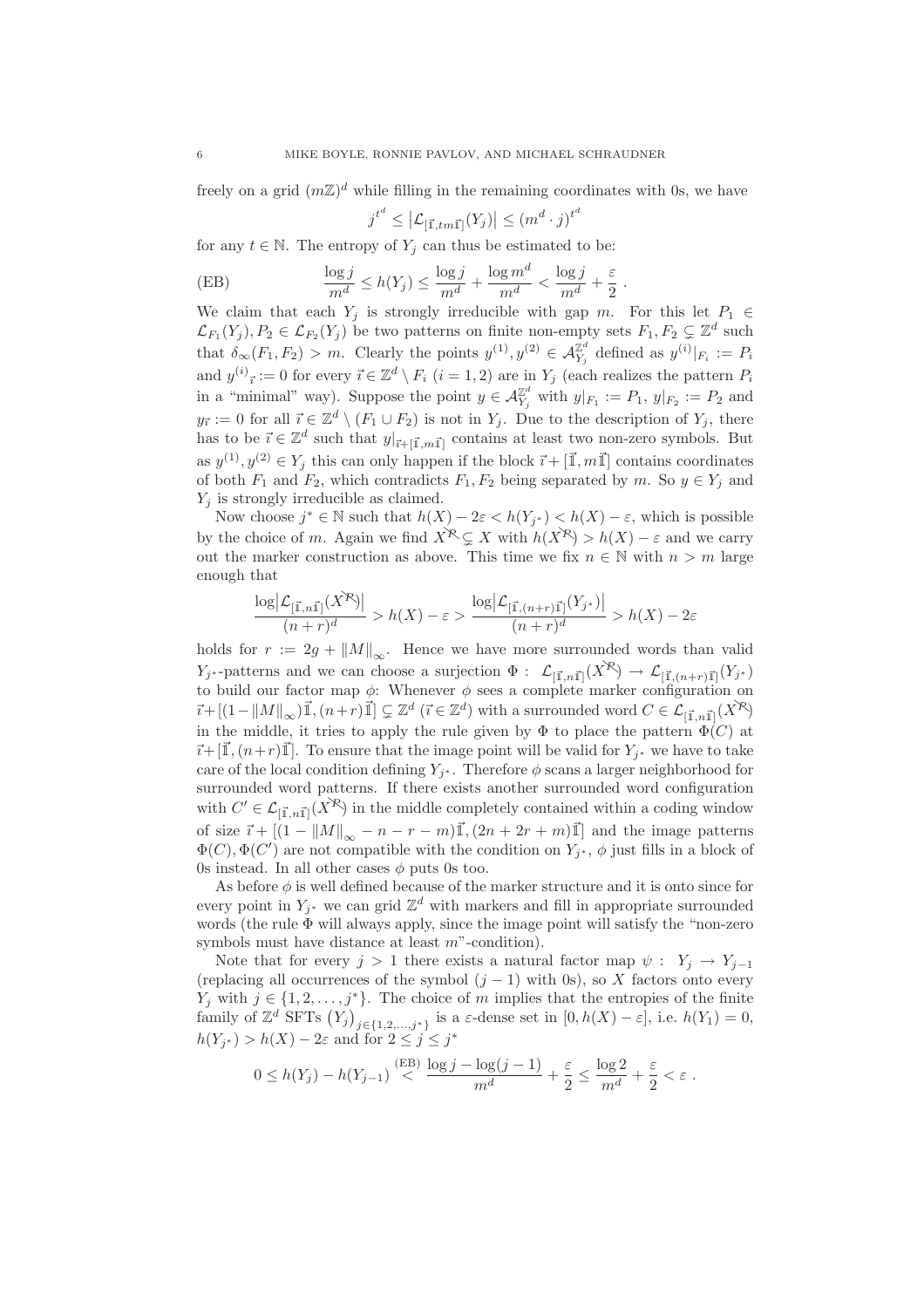As  $\varepsilon > 0$  was arbitrary we have finished the proof of (2).

For (3) suppose Y is a  $\mathbb{Z}^d$  SFT with  $h(Y) < h(X)$  and safe symbol 0. The factor map defined for  $(2)$  can be used to show that X factors onto Y (we only need that Y is defined by local conditions and replacing symbols with 0s never violates these constraints). As the argument is almost identical, details are left to the reader.  $\square$ 

We do not know a satisfying characterization of the  $\mathbb{Z}^d$  shifts which factor onto full shifts.

### 4. The restricted subsystem/quotient results

In this section we will state our main results on the existence of sofic/SFT shifts with restricted subsystems and quotients, and indicate the organization of their proofs in subsequent sections. Recall that by a trivial factor we mean the factor which is the trivial dynamical system consisting of one fixed point.

**Theorem 4.1.** Given  $M > 0$  and  $d \geq 2$ , there exists a  $\mathbb{Z}^d$  sofic shift S with the following properties.

- (1)  $h(S) > M$ .
- (2) S (and thus every topological factor of S) contains a fixed point which is its unique minimal subsystem.
- (3) Every topological factor of S (including S) contains a unique  $\mathbb{Z}^d$  SFT, which is a fixed point. In particular, S has no non-trivial SFT factor.
- (4) If Y is any non-trivial subshift factor of S, then Y cannot be block gluing. Hence Y also cannot be strongly irreducible, cannot have the uniform filling property (UFP), and cannot be corner gluing. In particular, Y cannot be a full shift.
- (5) In the case  $d \geq 3$ , S can be chosen such that for every non-trivial topological factor Y of S, there is no invariant Borel probability  $\mu \in \mathcal{M}(Y)$  on Y such that  $(Y, \mu)$  as a measurable system has completely positive entropy.
- (6) S has an equal entropy (sofic) subshift factor of topologically completely positive entropy.
- (7) There is a  $\mathbb{Z}^d$  SFT X and a factor map  $\pi: X \to S$  such that  $h(X) = h(S)$ and the preimage in X of the unique fixed point in S is a  $\mathbb{Z}^d$  SFT  $K \subsetneq X$ such that  $h(K) = 0$ .
- (8) In the case  $d = 2$ , S can in addition be chosen to be mixing and of topologically completely positive entropy.
- (9) For  $d \geq 3$ , S can be chosen to be mixing and satisfying all the properties  $(1)-(7)$  except  $(6)$ .

The mixing S we construct to prove Theorem 4.1 in the case  $d \geq 3$  has no topological factor which has topologically completely positive entropy.

We have similar results in the case that the subshift must be SFT.

**Theorem 4.2.** Given  $M > 0$  and  $d \geq 2$ , there exists a  $\mathbb{Z}^d$  SFT X with the following properties.

- (1)  $h(X) > M$ .
- (2) X contains a zero entropy SFT K which contains every minimal subsystem of  $X$ . In particular, every non-empty subsystem of  $X$  has to intersect  $K$ .
- (3) If Y is any block gluing shift factor of X, then Y is trivial. In particular, the only full shift factor of  $X$  is the trivial shift.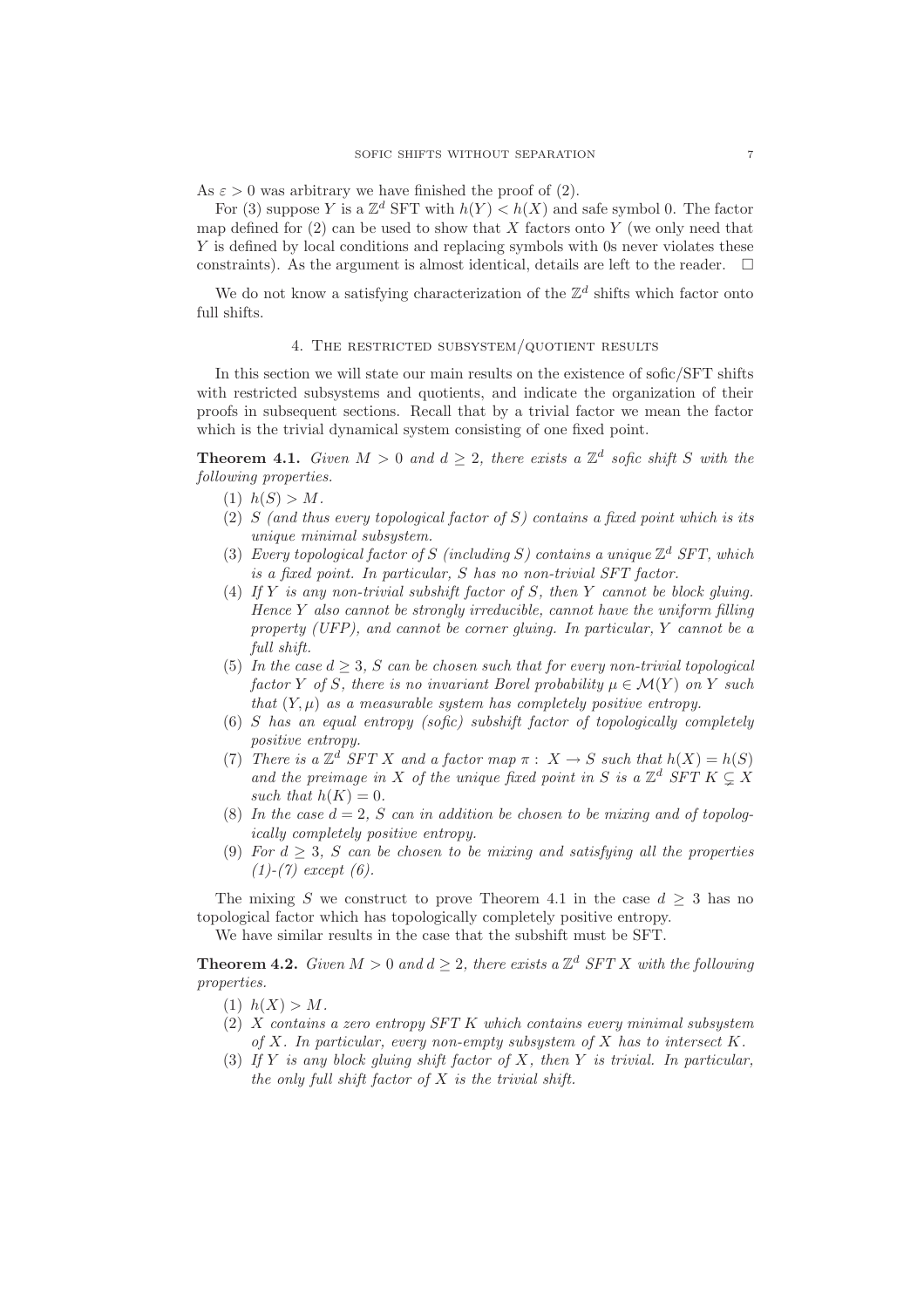#### 8 MIKE BOYLE, RONNIE PAVLOV, AND MICHAEL SCHRAUDNER

- (4) If Y is any subshift factor of X, and  $Y_{\text{MIN}}$  is the orbit closure of its minimal subsystems, then  $h(Y_{\text{MIN}}) = 0$ .
- (5) In the case  $d \geq 3$ , X can be chosen such that for every non-trivial topological factor Y of X, there is no invariant Borel probability  $\mu \in \mathcal{M}(Y)$  on Y such that  $(Y, \mu)$  as a measurable system has completely positive entropy.
- (6) X has an equal entropy sofic factor with topologically completely positive entropy. In the case  $d = 2$ , X itself can be chosen mixing with topologically completely positive entropy.

Remark 4.3. Our constructions for some claims in the theorems above require  $d = 2$ or  $d \geq 3$ . However, we know of no obstruction to the existence of examples for all  $d \geq 2$  for which all the claims hold. There is some further give and take in the properties we can demand of the examples within the limitations of our current techniques; for this see Remarks 9.1 and 10.1.

Remark 4.4. A  $\mathbb Z$  sofic shift  $S$  contains pairwise disjoint SFTs with entropies dense in [0, h(S)]. Desai proved for  $d \geq 2$  that a  $\mathbb{Z}^d$  sofic shift S contains sofic shifts with entropies dense in [0, h(S)] [8]. Theorem 4.1 shows for  $d \geq 2$  that we cannot improve Desai's theorem by replacing sofic with SFT or by requiring disjointness.

Similarly, a  $\mathbb Z$  SFT  $X$  contains pairwise disjoint SFTs with entropies dense in [0, h(X)]. Desai (generalizing [25]) proved for  $d \geq 2$  that a  $\mathbb{Z}^d$  SFT X contains SFTs with entropies dense in [0, h(X)] [8]. Theorem 4.2 shows for  $d \geq 2$  we cannot improve Desai's theorem by requiring the SFTs to be disjoint.

Remark 4.5. By way of contrast we recall some facts about the subsystems of a mixing  $\mathbb Z$  SFT  $X$ . By the Jewett Krieger Theorem and one of its proofs, every Borel probability preserving measurable system with entropy strictly less than  $h(X)$  has a realization as a uniquely ergodic subshift Y of X [7]. This  $Y \subsetneq X$  can be chosen disjoint from any given proper subsystem of  $X$  ("there is always room at the Krieger" Hotel"). Krieger's Embedding Theorem [15, 19] provides an even more vast array of subsystems. A mixing  $Z$  sofic shift S contains an increasing union of mixing SFTs  $X_n$  with  $\lim_{n\to\infty} h(X_n) = h(S)$  [21], so these statements also hold for mixing Z sofic shifts.

Remark 4.6. The abundance of subsystems in  $\mathbb Z$  SFTs is related to a number of significant coding constructions and in particular to a considerable control over their factors. For example [3], if S is a  $\mathbb Z$  sofic shift and Y is a mixing  $\mathbb Z$  SFT such that  $h(S) > h(Y)$ , then Y is a factor of S if and only if

 $\forall s \in S, n \in \mathbb{N}$  with  $\sigma_S^n(s) = s \implies \exists y \in Y$  such that  $\sigma_Y^n(y) = y$ .

Even for  $\mathbb Z$ , when Y above is only sofic the statement fails, and the problem of when there is a factor map between mixing  $\mathbb Z$  sofic shifts of different entropy is only partly solved – see [3, 29]. However, if X is any  $\mathbb Z$  SFT with  $h(X) \ge \log N$ , then X factors onto the full  $\mathbb Z$  shift on N symbols [3, 20]. This led to the following question of Johnson and Madden (see [5] for more motivation).

Question 4.7. [14] If  $N \in \mathbb{N}$  is a positive integer and X is a  $\mathbb{Z}^d$  SFT with entropy  $h(X) \geq \log N$ , must there exist a continuous factor map from X onto the  $\mathbb{Z}^d$  full shift on N symbols?

Examples proving a negative answer to Question 4.7 for the case  $h(X) = \log N$ and  $d \geq 2$  were given in [5] and then [11]. Theorem 4.2 proves the negative answer even given a strict entropy inequality.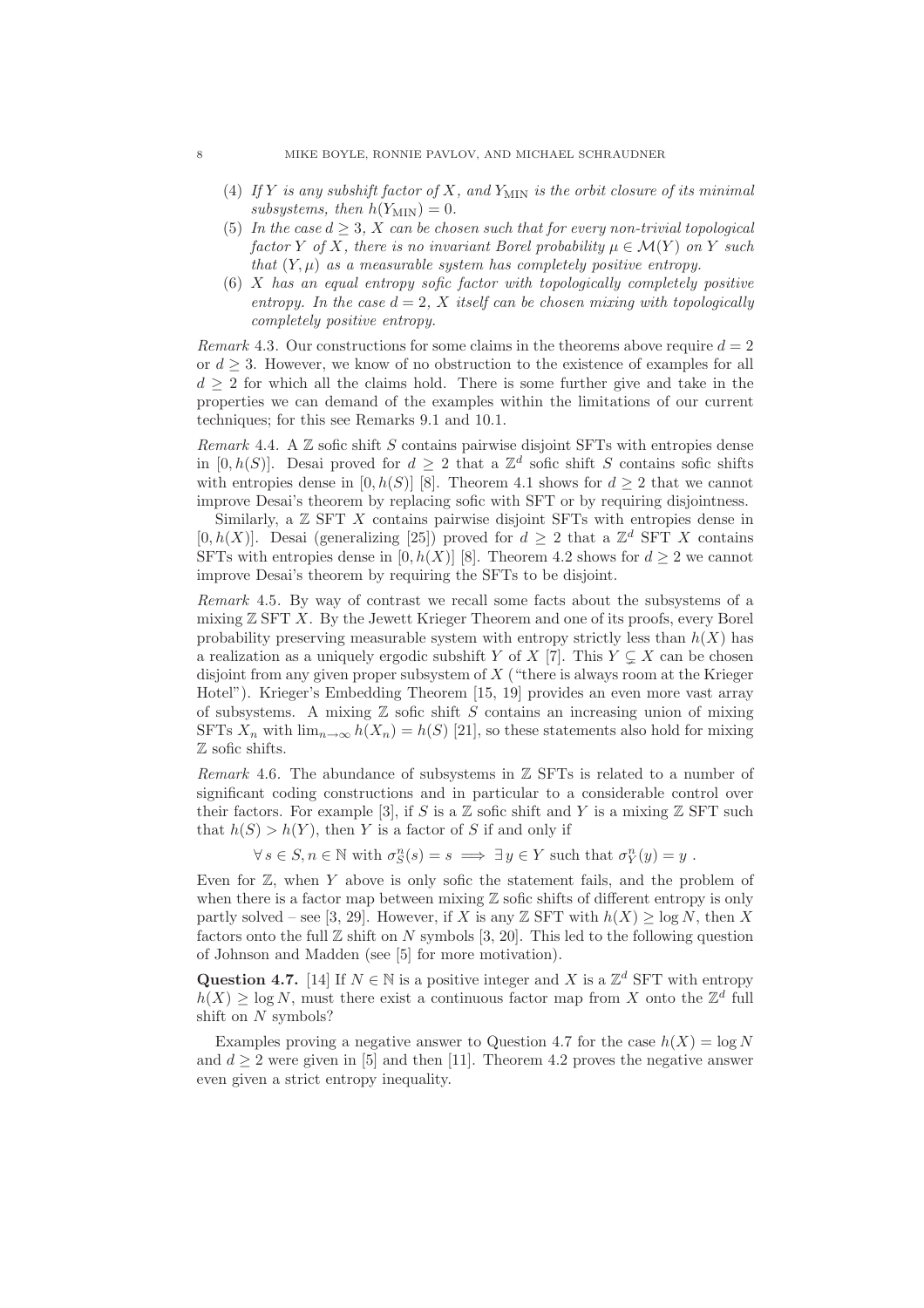The proofs of Theorems 4.1 and 4.2 are spread over the next several sections. Sections 5-8 are devoted to the case  $d \geq 3$ , and are based on a very general subdynamics realization theorem of Hochman [11]. Section 5 establishes properties of a  $\mathbb Z$ shift which is an ingredient for the construction in Section 6, which proves Theorem 4.1 for the case that  $d > 3$  and S is not mixing, In Section 7, we elaborate this construction to prove Theorem 4.1 for the case that  $d \geq 3$  and S is mixing. As a corollary of this construction, in Section 8 we prove Theorem 4.2 for the case  $d \geq 3$ .

The constructions for  $d = 2$  do not rely on a general theorem but rather on a specific example from another paper of Hochman [12]. In Section 9, we show this example satisfies the conditions of Theorem 4.2 in the case  $d = 2$ . In Section 10, the case  $d = 2$  of Theorem 4.1 follows easily. The powerful constructions of  $\mathbb{Z}^d$ sofic and finite type shifts due to Hochman and Meyerovitch [13] and Hochman [11] (for example constructing SFTs of all possible entropies, and  $\mathbb{Z}^3$  sofic shifts with every possible one-dimensional subdynamic) have the feature that the constructed systems lie in the class of subshifts which have an infinite, non-mixing, zero entropy factor. This underlines interest in constructions with stronger mixing properties, and explains our considerable efforts to achieve topologically mixing examples. The property of topologically completely positive entropy is another step away from the class of Hochman-Meyerovitch examples; on the other hand, the lack of any topological factor supporting a c.p.e. measure for our examples with  $d \geq 3$  is a pungent residue of the original zero entropy factor.

### 5. Definition of a certain Z ESS

In this section we define a particular  $\mathbb{Z}$  shift  $Z \subsetneq \{0, 1\}^{\mathbb{Z}}$  which will be used to build our  $\mathbb{Z}^d$ build our  $\mathbb{Z}^d$  examples when  $d \geq 3$ . For this choose an integer  $N \in \mathbb{N}$  so that  $\sum_{n=N+1}^{\infty} n^{-1.1} < 1$  and set

 $Z := \left\{ z \in \{0,1\}^{\mathbb{Z}} \mid \forall n > N : 0^n \text{ appears in every subword of length } \left\lceil n^{2.1} \right\rceil \text{ of } z \right\}.$ 

Recall from [11] that a d-dimensional dynamical system is called an effective symbolic system (ESS) if it is conjugate to a  $\mathbb{Z}^d$  shift X defined over some alphabet A such that  $X$  is given as

$$
X := X_{\underset{\mathcal{L}}{\neq}} = \left\{ x \in \mathcal{A}^{\mathbb{Z}^d} \mid x \text{ does not contain any pattern from } \mathcal{E} \right\}
$$

where the set of excluded patterns  $\mathcal{E} \subseteq \mathcal{L}(\mathcal{A}^{\mathbb{Z}^d})$  is a recursively enumerable set (RE-set), i.e. there exists a Turing machine that given input  $n \in \mathbb{N}$  outputs a finite d-dimensional pattern  $P_n \in \mathcal{L}(\mathcal{A}^{\mathbb{Z}^d})$  over  $\mathcal A$  such that  $\mathcal E = \{P_n \mid n \in \mathbb{N}\}.$ 

**Lemma 5.1.** The  $\mathbb Z$  shift  $Z$  defined above has the following properties.

- (1) Z is topologically mixing.
- (2) For every  $n \in \mathbb{N}$  the pattern  $0^n$  appears syndetically in every point in Z. Hence the fixed point  $0^{\infty}$  is the only minimal subsystem in Z.
- (3) For any pattern  $P \in \mathcal{L}(Z)$ , P has positive frequency in some point of Z.
- (4) Z is an effective symbolic system.

*Proof.* To prove (1), take any two valid patterns  $P_1, P_2 \in \mathcal{L}_{[1,l]}(Z)$  of length  $l \in \mathbb{N}$ . For any  $m \ge \max\{5, l\}$ , define a point  $z \in \{0, 1\}^{\mathbb{Z}}$  by  $z|_{[1, l]} := P_1$ ,  $z|_{[m+l+1, m+2l]} :=$  $P_2$  and  $z_i := 0$  for all other  $i \in \mathbb{Z}$ . We claim that  $z \in Z$ . To see this, we have to check that for every  $n > N$  and every subpattern P of z of length  $\lceil n^{2.1} \rceil$ , P contains  $0^n$ . We consider two cases:  $n \geq m$  and  $n < m$ .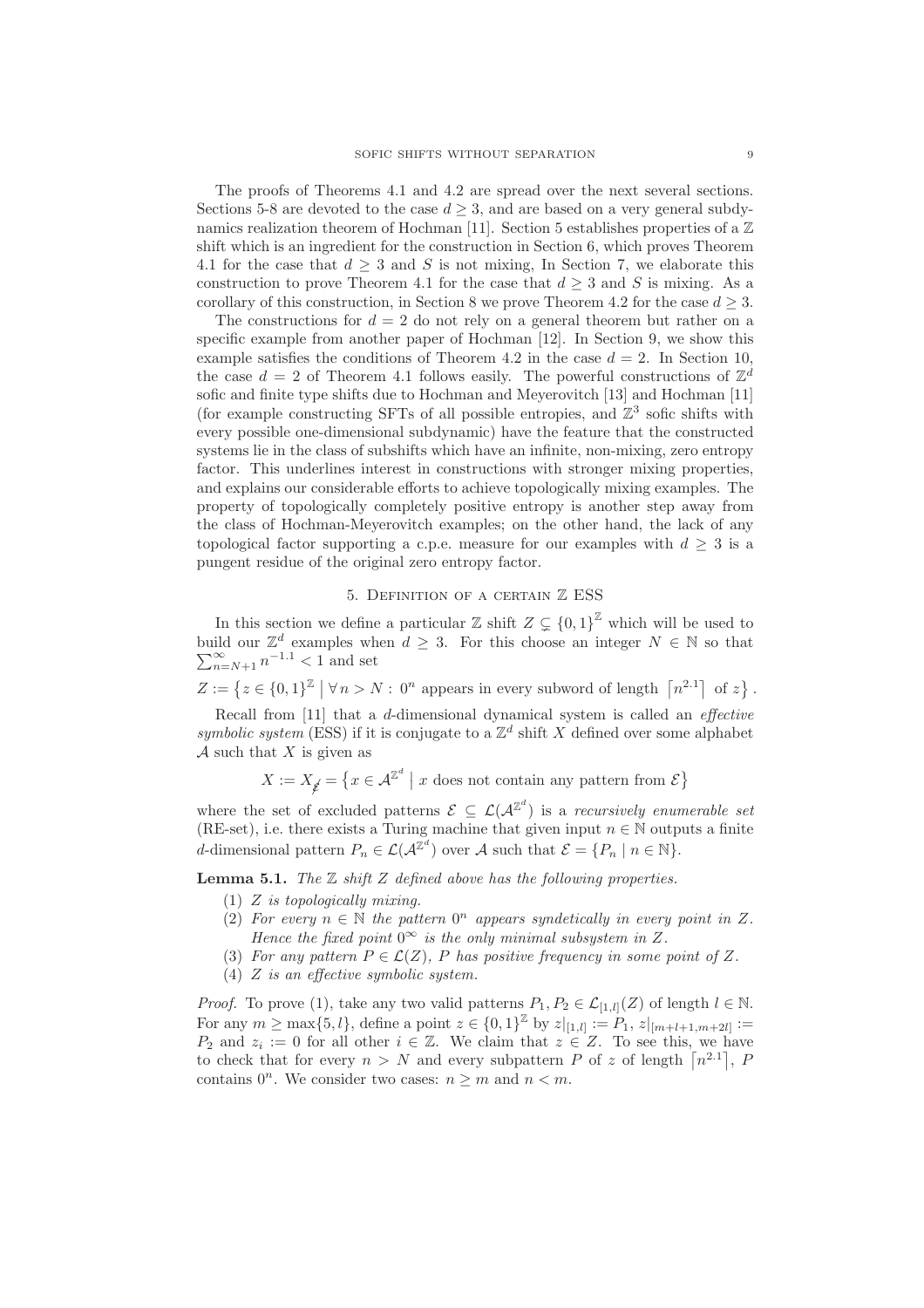First suppose  $n \geq m$ . Using the definition of m this already gives  $\lceil n^{2.1} \rceil > 5n \geq$  $2n + 2l + m$ . A subpattern P of z of length  $\lceil n^{2.1} \rceil$  is at least  $2n + 1$  symbols longer than the concatenation  $P_1 0^m P_2$  having length  $2l + m$ . Therefore P contains more than *n* consecutive 0s either to the left or to the right of  $z|_{[1,m+2l]} = P_1 0^m P_2$ .

Now assume  $n < m$ . Choose any subpattern P of z of length  $\lceil n^{2.1} \rceil$ . If P contains letters from  $P_1$  as well as from  $P_2$ , then clearly P covers the gap of m 0s between  $P_1$  and  $P_2$ , and so contains  $0^n$ . Otherwise P does not contain letters of both patterns and without loss of generality we may suppose  $P$  does not overlap with  $P_2$ . Then P is also a subpattern of the modified point  $z' \in \{0,1\}^{\mathbb{Z}}$ , defined by  $z'_{|[1,l]} := P_1$  and  $z_i := 0$  for all other  $i \in \mathbb{Z}$ . Since  $P_1 \in \mathcal{L}_{[1,l]}(Z)$  it occurs in some  $z'' \in Z$  (with  $z''|_{[1,l]} = P_1$ ). Note that every letter of  $z'$  is less than or equal to the corresponding letter of z''. If  $P = z' |_{[j,j+[n^{2.1}]-1]}$  for some  $j \in \mathbb{Z}$ , then define  $P' := z''|_{[j,j+[n^{2.1}]-1]}$ . As P' is a subpattern of  $z'' \in Z$  of length  $\lceil n^{2.1} \rceil$ , it has to contain  $0^n$ . Finally P occupying the same position in z' as P' in z'' has to be coordinatewise less than or equal to  $P'$  and thus P contains  $0^n$  as well.

Therefore any subpattern of z of length  $\lceil n^{2.1} \rceil$  contains  $0^n$  and we have shown that  $z \in Z$ . As  $P_1, P_2$  were chosen arbitrarily Z is (topologically) mixing.

The definition of  $Z$  trivially implies  $(2)$ .

To prove (3), it clearly suffices to consider legal patterns  $P_0 \in \mathcal{L}_{[1,l_0]}(Z)$  of big length, e.g.  $l_0 > 5^{20}$ . The proof of (1) demonstrates that for  $m_0 \in \mathbb{N}$  such that the inequality  $\lceil n^{2.1} \rceil > 2n + 2l_0 + m_0$  holds for every  $n \geq m_0$ , the point  $z \in \{0, 1\}^{\mathbb{Z}}$ defined by  $z|_{[1,l_0]} := z|_{[m_0+l_0+1,m_0+2l_0]} := P_0$  and  $z_i := 0$  for all other  $i \in \mathbb{Z}$  is in Z. This condition is satisfied by any  $m_0 > \sqrt{l_0}$ , since for such  $m_0$  and any  $n \geq m_0$  we get  $\left\lceil n^{2.1} \right\rceil > 5n^2 > 2n^2 + 3n > 2n + 2m_0^2 + m_0 > 2n + 2l_0 + m_0$ . In particular, the word  $P_1 := P_0 0^{m_0} P_0$  is a legal pattern in Z for  $m_0 := 2 |\sqrt{l_0}|$ . Denote by  $l_1 \in \mathbb{N}$  the length of  $P_1$ . Then by the same argument, for  $m_1 := 2 \left[ \sqrt{l_1} \right]$ , the word  $P_2 := P_1 0^{m_1} P_1$  is a legal pattern in Z. Continuing in this fashion we inductively define a sequence  $(P_n \in \mathcal{L}_{[1,l_n]}(Z))_{n \in \mathbb{N}_0}$ , where  $P_{n+1} := P_n 0^{2\lfloor \sqrt{l_n} \rfloor} P_n$ , and  $l_{n+1} := 2l_n + 2\left[\sqrt{l_n}\right]$ . Since  $P_n$  is a prefix of  $P_{n+1}$  for every  $n \in \mathbb{N}_0$ , there is a point  $z \in Z$  so that  $z|_{[0,l_n-1]} = P_n$  for all  $n \in \mathbb{N}_0$ . We claim that the frequency of  $P_0$  in the point z is positive.

Define the sequence  $(r_n := \frac{l_n}{2^n})_{n \in \mathbb{N}_0}$ . Then,  $r_0 = l_0$  and for  $n \in \mathbb{N}_0$  we get  $r_{n+1} = \frac{2l_n+2\lfloor \sqrt{l_n} \rfloor}{2^{n+1}} = \frac{l_n+\lfloor \sqrt{l_n} \rfloor}{2^n} \leq r_n+2^{-\frac{n}{2}}\sqrt{r_n}$ . For large *n* we immediately get a loose but sufficient estimate  $r_{n+1} < 1.5 r_n$ . So we can assume  $r_n < 1.62^n$  at least for *n* big enough. This yields  $r_{n+1} \leq r_n + 2^{-\frac{n}{2}} \sqrt{r_n} < r_n + 2^{-\frac{n}{2}} \sqrt{1.62^n} = r_n + 0.9^n$ again for  $n$  large. Applying the geometric series, the strictly increasing sequence  $(r_n)_{n\in\mathbb{N}_0}$  has a positive limit, call it  $r \in \mathbb{R}^+$ . Note that by definition,  $P_0$  appears at least  $2^n$  times in  $z|_{[0,l_n-1]} = P_n$  for all  $n \in \mathbb{N}_0$ . Therefore, the frequency  $f_{P_0}(z) \in \mathbb{R}$ of  $P_0$  in z is at least

$$
f_{P_0}(z) = \lim_{n \to \infty} \frac{\# P_0 \text{'s in } z|_{[-l_n, l_n]}}{2l_n + 1} \ge \lim_{n \to \infty} \frac{2^n}{2l_n(1 + \frac{1}{2l_n})} = \lim_{n \to \infty} \frac{1}{2r_n} = \frac{1}{2r} > 0
$$

proving (3).

To get (4), we have to find a RE-set  $\mathcal{E} \subseteq \mathcal{L}(\{0,1\}^{\mathbb{Z}})$  of excluded patterns such that  $Z = \{z \in \{0,1\}^{\mathbb{Z}} \mid z \text{ does not contain any subpattern which is an element of } \mathcal{E}\}.$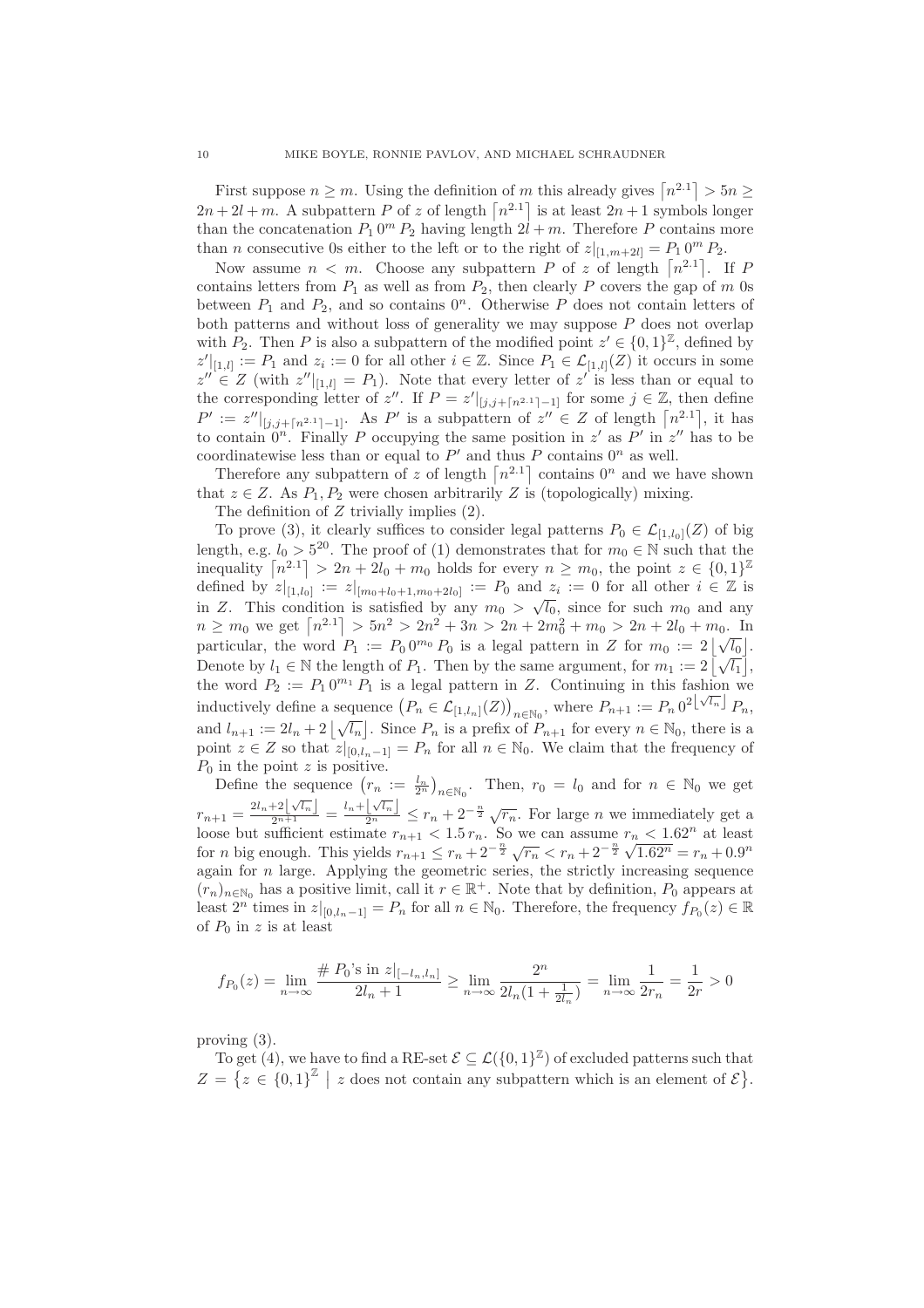By simply rewriting the definition of Z, we observe that the following set will do.

$$
\mathcal{E} := \bigcup_{n=N+1}^{\infty} \left\{ P \in \{0,1\}^{[1,\lceil n^{2.1} \rceil]}\; \middle| \; P \text{ does not contain } 0^n \right\}
$$

It is not difficult to design an algorithm to construct the elements of  $\mathcal E$  in (lengthlexicographic) order. Therefore,  $\mathcal E$  is a recursively enumerable set and so  $Z$  is an effective symbolic system effective symbolic system.

The  $\mathbb Z$  shift  $Z$  will be used as a main ingredient in the constructions in the following three sections.

# 6. THE NON-MIXING  $\mathbb{Z}^d$  sofic examples for  $d \geq 3$

In this section, we prove Theorem 4.1 in the case that  $d \geq 3$  and the constructed sofic shift is not required to be mixing.

*Proof.* Let Z be the ESS obtained in Lemma 5.1. For each integer  $1 \leq i \leq d$  define the  $\mathbb{Z}^d$  shift  $T_i$  as the set of all configurations  $t \in \{0,1\}^{\mathbb{Z}^d}$  satisfying the following:

(PC) 
$$
(t_{n\vec{e}_i})_{n\in\mathbb{Z}} \in Z, \text{ and}
$$

$$
t_{\vec{i}} = t_{\vec{i}+\vec{e}_j} \quad \forall \vec{i} \in \mathbb{Z}^d \text{ and } j \neq i.
$$

So, along the axis  $\mathbb{Z}\vec{e}_i$ , a point t in  $T_i$  is a copy of a point in Z; in perpendicular directions, t just copies symbols from that axis. Because  $d \geq 3$  and Z is a Z ESS, Hochman's ESS subdynamics realization theorem [11], together with its proof, shows that  $T_i$  is a  $\mathbb{Z}^d$  sofic shift, such that for each  $1 \leq i \leq d$  there is a one-block factor map  $\gamma_i: V_i \to T_i$ , where  $V_i$  is a zero entropy  $\mathbb{Z}^d$  SFT.

Next we map the  $\mathbb{Z}^d$  sofic shift  $T_1 \times T_2 \times \cdots \times T_d$  onto a sofic shift  $S' \subsetneq \{0,1\}^{\mathbb{Z}^d}$  by the one-block code defined by the rule sending a symbol  $(a_1, a_2, ..., a_d) \in \{0, 1\}^d$ to the product  $a_1 a_2 \cdots a_d$ . This product is 0 unless every  $a_i$  is 1. Note that S' has entropy zero. Finally, we will pick  $m \in \mathbb{N}$  and define S by freely splitting the symbol 1 of S' into m symbols  $1_1, 1_2, \ldots, 1_m$ ; i.e. a point s is in S if and only if its image under the one-block factor map  $\kappa: S \to S'$  replacing all the  $1_j$ 's  $(1 \le j \le m)$ with 1 is in  $S'$ .

By Lemma 5.1, the ESS Z has the following property: every allowed finite configuration occurs with positive frequency in some point of the subshift. This property is inherited by the product  $T_1 \times T_2 \times \cdots \times T_d$ ; and then by the factor S'; and then by S. As in [13], the entropy of S is  $\log m$  multiplied by the maximum frequency of the symbol 1 in a point of  $S'$ , which we have noted is positive. We fix  $m \in \mathbb{N}$  so that  $h(S) > M$ , establishing (1).

We have an obvious one-block factor map from the zero entropy  $\mathbb{Z}^d$  SFT  $X' :=$  $V_1 \times V_2 \times \cdots \times V_d$  onto S', which we denote by  $\pi' : X' \to S'$ . We define a  $\mathbb{Z}^d$ SFT X by freely splitting each preimage symbol  $\tilde{1} \in \pi'^{-1}(1)$  of 1 in X' into m symbols  $\tilde{1}_1,\ldots,\tilde{1}_m$ , and then define a one-block factor map  $\pi: X \to S$  by sending each  $\tilde{1}_j$  to  $1_j$  ( $1 \leq j \leq m$ ) and otherwise using the one-block rule for  $\pi'$ . Clearly  $h(X) = h(S)$ , and the preimage  $K := \pi^{-1}(0^{\mathbb{Z}^d})$  of the fixed point  $0^{\mathbb{Z}^d} \in S$  has entropy zero. Because  $0^{\mathbb{Z}^d}$  and X are SFTs, K is an SFT, and (7) follows.

By construction arbitrarily long blocks of 0s appear syndetically in all points of the one-dimensional ESS  $Z(5.1(2))$ . This together with the periodicity constraints (PC) forces the syndetic occurrence of  $(d-1)$ -dimensional hyperplanes of 0s of any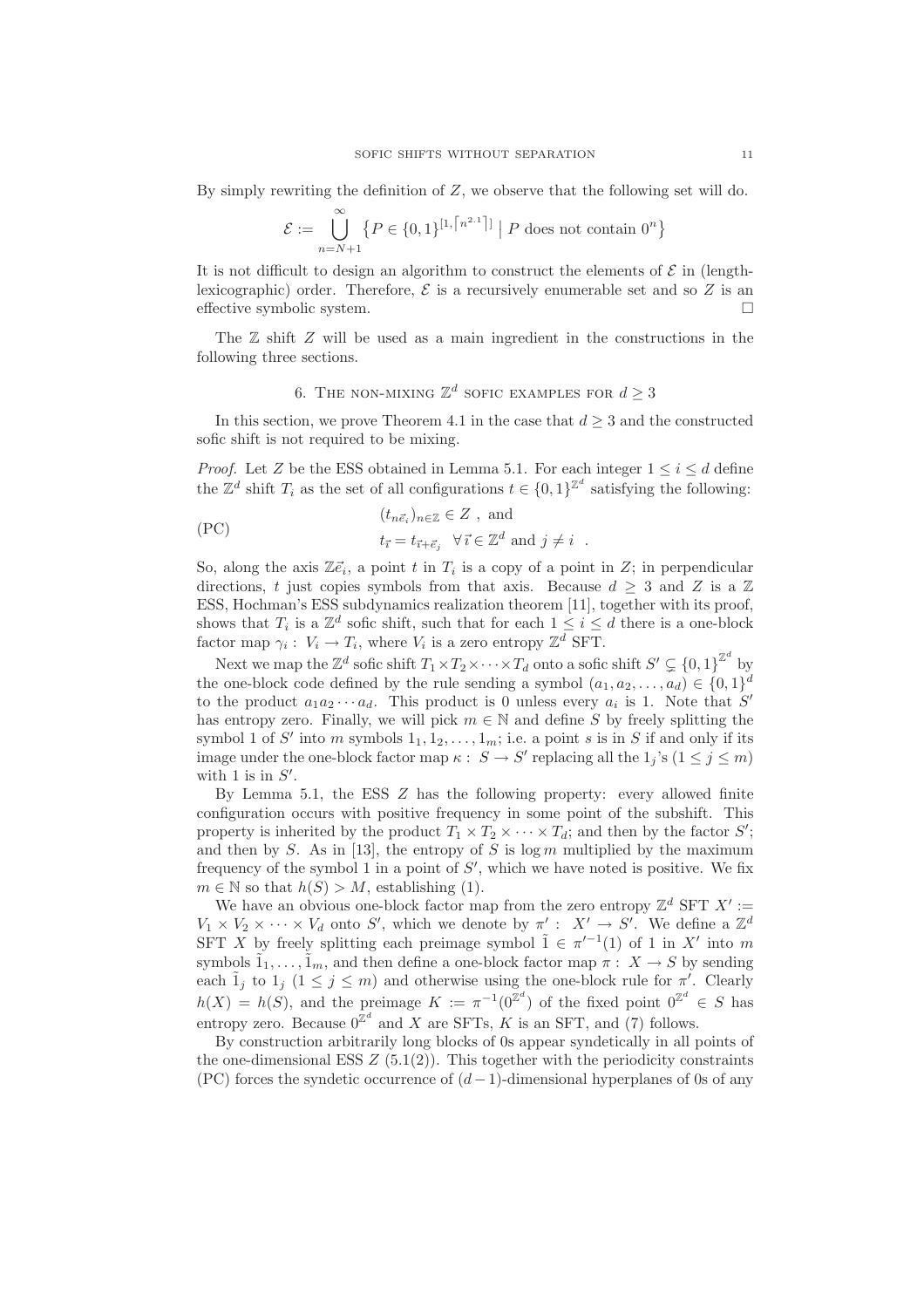fixed "thickness" (perpenticular to the  $\vec{e}_i$ -axis) in points of  $T_i$ . Points from the factor system S' then have a gridlike structure, where the walls of the grid consist of  $(d-1)$ -dimensional hyperplanes of 0s separating solid blocks of 1s. In particular, arbitrarily large d dimensional hypercubes of 0s occur in every point, and thus the fixed point  $0^{\mathbb{Z}^d}$  is the only minimal subsystem of S. Consequently any factor of S has as its unique minimal subsystem a fixed point, proving (2).

Moreover, for any  $n \in \mathbb{N}$  and any finite pattern  $P \in \mathcal{L}_F(S)$  ( $F \subseteq \mathbb{Z}^d$  finite) occuring in a point  $s \in S$ , the pattern P must occur in s inside a pattern  $P' := s|_B$ on some larger block  $B \supseteq F$  for which all sites within distance n of the boundary are occupied by 0s. If an SFT inside S contains a point s other than  $0^{\mathbb{Z}^d}$ , then we can find in s a non-zero pattern  $P'$  of this form, with n large enough (larger than the order of the SFT), thus a tiling of  $\mathbb{Z}^d$  with P' would produce a legal, non-zero periodic point. This is impossible since  $0^{\mathbb{Z}^d}$  is the unique minimal subsystem of S. The gridlike structure of 0s is inherited by any  $\mathbb{Z}^d$  shift factor of S, proving (3) for subshift factors of S. If there were a factor map  $\phi$  from S onto any compact metrizable system containing a subsystem isomorphic to a non-trivial  $\mathbb{Z}^d$  SFT Y, the restriction of  $\phi$  to  $\phi^{-1}(Y)$  would be isomorphic to a block code, which we could extend to  $S$  to realize an isomorphic copy of  $Y$  in some subshift factor of  $S$ , which is impossible. This proves (3).

If a non-trivial factor of  $S$  were block-gluing, by Theorem B.2 it would contain a subsystem disjoint from the image of the fixed point  $0^{\mathbb{Z}^d}$ , contradicting (2). This proves (4). The statement (5) follows from Proposition 6.1.

Finally we construct an explicit factor U of S satisfying  $(6)$ . We define U as the image of S under the one-block map  $\psi$  which replaces  $1<sub>1</sub>$  with 0 and changes no other symbol. The (one-block) injective map  $\psi \times \kappa : S \to U \times S'$  has a (one-block) inverse. Thus  $h(U) \leq h(S) \leq h(U) + h(S') = h(U)$ . This implies  $h(S) = h(U)$ .

Now suppose there is a factor map  $\phi: U \to Y$  onto a non-trivial subshift Y. Let  $\widetilde{0}$  and  $\widetilde{1}$  be distinct symbols in the alphabet of Y such that  $\widetilde{0}^{\mathbb{Z}^d}$  is the unique fixed point of Y. Let  $B := [-n\vec{\mathbb{1}}, n\vec{\mathbb{1}}]$ , where  $n \in \mathbb{N}$  is chosen large enough that for all  $s \in S$ ,  $s|_B$  determines  $(\phi(\psi s))_0$ . Choose  $s \in S$  such that  $(\phi(\psi s))_0 = \tilde{1}$  and let Q be the block  $s|_B$ . Note that Q contains at least one of the symbols  $1_i, j > 1$ .

Let  $s$  be a point in  $S$  in which  $Q$  occurs with positive frequency. Thus there is a subset  $C \subseteq \mathbb{Z}^d$  of positive density in  $\mathbb{Z}^d$  such that for all  $\vec{i} \in C$  the restriction of s to  $\vec{i} + B$  is Q. Perhaps after reducing the frequency, we may further assume these translates of B by the vectors  $\vec{i}$  are pairwise disjoint. Let  $Q_1$  be the pattern which equals Q, except that every  $1_j$  with  $j > 1$  is replaced with  $1_1$ . If  $s|_B = Q_1$ , then  $(\phi(\psi s))_0 = 0$ . The block  $Q_1$  can be substituted in s for  $Q$  at  $\vec{i} + B$  for any subset of vectors  $\vec{i}$  from  $\mathcal C$  to produce a legal point of S. Consequently, in Y all possible patterns of  $\tilde{0}$  and  $\tilde{1}$  on  $\mathcal{C}$  have to appear. This implies that Y has positive entropy, and finishes the proof of the non-mixing and  $d > 3$  case of Theorem 4.1 and finishes the proof of the non-mixing and  $d \geq 3$  case of Theorem 4.1.

**Proposition 6.1.** Suppose S is a  $\mathbb{Z}^d$  action by homeomorphisms on a compact metric space  $X$  such that the following hold:

- (1)  $(X, S)$  has an infinite zero entropy topological factor  $(X', S')$ .
- (2) Every minimal subsystem of  $(X, S)$  is contained in a zero entropy subsystem  $(W, S|_W)$  with  $W \subseteq X$ .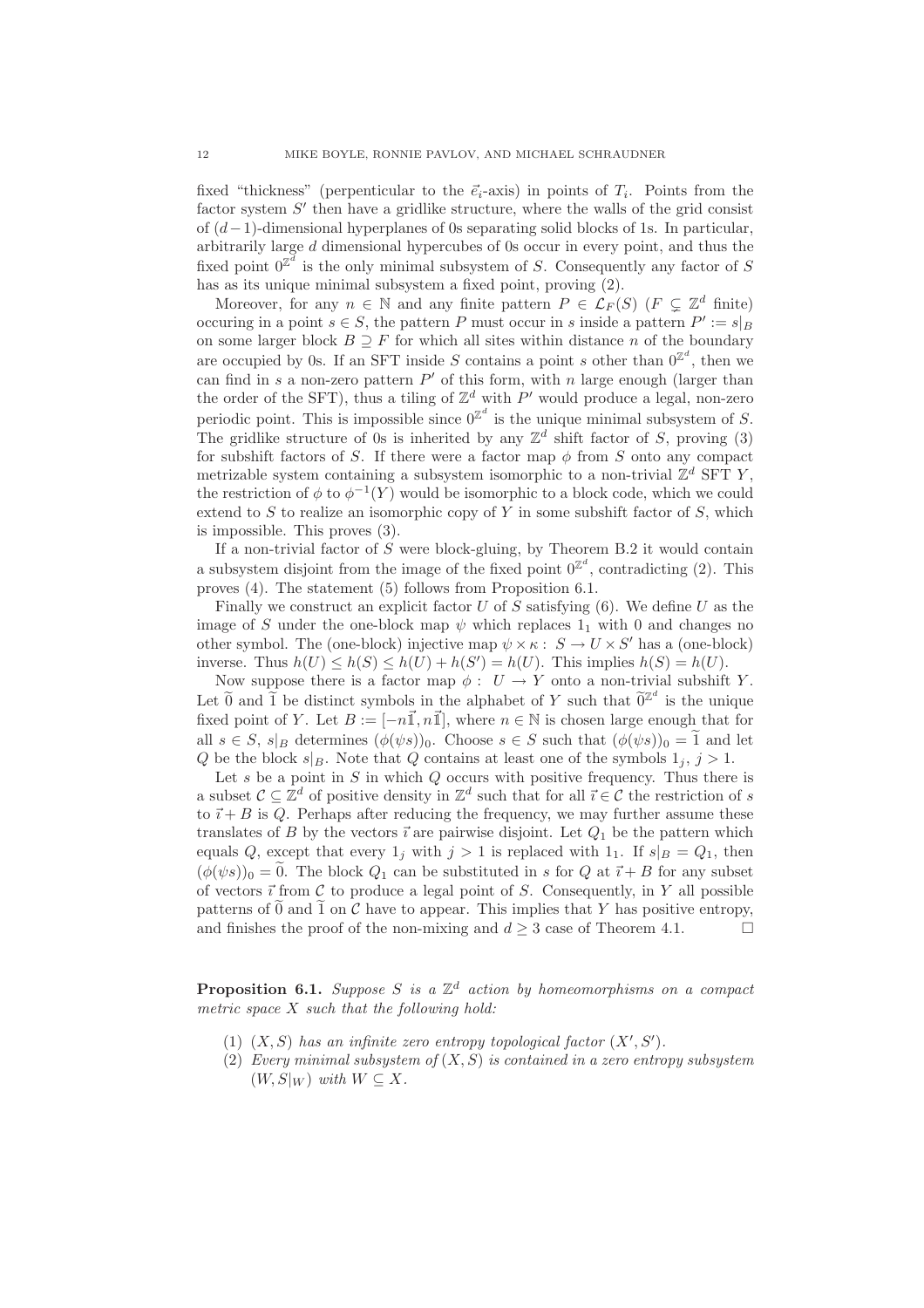Then no non-trivial topological  $\mathbb{Z}^d$  factor  $(Y,T)$  of  $(X,S)$  admits an invariant probability  $\mu \in \mathcal{M}_T(Y)$  such that  $(Y, T, \mu)$  as a measurable system has completely positive entropy.

*Proof.* Let  $\kappa : (X, S) \to (X', S')$  and  $\phi : (X, S) \to (Y, T)$  be continuous factor maps, and suppose  $(Y, T, \mu)$  is c.p.e.. Let  $\widetilde{\mu} \in \mathcal{M}_S(X)$  be an S-invariant probability such that  $\phi \widetilde{\mu} = \mu$ , and let  $\mu' := \kappa \widetilde{\mu}$ . We have factor maps of  $\mathbb{Z}^d$  measure-preserving systems,  $\kappa: (X, S, \tilde{\mu}) \to (X', S', \mu')$  and  $\phi: (X, S, \tilde{\mu}) \to (Y, T, \mu)$ . Because one factor is zero entropy and the other is c.p.e., the disjointness theorem of [10] tells us that the map  $\kappa \times \phi$  sends  $\tilde{\mu}$  onto the product measure  $\mu' \times \mu$ .

Now consider the decomposition of  $\tilde{\mu}$  relative to  $\mu'$ , which for  $\mu'$ -almost all  $x'$ in X' assigns a measure  $\tilde{\mu}_{x'}$  to the fiber  $\kappa^{-1}(x')$ . On an S-invariant set of full  $\tilde{\mu}$ measure,  $\phi$  must send  $\tilde{\mu}_{x'}$  to  $\mu$ . The hypothesis (2) implies that every neighborhood of  $W$  is visited syndetically in every  $S$ -orbit. Therefore we may choose a sequence  $(\nu_n)_{n \in \mathbb{N}}$  of such measures,  $\nu_n := \tilde{\mu}_{x'(n)}$ , which as measures on the compact metric space X converge to a measure  $\nu$  supported on the subset W. (S-invariance of the measures  $\nu_n$  is neither available nor needed.) Because  $\phi \nu_n = \mu$  for all  $n \in \mathbb{N}$  and  $\phi$ is continuous, it follows that  $\phi \nu = \mu$ . This means that the support of  $\mu$  is contained in  $\phi(W)$ . Because the restriction of T to  $\phi(W)$  has zero entropy, this contradicts c.p.e., and proves the Proposition.

# 7. THE MIXING  $\mathbb{Z}^d$  sofic examples for  $d \geq 3$

Elaborating the construction of Section 6, in this section we will construct a family of topologically mixing  $\mathbb{Z}^d$  sofic shifts  $\widetilde{S}$  to establish Theorem 4.1 for  $d \geq 3$ in the mixing case.

The construction of  $\tilde{S}$  borrows from the *ribbon shift* from [24], the technique of "transmitting information" over long distances in a  $\mathbb{Z}^d$  SFT used in [11] and [13], and the results about SFTs mapping onto multidimensional substitution systems from [23]. Begin with the sofic shifts  $T_i$  defined in the previous section, i.e.  $T_i$ contains the  $\mathbb{Z}$  ESS Z as its one-dimensional subdynamics in the  $\vec{e}_i$ -direction, and  $T_i$  is periodic with respect to  $\vec{e}_j$  for all  $1 \leq j \neq i \leq d$ . Each  $T_i$  has an SFT cover  $V_i$ . Recall that each  $V_i$  is a nearest neighbor shift, i.e. the forbidden patterns in  $V_i$ are just pairs of adjacent symbols in any  $\vec{e}_j$ -direction  $(1 \leq j \leq d)$  and that each symbol carries enough information to determine the corresponding symbol in the sofic factor  $T_i$ . Denote by  $\gamma_i$  the one-block factor map from  $V_i$  to  $T_i$ , and denote by  $A_i$  the alphabet of  $V_i$ .

For any  $1 \leq i \leq d$ , define a new SFT  $W_i$  as follows. The alphabet for  $W_i$  is  $\mathcal{A}_i \cup \mathcal{A}'_i$ , where each symbol of  $\mathcal{A}'_i := \{ |a \mid a \in \mathcal{A}_i \}$  is a line in the  $\vec{e}_i$ -direction – which from now on, we will assume to be vertical – labeled with a symbol from  $A_i$ . We will call the elements of  $A'_i$  vertical line segments, and the terms "below" and "above" will be used to refer to adjacency in the  $\vec{e}_i$ -direction. We will put constraints on the transitions between elements of  $A_i \dot{\cup} A'_i$  with the effect that points in  $W_i$  contain "gently ascending hyperplanes" of elements of  $A_i$  which are separated vertically by one or more vertical line segments from  $\mathcal{A}'_i$ .

We begin with the exact definition of the allowed adjacencies. In points of  $W_i$ , if a symbol  $b \in \mathcal{A}_i$  appears at coordinate  $\vec{i} \in \mathbb{Z}^d$ , then for any  $k \neq i$ , a symbol  $c \in \mathcal{A}_i$ must appear at  $\vec{i} + \vec{e}_k$  or  $\vec{i} + \vec{e}_k + \vec{e}_i$ , but not in both places. We say that the *rise* in direction  $\vec{e}_k$  from  $\vec{i}$  is 0 in the former case and 1 in the latter case. Similarly, a symbol  $a \in A_i$  must appear at either  $\vec{i} - \vec{e}_k$  or  $\vec{i} - \vec{e}_k - \vec{e}_i$ , but not in both places.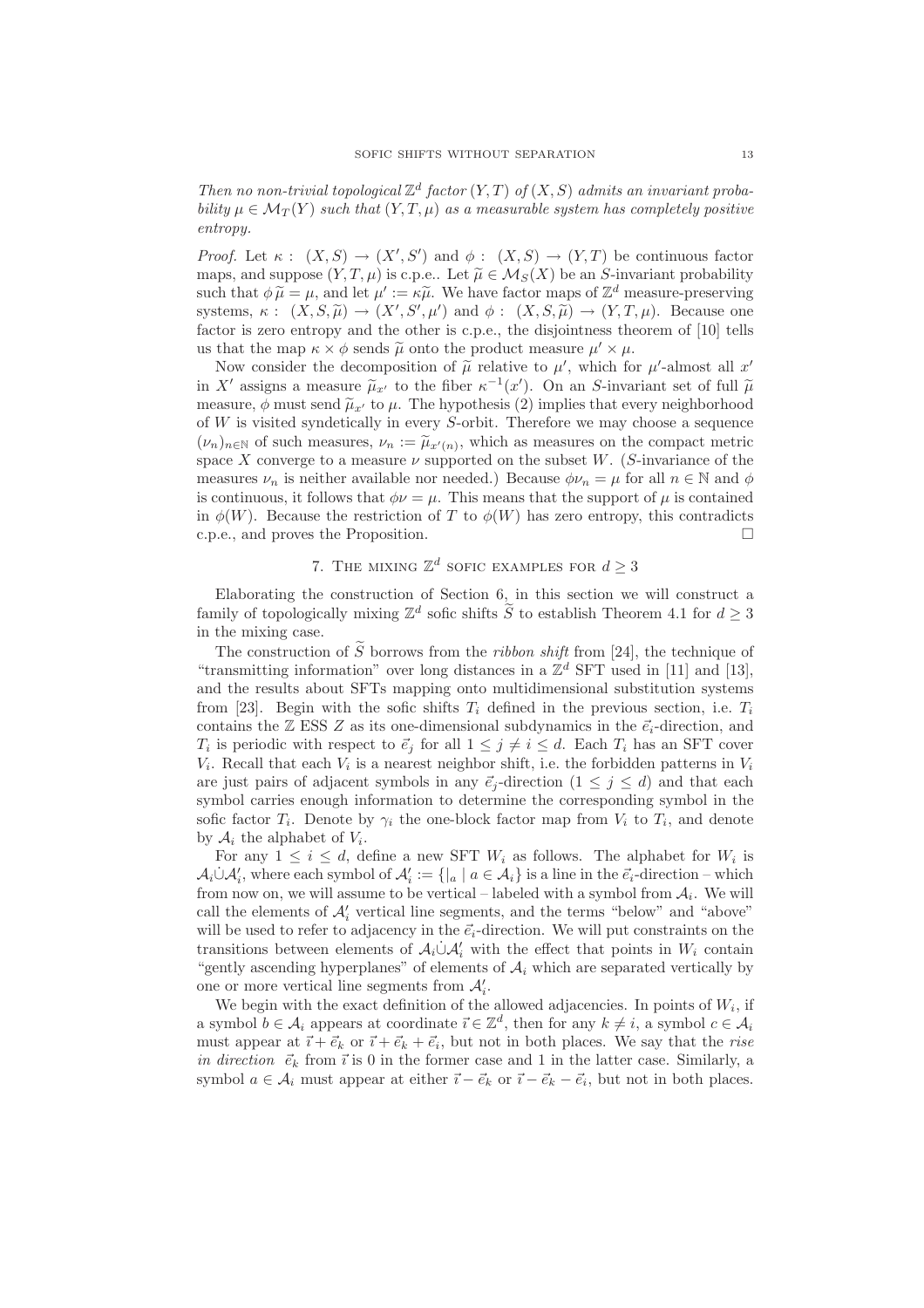In any of these cases, the pairs of symbols  $bc$  and  $ab$  must be legal patterns in the  $\vec{e}_k$ -direction in  $V_i$ . We also impose a homogeneity constraint on the rise: whenever  $i \neq j \neq k \neq i$ , and a symbol of  $A_i$  appears at coordinate  $\vec{i} \in \mathbb{Z}^d$ , we require that the rise in direction  $\vec{e}_k$  from  $\vec{i}$  equal the rise in direction  $\vec{e}_k$  from  $\vec{i} + \vec{e}_j$  resp.  $\vec{i} + \vec{e}_j + \vec{e}_i$ . (Note that rises in different directions add up, i.e. if there is a rise of 1 from the  $\vec{e}_k$ direction and also from the  $\vec{e}_i$  direction then going from coordinate  $\vec{i}$  to  $\vec{i} + \vec{e}_k + \vec{e}_i$ the  $\vec{e}_i$  coordinate of the ascending hyperplane increases by 2.)

We go on to complete the adjacency rules. If  $a \in A_i$  appears at coordinate  $\vec{i}$ , then the vertical line segment  $|_a \in \mathcal{A}'_i$  must appear at  $\vec{i} - \vec{e}_i$ , and some symbol  $|_b \in \mathcal{A}'_i$  must appear at  $\vec{i} + \vec{e}_i$ , where the pair ab must be a legal pattern in the  $\vec{e}_i$ -direction in  $V_i$ . Above a vertical line segment  $|a \in \mathcal{A}'_i$  we can have either another  $|a \in \mathcal{A}'_i$  or the symbol  $a \in \mathcal{A}_i$ , but nothing else. Hence putting  $a \in \mathcal{A}_i$  at coordinate  $\vec{i}$ , at position  $\vec{i} + \vec{e}_k$  we have to see either  $b \in \mathcal{A}_i$  or  $|b \in \mathcal{A}'_i$  with the pattern ab being valid in the  $\vec{e}_k$ -direction in  $V_i$  for the chosen  $k \neq i$ . Finally if we see an element  $|a \rangle = \mathcal{A}'_i$  at  $\vec{i}$  we can always use a vertical line segment  $|b \rangle \in \mathcal{A}'_i$  for which ab is a valid pattern in the  $\vec{e}_k$ -direction in  $V_i$  to fill coordinate  $\vec{i} + \vec{e}_k$ . However in addition to this possibility we may put there also a symbol  $d \in \mathcal{A}_i$ , whenever the coordinate  $\vec{i} - \vec{e}_i$  contains an element of  $A_i$ , say  $c \in A_i$  for which cd again has to be a valid pattern in the  $\vec{e}_k$ -direction in  $V_i$ .

We define a gently ascending hyperplane in a point w in  $W_i$  to be a subset H of  $\mathbb{Z}^d$  such that  $w_{\vec{i}} \in \mathcal{A}_i$  for all  $\vec{i} \in H$ , and H is a maximal connected set under paths built out of elementary paths  $(\vec{i}, \vec{j})$  such that both  $\vec{i}$  and  $\vec{j}$  are in H and  $\vec{j} - \vec{i} = \pm (\vec{e}_k + \Delta \vec{e}_i)$  for some  $k \neq i$  and some  $\Delta \in \{0, 1\}$ . The homogeneity constraint guarantees that orthogonal projection along  $\vec{e}_i$  from a gently ascending hyperplane to  $\{\vec{j} \in \mathbb{Z}^d \mid \vec{j_i} = 0\}$  is a bijection. The definition of gently ascending hyperplanes allows them to ascend upwards with a local slope in cardinal directions not exceeding 1.

Note, for every w in  $W_i$  and every  $\vec{i} \in \mathbb{Z}^d$ , the vertical axis  $\vec{i} + \mathbb{Z}\vec{e}_i$  intersects every gently ascending hyperplane in  $w$  exactly once. The restriction of  $w$  to these intersections, read consecutively, gives a legal configuration for Z (which could be empty, finite, half-infinite or bi-infinite). This configuration determines the  $\mathcal{A}'_i$ symbols of the remaining sites on the axis, except perhaps in the case that the set  ${n \in \mathbb{Z} \mid \vec{i} + n\vec{e}_i \in H}$ , for some gently ascending hyperplane  $H}$  is bounded above.

The sofic shift  $U_i \subsetneq \{0, 1\}^{\mathbb{Z}^d}$  is obtained by applying the one-block factor map  $\overline{\omega}_i: W_i \to U_i$ , where  $\overline{\omega}_i(a) := \gamma_i(a)$  for  $a \in \mathcal{A}_i$ , and  $\overline{\omega}_i(|_a) := 0$  for any  $|_a \in \mathcal{A}'_i$ (in order to keep notation simple we will no longer distinguish between a one-block factor map acting on points of a subshift and the corresponding maps acting on the level of valid patterns or even symbols). By a gently ascending hyperplane in  $U_i$  we mean the image of a gently ascending hyperplane in  $W_i$ . Roughly speaking, flat hyperplanes of 1s in a point of  $V_i$  give rise to gently ascending hyperplanes of 1s in  $U_i$ , separated vertically by some positive number of 0s.

In a second step we actually have to change  $W_i$  and  $U_i$  slightly to construct the objects that we will want to work with. The problem with  $U_i$  is that there is too much choice in where hyperplanes are allowed to ascend, which will both ruin the grid structure used heavily in Section 6 and cause  $U_i$  to already have positive entropy, rendering the proof of part (5) of Theorem 4.1 unusable. We will solve this by superimposing a point from a  $\mathbb{Z}^{d-1}$  SFT over each ascending hyperplane which tells the hyperplane when it is possible to ascend one step, and allows ascensions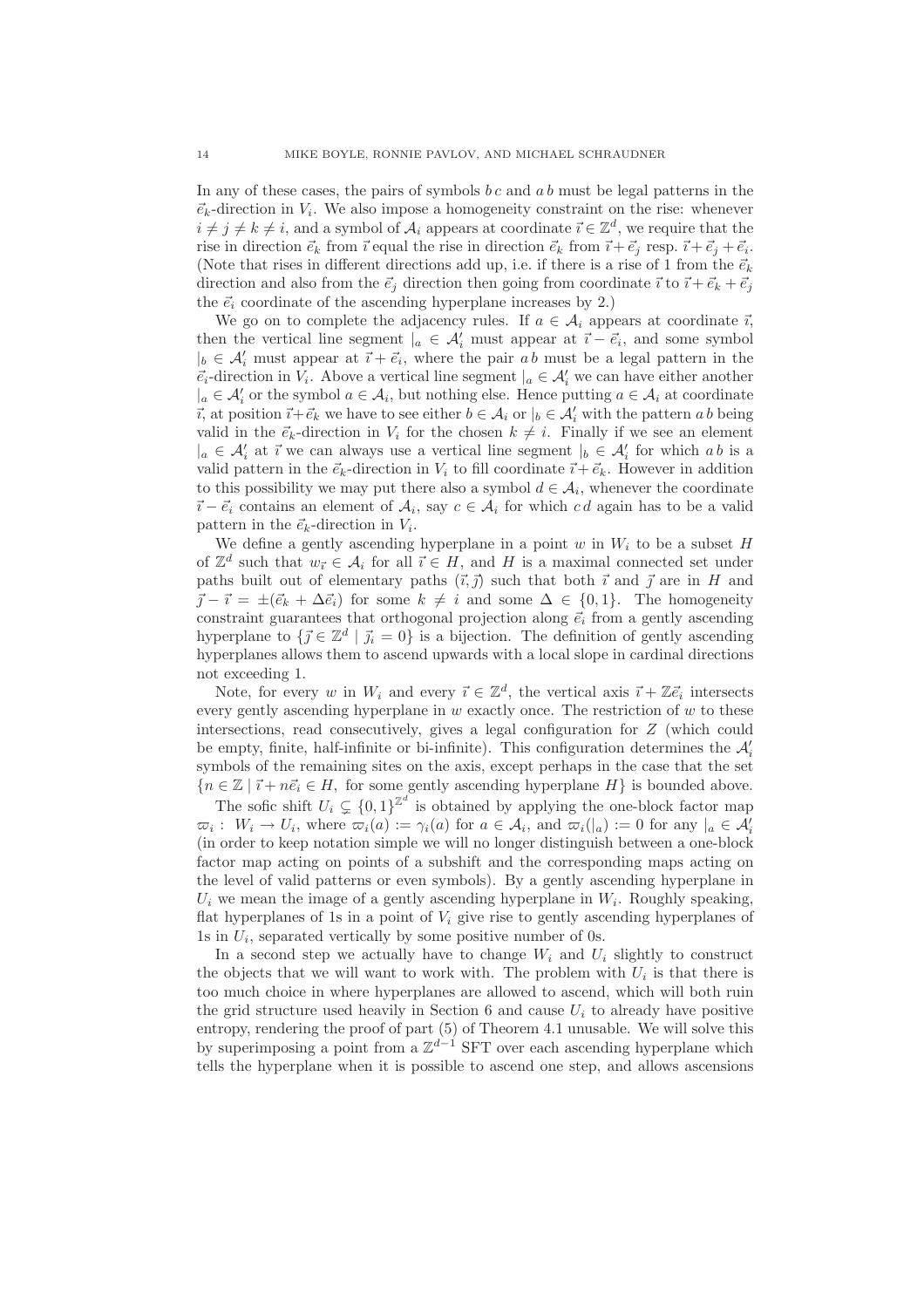only very rarely. This restrictive SFT is made by using a result of Mozes about substitution dynamical systems in  $\mathbb{Z}^d$  for  $d \geq 2$ , for which we must give some definitions.

**Definition 7.1.** A  $\mathbb{Z}^d$  substitution rule is a map  $\tau : A \to \mathcal{A}^{[\vec{1}, n\vec{1}]}$  for some integer  $n > 1$ . For any  $m > 1$ ,  $\tau$  can also be thought of as a map from  $\mathcal{A}^{[\vec{1},m\vec{1}]}$  to  $\mathcal{A}^{[\vec{1},mn\vec{1}]}$ by identifying  $\mathcal{A}^{[\vec{1},mn\vec{1}]}$  with  $(\mathcal{A}^{[\vec{1},n\vec{1}]})^{[\vec{1},m\vec{1}]}$ . Hence  $\tau$  can be iterated in a natural way.

**Definition 7.2.** The  $\mathbb{Z}^d$  substitution system associated with a substitution rule  $\tau$ is the set  $\Omega$  of all  $\omega \in A^{\mathbb{Z}^d}$  so that every subword of  $\omega$  is a subword of  $\tau^k(a)$  for some  $a \in \mathcal{A}$  and some  $k \in \mathbb{N}_0$ .

In [23], it was shown that for any  $\mathbb{Z}^d$  substitution system  $\Omega$ , there exists an SFT  $\Sigma$ and a one-block factor map  $\varsigma$  from  $\Sigma$  onto  $\Omega$ . If, in addition, the substitution system has a property called unique derivation, then this map can in fact be made into a measure-theoretic isomorphism, though a surjection will suffice for our purposes. Consider the  $\mathbb{Z}^{d-1}$  substitution system  $\Omega_1$  defined by the following substitution rule  $\tau_1: \{0,1\} \to \{0,1\}^{[\vec{1},9\vec{1}]}$  (in the picture, the  $\vec{e}_1$ -direction is horizontal).

| 000000000  | 0000001   |
|------------|-----------|
| 0000000000 | 100000001 |
| 0000000000 | 100000001 |
| 0000000000 | 100000001 |
| 0000000000 | 100000001 |
| 0000000000 | 100000001 |
| 000000000  | 100000001 |
| 0000000000 | 100000001 |
| 000000000  | 100000001 |

The shown substitution rule is for  $d-1 = 2$ ; for  $d-1 > 2$  it is extended to the remaining directions by concatenating copies of the image-patterns in the picture above. Explicitly:  $\tau_1(0) := 0^{[\vec{1},9\vec{1}]}$ , and  $\tau_1(1)$  is defined by  $(\tau_1(1))_{\vec{j}} := 0$  if  $\vec{j}_1 \in \{2, 3, \ldots, 8\}$  and  $(\tau_1(1))_{\vec{i}} := 1$  if  $\vec{j}_1 \in \{1, 9\}$  (for  $\vec{j} \in [\vec{1}, 9\vec{1}]).$ 

Now by Mozes' theorem, choose a  $\mathbb{Z}^{d-1}$  SFT  $\Sigma_1$  which surjectively factors onto  $\Omega_1$  via a one-block factor map  $\zeta_1$ . Create  $\mathbb{Z}^{d-1}$  SFTs  $\Sigma_k$  for  $2 \leq k \leq d-1$  in the same way, i.e.  $\Sigma_k$  factors onto  $\Omega_k$  via  $\varsigma_k$  where  $\Omega_k$  denotes the substitution system obtained from the rule  $\tau_k(0) := 0^{[\vec{1},9\vec{1}]}$ , and  $(\tau_k(1))_{\vec{j}} := 0$  if  $\vec{j}_k \in \{2, 3, ..., 8\}$  and  $(\tau_k(1))_{\vec{j}} := 1$  if  $\vec{j}_k \in \{1, 9\}$ . Next, define the  $\mathbb{Z}^{d-1}$  SFT  $\Sigma := \Sigma_1 \times \Sigma_2 \times \ldots \times \Sigma_{d-1}$ whose alphabet we denote by  $\mathcal{A}_{\Sigma}$ , as well as the sofic shift  $\Lambda \subsetneq \{0, 1\}^{\mathbb{Z}^{d-1}}$  obtained by applying the one-block factor map

$$
\eta: \ \Sigma \to \Lambda, \ (s_1, s_2, \dots, s_{d-1}) \mapsto (\max\{(\varsigma_k(s_k))_{\vec{\jmath}} \mid 1 \leq k \leq d-1\})_{\vec{\jmath} \in \mathbb{Z}^{d-1}}
$$

which sends a symbol  $(s_1, s_2, \ldots, s_{d-1})_{\vec{j}} \in A_{\Sigma}$  from the alphabet of  $\Sigma$  to 0 if  $(\varsigma_k(s_k))_{\vec{j}} = 0$  for all  $1 \leq k \leq d-1$  and to 1 in any other case. A then consists of 0/1-configurations on  $\mathbb{Z}^{d-1}$  with a grid structure of sparse  $\mathbb{Z}^{d-2}$ -hyperplanes of 1s in each cardinal direction.

**Claim 7.3.** The number of 1s within a solid block  $B := [\vec{\mathbb{I}}, n\vec{\mathbb{I}}] \subsetneq \mathbb{Z}^{d-1}$  in points of  $\Lambda$  is bounded by  $n^{(d-2)+32}$  for large  $n \in \mathbb{N}$ . In particular the frequency of 1s in any point of  $\Lambda$  is zero and thus every point in  $\Lambda$  contains arbitrarily large  $\mathbb{Z}^{d-1}$ -hypercubes of 0s.

*Proof.* The sparsely appearing  $\mathbb{Z}^{d-2}$ -hyperplanes of 1s along each  $\vec{e}_k$ -direction  $(1 \leq$  $k \leq d-1$ ) in points of  $\Lambda$  stem from the substitution rule  $\tau_k$ . As  $\tau_k(0) = 0^{[\vec{1},9\vec{1}]}$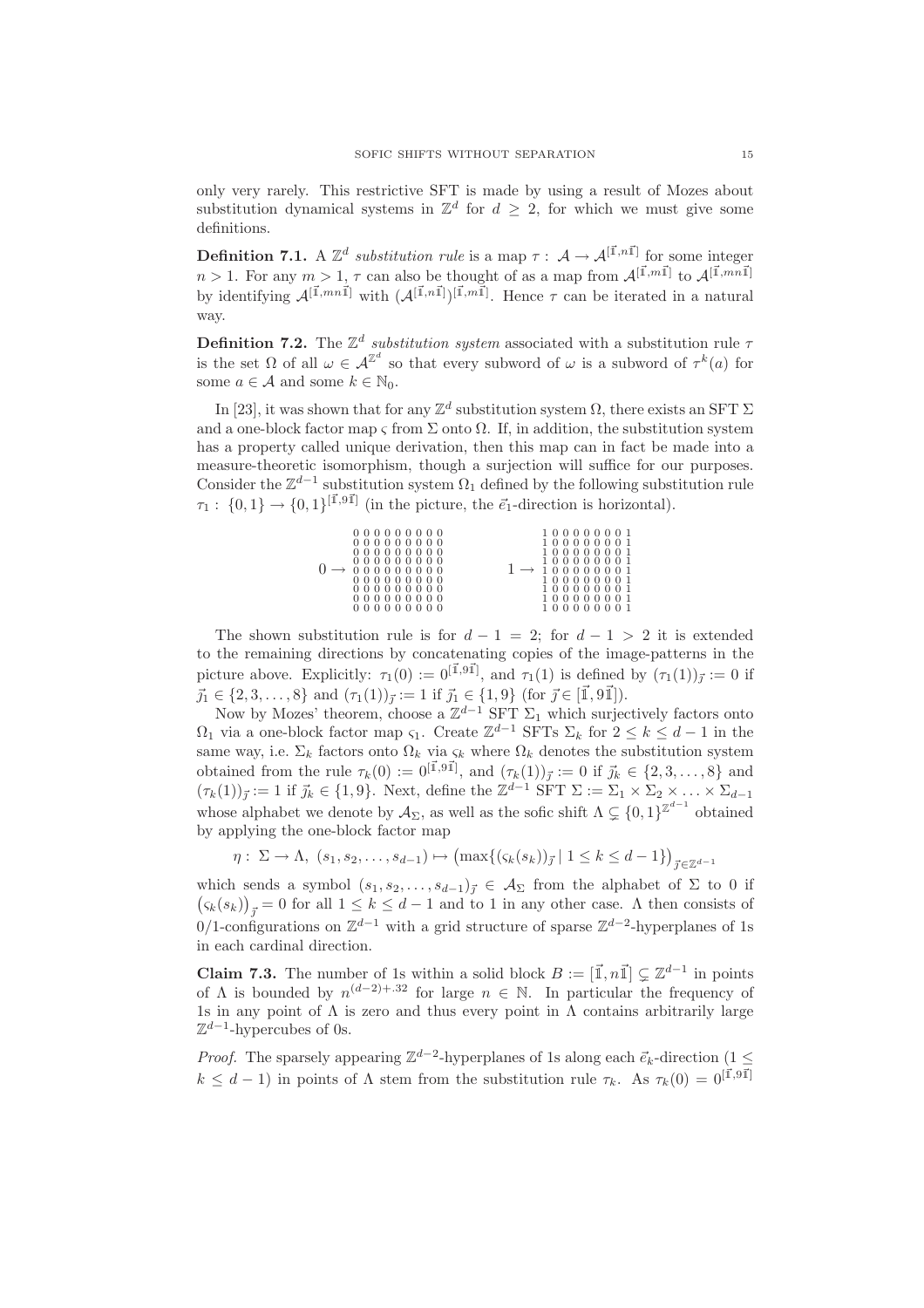an upper bound to the number of  $\mathbb{Z}^{d-2}$ -hyperplanes being perpendicular to  $\vec{e}_k$  and carrying symbols 1 in a legal  $\Lambda$ -pattern of shape  $B$  is achieved by applying the substitution rule  $\lceil \log_9 n \rceil$  times to the symbol 1. In every iteration the number of  $\mathbb{Z}^{d-2}$ -hyperplanes of 1s doubles and the total number of 1s is multiplied by a factor  $2 \cdot 9^{(d-2)}$ . Simply adding the numbers produced in all the  $d-1$  directions, we slightly overestimate the total number of 1s, getting a bound:

$$
\# \text{ 1s in any } P \in \mathcal{L}_B(\Lambda) \le (d-1) \cdot (2 \cdot 9^{(d-2)})^{\lceil \log_9 n \rceil} \le
$$
  

$$
\le (d-1) \cdot 2 \cdot 2^{\log_9 n} \cdot 9^{(d-2)} \cdot n^{(d-2)} = C \cdot n^{(d-2) + \frac{\log 2}{\log 9}}
$$

with a constant  $C := 2 \cdot 9^{(d-2)} \cdot (d-1)$ . As  $\frac{\log 2}{\log 9} < .3155$  we established the first part of our claim (increasing the exponent to  $(d-2)+32$  we get rid of the constant for large enough values of  $n$ ).

Moreover this bound shows that the frequency of 1s

$$
f_{(1)} \le \lim_{n \to \infty} \frac{C \cdot n^{(d-2) + \frac{\log 2}{\log 9}}}{n^{(d-1)}} = C \cdot \lim_{n \to \infty} n^{\frac{\log 2}{\log 9} - 1} = 0
$$

is zero in every point of  $\Lambda$  and thus in particular there can be no bound on the size of hypercubes of 0s seen in each single point in  $\Lambda$ .

For each  $1 \leq i \leq d$  let  $\widetilde{\Sigma}_i := \{ \widetilde{s} \in {\mathcal{A}_{\Sigma}}^{\mathbb{Z}^d} \mid \forall n \in \mathbb{Z} : \widetilde{s} \vert_{\{ \vec{\jmath} \in \mathbb{Z}^d \mid \vec{\jmath}_i = n \}} \in \Sigma \}$  be the  $\mathbb{Z}^d$ SFT obtained as the full Z extension of  $\Sigma$  along direction  $\vec{e}_i$ . Define the  $\mathbb{Z}^d$  SFT  $W_i$ constructed just as  $W_i$ , with the following changes: the alphabet of  $\overline{W}_i$  is  $\overline{\mathcal{A}}_i \cup \overline{\mathcal{A}}'_i$ , where  $A_i := A_i \times A_{\Sigma}$  and each element of  $A'_i$  is again a vertical line segment this time labeled with a symbol of  $A_i$ . Points in  $W_i$  arise from elements in the SFT  $V_i\times \tilde{\Sigma}_i$  as points in  $W_i$  arose from elements in  $V_i$  with only one exception: in addition to the restrictions on adjacencies described for  $W_i$  above we introduce an extra rule allowing ascensions only at a sparse set of coordinates governed by the superimposed points from  $\tilde{\Sigma}_i$ . More explicitly, for any  $\vec{\imath} \in \mathbb{Z}^d$ , and for any  $1 \leq \underline{k} \neq i \leq d$ , if a symbol  $\widetilde{a} = (a, s) \in \mathcal{A}_i$  appears at  $\vec{i}$ , then a symbol  $b = (b, t) \in \mathcal{A}_i$  is allowed to appear at  $\vec{i} + \vec{e}_k + \vec{e}_i$  only when  $\eta(t) = 1$ ; otherwise,  $\tilde{b}$  has to appear at coordinate  $\vec{i}+\vec{e}_k$ . Claim 7.3 then shows that on a large scale ascensions of hyperplanes happen very rarely. Finally define the sofic shift  $U_i$  (a subsystem of  $U_i$ ) as the image of  $W_i$ under the one-block map given by the rule  $\tilde{a} = (a, s) \mapsto \gamma_i(a)$  for all  $\tilde{a} = (a, s) \in \tilde{\mathcal{A}}_i$ and  $\tilde{a}' \mapsto 0$  for all vertical line segments  $\tilde{a}' \in A'_i$ . Denote this one-block map by  $\widetilde{\varpi}$  :  $W_i \rightarrow U_i$ . A gently ascending hyperplane of a point in  $U_i$  is defined with respect to  $A_i$  as a gently ascending hyperplane of a point in  $U_i$  was defined with respect to  $A_i$ . If  $\tilde{\varpi}(w) = u$ , then a gently ascending hyperplane in  $w \in W_i$  is simply the preimage of a gently ascending hyperplane  $H$  in  $u \in U_i$ , and on a large scale  $H$ has rare ascensions.

Next we have to prove some elementary properties of the sofic shifts  $\widetilde{U}_i$  that will be used later.

**Claim 7.4.** The topological entropy of  $\widetilde{U}_i$  ( $1 \leq i \leq d$ ) is zero.

*Proof.* As all of the shifts  $\tilde{U}_i$  are constructed in the same way, it is enough to show that  $h(\tilde{U}_1) = 0$ . In order to get a sufficient (upper) bound on the entropy of  $\tilde{U}_1$  we do a very coarse estimate on the number of legal patterns in  $U_1$  on some large solid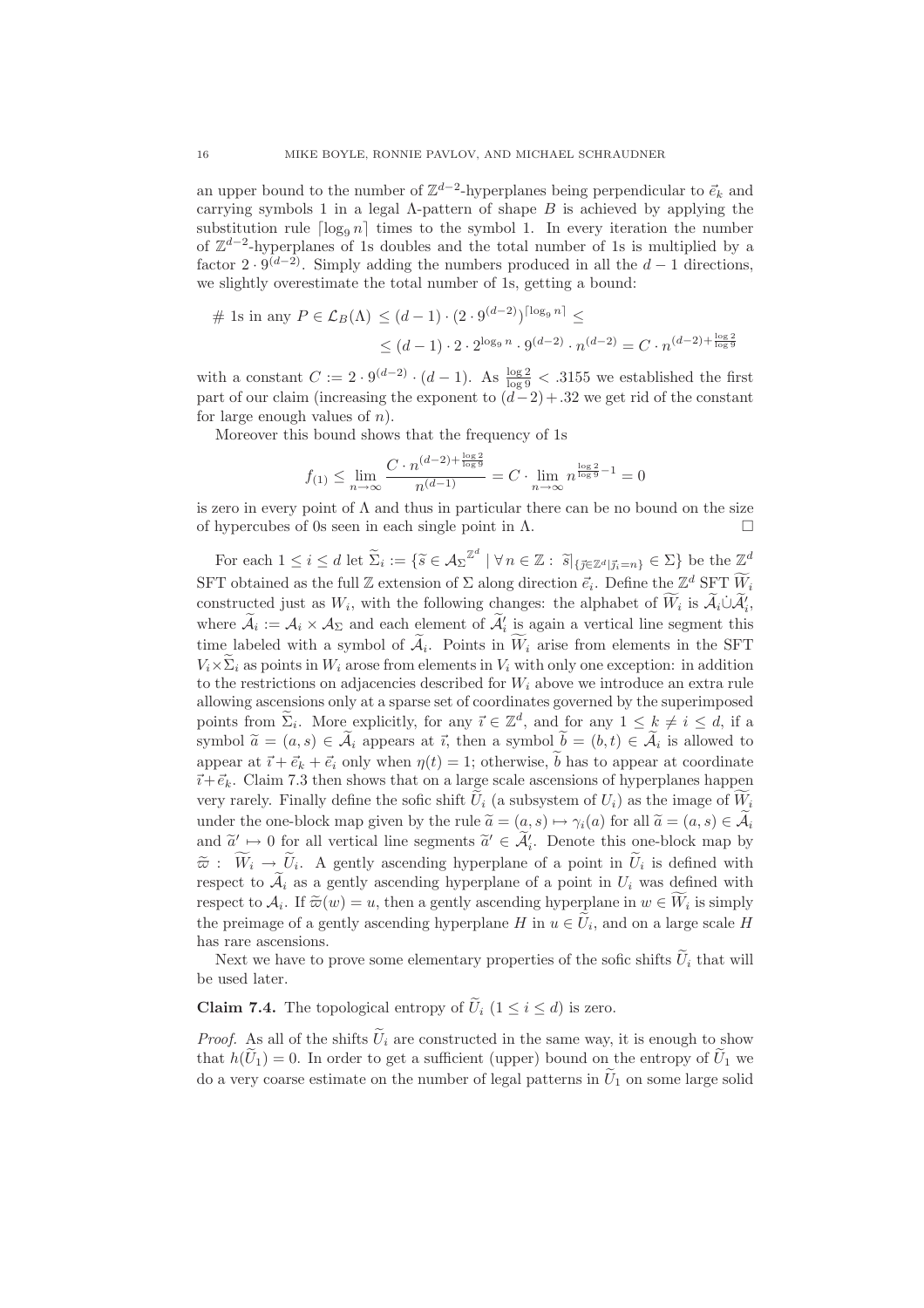block  $B_n := [\vec{\mathbb{1}}, n \vec{\mathbb{1}}] \subsetneq \mathbb{Z}^d$   $(n \in \mathbb{N})$ . First note that a gently ascending hyperplane of 1s which intersects  $B_n$  must intersect the set  $\{\vec{1}+j\vec{e}_1 \mid -d(n-1) < j < n\}$  at a single point. For  $u \in U_1$ , define  $J_n(u)$  as the set of  $j \in \mathbb{Z}$  such that  $-d(n-1) < j < n$  and  $\vec{1}+j\vec{e}_1$  is part of some gently ascending hyperplane of 1s in u. Trivially, the number  $|\{J_n(u) \mid u \in \tilde{U}_1\}|$  is bounded above by  $2^{n(d+1)}$ . It is not hard to see that  $u|_{B_n}$  is uniquely determined – use the fact that  $\tilde{U}_1$  has alphabet  $\{0,1\}$  – by the set  $J_n(u)$ , together with the sets of coordinates within each hyperplane at which ascensions actually occur inside  $B_n$ . The latter have to be subsets of the coordinates containing the symbol 1 in the corresponding superimposed  $\Lambda$ -point intersected with  $B_n$  and their cardinality is bounded by  $n^{(d-2)+32}$  (7.3) for large n. Hence we get an upper bound on the number of valid  $\tilde{U}_1$ -patterns on  $B_n = \left[\vec{\mathbb{1}}, n\vec{\mathbb{1}}\right]$  with n large enough

$$
\left|\mathcal{L}_{B_n}(\widetilde{U}_1)\right| \leq 2^{n(d+1)} \cdot \left(\sum_{m=0}^{\left\lfloor n^{(d-1.68)}\right\rfloor} {n^{(d-1)} \choose m}\right)^{n(d+1)}.
$$

For *n* large enough  $n^{(d-1.68)} \ll \frac{1}{2} n^{(d-1)}$ , so the binomial coefficients grow with *m* and the sum can be bounded from above by taking the trivial approximation

$$
\left| \mathcal{L}_{B_n}(\widetilde{U}_1) \right| \leq 2^{n(d+1)} \cdot \left( n^{(d-1.68)} + 1 \right)^{n(d+1)} \cdot \left( \frac{n^{(d-1)}}{\left\lfloor n^{(d-1.68)} \right\rfloor} \right)^{n(d+1)} \leq \left( 2 \cdot n^{(d-1.68)} + 2 \right)^{n(d+1)} \cdot \left( n^{(d-1)} \right)^{n^{(d-1.68)} \cdot n(d+1)}.
$$

Therefore the entropy of  $\tilde{U}_1$  turns out to be zero as claimed above by the following estimate:

$$
0 \le h(\widetilde{U}_1) = \lim_{n \to \infty} \frac{\log |\mathcal{L}_{B_n}(\widetilde{U}_1)|}{n^d}
$$
  
 
$$
\le \lim_{n \to \infty} \frac{\log ((2 \cdot n^{(d-1.68)} + 2)^{n(d+1)} \cdot n^{(d^2-1) \cdot n^{(d-0.68)}})}{n^d} = 0.
$$

**Claim 7.5.** Every  $\mathbb{Z}^d$  shift  $\overline{U}_i$   $(1 \leq i \leq d)$  as defined above is topologically mixing.

*Proof.* We can show that  $U_i$  is topologically mixing in much the same way as was done for the *ribbon shift* in [24]. Consider any two congruent solid blocks  $B_1, B_2 \subsetneq \mathbb{Z}^d$  spaced at a large distance  $D_{B_1,B_2} \in \mathbb{N}$  apart and legal  $\widetilde{U}_i$ -patterns  $P_1 \in \mathcal{L}_{B_1}(U_i)$  on  $B_1$  and  $P_2 \in \mathcal{L}_{B_2}(U_i)$  on  $B_2$ . (The definition of topological mixing uses arbitrary finite subsets, however it is easy to see that checking it for congruent solid blocks suffices.) Without loss of generality we may assume that in our patterns  $P_i$  (j = 1, 2) there are no symbols 1 along the top or bottom of the solid blocks  $B_j$ . If this were the case, just use the fact that  $P_j$  is a legal word in  $\tilde{U}_i$ , say  $P_j = \tilde{u}^{(j)}|_{B_j}$  for some  $\tilde{u}^{(j)} \in \tilde{U}_i$ , to extend it upwards and downwards to a pattern  $P'_j := \tilde{u}^{(j)}|_{B'_j}$  on a solid block  $B'_j \supseteq B_j$  in which every hyperplane intersecting the original  $P_j$  does not intersect the top or bottom of  $B'_j$ . Then, replace all symbols in  $P'_j$  above the topmost hyperplane which intersects  $P_j$  and below the bottommost hyperplane which intersects  $P_j$  with 0s. This results in a pattern  $P''_j$  (still on  $B'_j$ ) which is legal in  $U_i$  (since thickening layers of 0s is always possible), which contains  $P_i$  as a subpattern, and which has no hyperplanes of 1s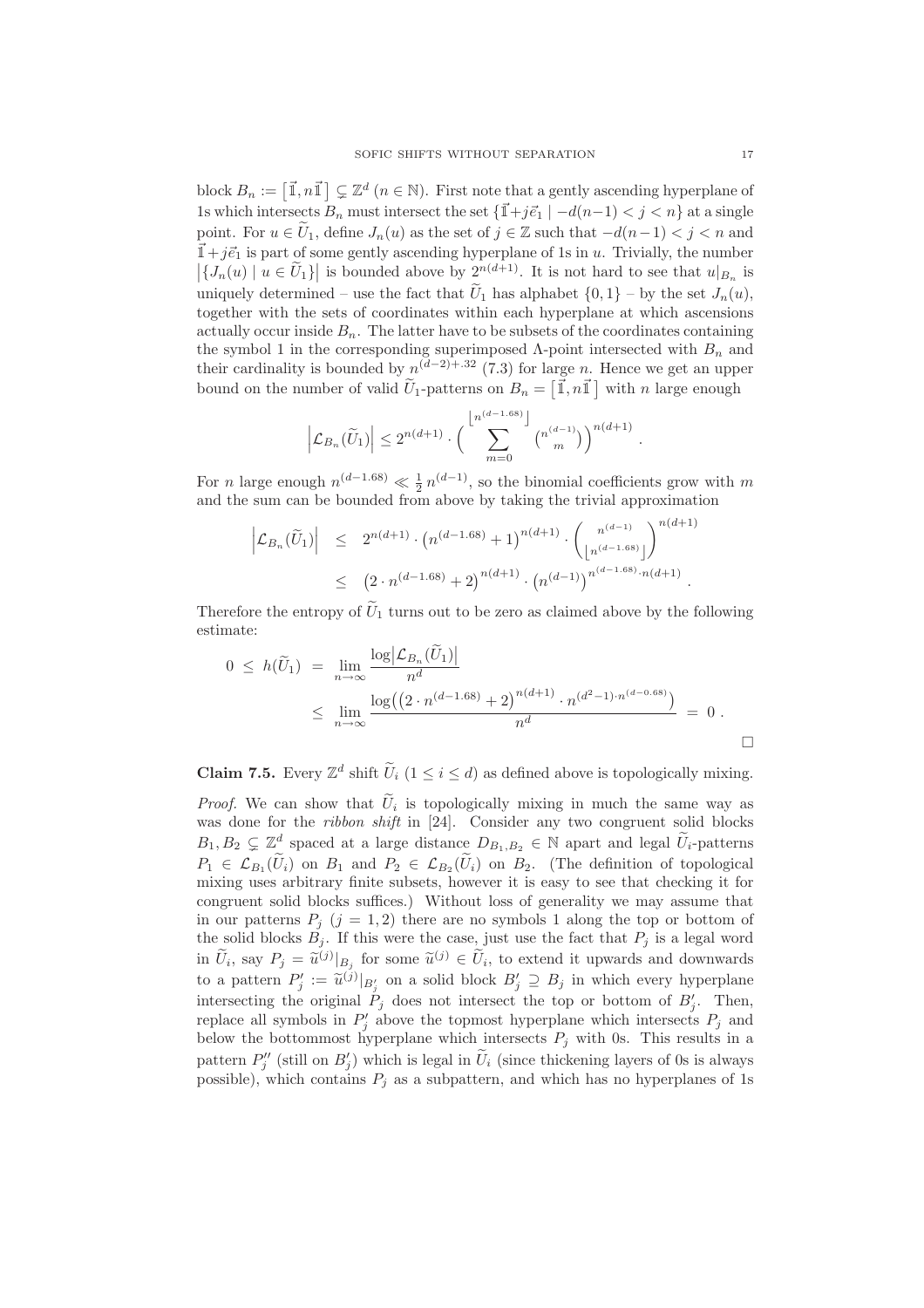intersecting its top and bottom. As the slope of our gently ascending hyperplanes is at most 1 in cardinal directions, the required vertical extension of the pattern  $P_i$ to a pattern  $P_j''$  is linear in the size of  $B_j$  and by adding some extra hyperplanes of 0s on top of the smaller one of the two patterns  $P''_j$  if necessary, we reestablish our assumption that both patterns have a congruent shape. For notational simplicity from now on we will drop the 's, so talking about  $P_j$  on  $B_j$  we actually refer to the enlarged patterns constructed above.



FIGURE 3. Extending a pattern  $P_i$  on the solid block  $B_i$  (on the left) via a pattern  $P'_j$  on  $B'_j$  (in the middle) to a pattern  $P''_j$  also on  $B'_j$  (on the right).

After this preprocessing there are two cases; either  $B_1$  and  $B_2$  are separated by a large distance in the  $\vec{e}_i$ -direction, or they have large separation in an  $\vec{e}_k$ -direction for some  $1 \leq k \neq i \leq d$ . If they have large separation in the  $\vec{e}_i$ -direction, then the fact that the patterns  $P_1$  and  $P_2$  can be put together to form a valid point in  $\tilde{U}_i$  comes from mixing of Z (condition 1 of Lemma 5.1). To create a  $\tilde{U}_i$ -configuration on  $\mathbb{Z}^d$ containing  $P_1$  on  $B_1$  and  $P_2$  on  $B_2$ , simply first extend all gently ascending (finite) regions of 1s inside  $P_1$  and  $P_2$  to ascending hyperplanes of 1s with no additional ascensions (apart from the ones forced by the homogeneity condition) outside  $B_1$ and  $B_2$ . Fill the gaps between those hyperplanes with 0s and add a layer of 0s just above and below the extended patterns. Then use mixing of  $Z$  to interpolate between those infinite configurations, putting in non-ascending hyperplanes of 1s and 0s surrounded vertically by layers of 0s according to a point in  $Z$  that contains subwords realizing both patterns  $P_1$  and  $P_2$ . As long as the  $\vec{e}_i$ -separation is large enough, this can always be done.

Suppose now that  $B_1$  and  $B_2$  have large separation in some direction  $\vec{e}_k$  with  $k \neq i$ . In this case we exploit the possibility to let hyperplanes of 1s ascend in order to interpolate between  $P_1$  and  $P_2$ . Roughly speaking, we again extend the gently ascending (finite) regions of 1s inside  $P_1$  and  $P_2$  to ascending hyperplanes, but outside  $B_1$  and  $B_2$  we allow only ascensions in the  $\vec{e}_k$ -direction, apart from the ascensions forced by the homogeneity constraints. Then, interpolating between these two sets of hyperplanes in  $\tilde{U}_i$  may be done as in the first case, since due to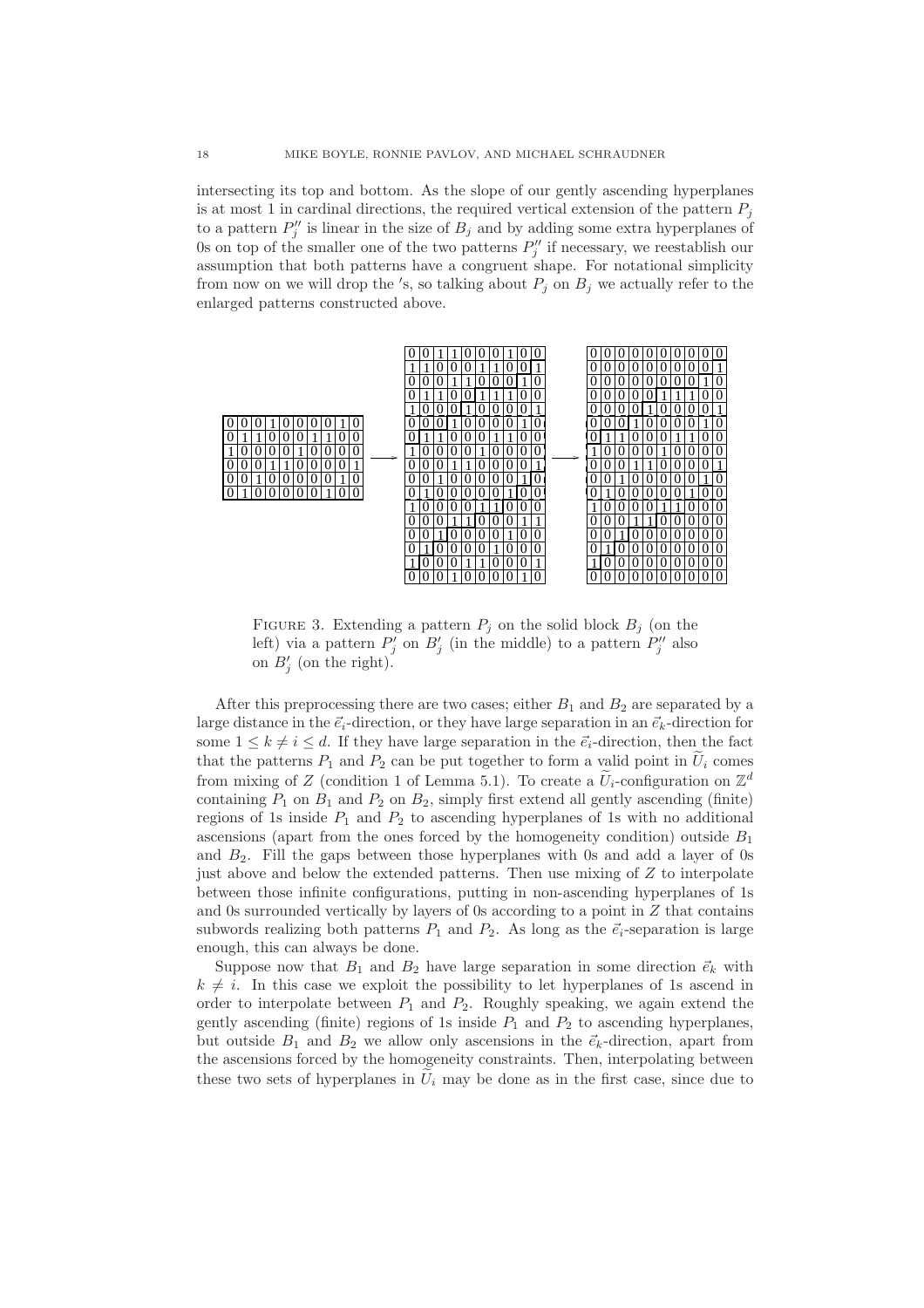the ascending and the sufficiently large initial  $\vec{e}_k$ -separation of  $B_1$  and  $B_2$ , the two stacks of hyperplanes observed at the same  $\vec{e}_k$ -coordinate will already have large separation in the  $\vec{e}_i$ -direction. We have then shown that as long as  $B_1$  and  $B_2$  have large separation in some direction,  $P_1$  and  $P_2$  can be put together to form a valid point of  $\widetilde{U}_i$ , and so  $\widetilde{U}_i$  is mixing.

We now proceed just as in Section 6. Take the product shift  $U_1 \times U_2 \times \ldots \times U_d$ , and factor it onto the  $\mathbb{Z}^d$  shift  $\widetilde{S}' \subsetneq \{0,1\}^{\mathbb{Z}^d}$  by the one-block factor map

$$
\widetilde{\theta}: \widetilde{U}_1 \times \widetilde{U}_2 \times \ldots \times \widetilde{U}_d \to \widetilde{S}', \ (\widetilde{u}^{(1)}, \widetilde{u}^{(2)}, \ldots, \widetilde{u}^{(d)}) \mapsto (\widetilde{u}_{\vec{i}}^{(1)} \cdot \widetilde{u}_{\vec{i}}^{(2)} \cdot \ldots \cdot \widetilde{u}_{\vec{i}}^{(d)})_{\vec{i} \in \mathbb{Z}^d}.
$$

As each  $U_i$  was a topologically mixing sofic shift,  $S'$  is mixing sofic as well. We also note that  $h(S') = 0$ ; because S' is a factor of  $U_1 \times U_2 \times \ldots \times U_d$ , this follows from our Claim 7.4. Just as every point of  $T_i$  contained syndetically appearing thick hyperplanes of 0s, every point of  $U_i$  contains a set of arbitrarily thick gently ascending hyperplanes of 0s.

The next result shows that hyperplane ascensions in points of  $\tilde{U}_i$  are sufficiently slow that we may recover the key feature of the gridlike structure of 0s from  $U_i$ : finite patterns must occur within block patterns which are labeled with 0s in an arbitrarily large neighborhood of the boundary.

**Claim 7.6.** Suppose  $\widetilde{s} \in \widetilde{S}'$  and  $l, m \in \mathbb{N}$ . Then there exists a solid block  $B :=$  $[\vec{v}, \vec{w}] \subsetneq \mathbb{Z}^d$ , containing  $[-(l+m)\vec{1}, (l+m)\vec{1}]$ , such that  $\tilde{s}_{\vec{j}}=0$  whenever  $\vec{j} \in \mathbb{Z}^d$ .  $[\vec{v}, \vec{w}] \setminus [\vec{v} + l\vec{\mathbb{1}}, \vec{w} - l\vec{\mathbb{1}}].$ 

Proof. We start with a technical observation about the variation in thickness of layers of 0s in points of  $U_i$  (1 ≤ i ≤ d). Suppose somewhere in a point  $\widetilde{u} \in U_i$  there appears a block of  $n \in \mathbb{N}$  consecutive 0s along the  $\vec{e}_i$ -direction. For convenience, assume this happens on the interval  $[0, n-1] \vec{e}_i := \{ j \vec{e}_i \in \mathbb{Z}^d \mid 0 \leq j \leq n \} \subsetneq \mathbb{Z}^d$ . We claim that for large  $n, \tilde{u}_{\tilde{j}} = 0$  as well for any  $\tilde{j} \in \mathbb{Z}^d$  with  $\frac{n}{4} \leq \tilde{j}_i < \frac{3n}{4}$ <br>and  $\|\tilde{j}\|_{\infty} \leq n^{3.1} + m + l$ . In other words, within a distance of  $n^{3.1} + m + l$ in all directions, hyperplanes do not ascend by more than  $\frac{n}{4}$ . This is not hard to see: consider the ascending hyperplanes of 1s which bound our pattern of 0s containing the interval  $[0, n - 1]\vec{e}_i$  from above and below – if those do not exist, i.e. the region of 0s is unbounded from above/from below, the claim is trivially true. Along each direction  $\vec{e}_k$  ( $k \neq i$ ), these bordering hyperplanes may ascend only at coordinates where there is a  $\mathbb{Z}^{d-2}$ -hyperplane of 1s perpendicular to  $\vec{e}_k$  in the superimposed Λ-point. By earlier computations (see Claim 7.3) the number of those over a distance of  $n^{3.1} + m + l$  is bounded by  $(n^{3.1} + m + l)^{\frac{\log 2}{\log 9}}$ . As the hyperplanes in  $\tilde{U}_i$  "climb up" just one coordinate in each ascension, after summing over all  $\vec{e}_k$ -directions, we can (over)estimate the total gain in height in direction  $\vec{e}_i$ by  $(d-1) \cdot (n^{3.1} + m + l)^{32} < (d-1) \cdot n^{.993} < \frac{n}{4}$  for *n* large enough.

Now consider any point  $\widetilde{s} \in \widetilde{S}'$  and some  $\widetilde{\vartheta}$ -preimage  $(\widetilde{u}^{(1)}, \widetilde{u}^{(2)}, \ldots, \widetilde{u}^{(d)}) \in$  $\widetilde{v}^{-1}(\widetilde{s})$ . The construction of  $\widetilde{U}_i$  ensures that the point  $\widetilde{u}^{(i)}$  contains the word  $0^n$ somewhere in the interval  $[m+l,n^{3.1}+m+l-1]\vec{e}_i$  and also somewhere in the interval  $[-(n^{3.1} + m + l - 1), -(m + l)]\vec{e}_i$ . (Here  $n^{3.1}$  appears rather than the distance  $n^{2.1}$ from the definition of Z to address the fact that successive hyperplanes of 1s are separated vertically with gap at most  $n$ .) We define the *i*th coordinates of the vectors  $\vec{v}, \vec{w}$  as follows. Using the technical result of the previous paragraph, we pick some interval  $I_i = [\vec{w}_i - \frac{n}{2}, \vec{w}_i] \subseteq [m+l, n^{3.1} + m+l-1] \cap \mathbb{Z}$ , such that  $\widetilde{u}_{\vec{j}}^{(i)} = 0$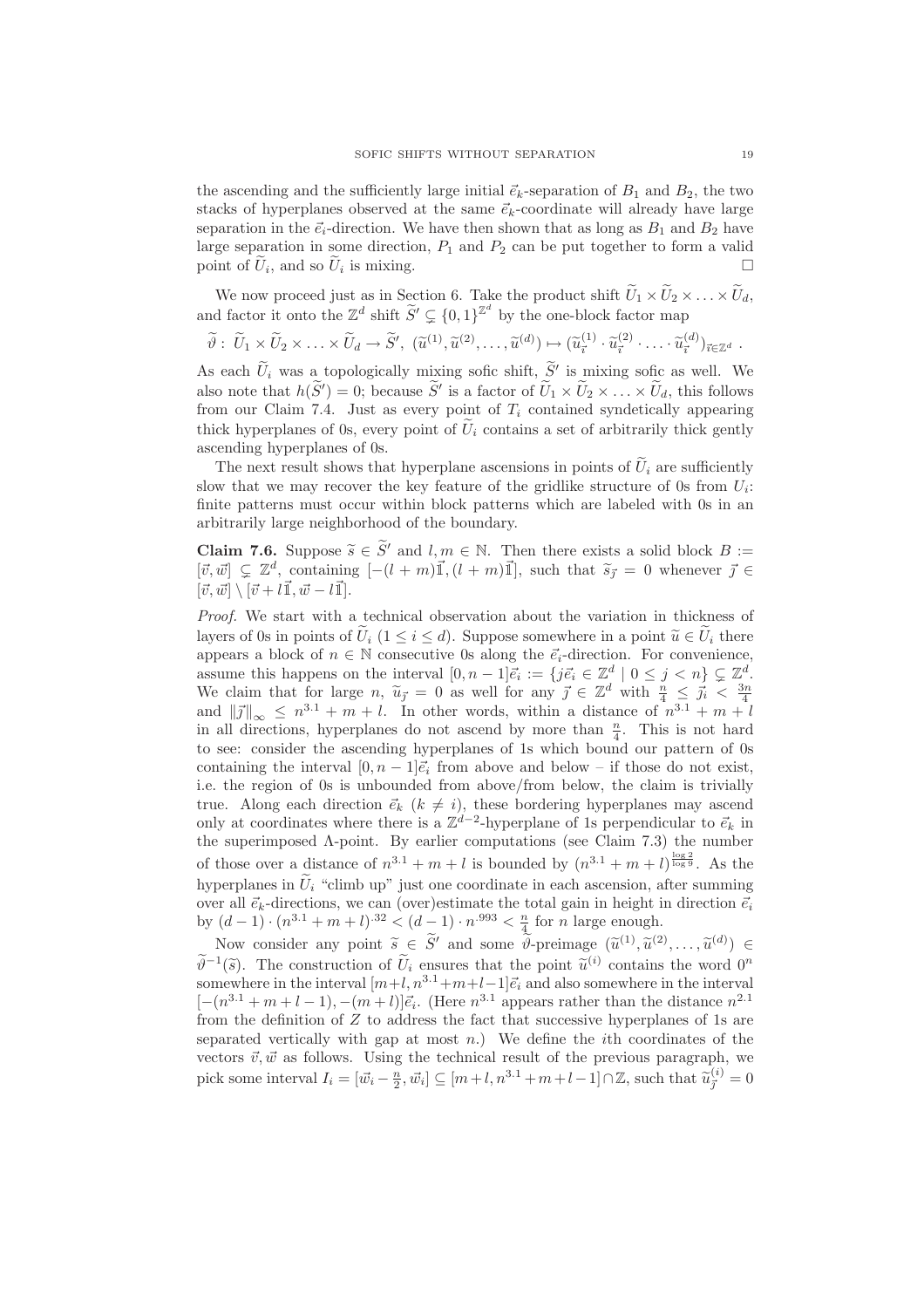for any  $\vec{j} \in \mathbb{Z}^d$  with  $\vec{j}_i \in I_i$  and  $\|\vec{j}\|_{\infty} \leq n^{3.1} + m + l$ . Similarily we pick an interval  $[\vec{v}_i, \vec{v}_i + \frac{n}{2}]$  on the negative  $\vec{e}_i$ -axis. After applying  $\hat{\theta}$ , we see that the restriction of  $\tilde{s}$ to  $[\vec{v}, \vec{w}]$  has 0s at sites within distance  $\frac{n}{2}$  of the boundary. We may require  $\frac{n}{2} > l$ , and this proves the claim.

If  $z \in Z$ , then for each  $\widetilde{U}_i$  there is a point  $\widetilde{u}^{(i)} \in \widetilde{U}_i$  such that  $\widetilde{u}^{(i)}_j := z_n$  when  $\vec{j}_i = 2n$  and  $\hat{u}_{\vec{j}}^{(i)} := 0$  otherwise. Since the symbol 1 occurs with positive frequency in some points of Z, it follows that 1s appear with positive frequency in some points of  $U_i$  and therefore in some point of  $S'$ . Hence, just as in Section 6, we can split the symbol 1 into many distinct copies to create the  $\mathbb{Z}^d$  sofic shift  $\widetilde{S}$  of arbitrarily large entropy  $h(S) > M$ . Denote by  $\widetilde{\kappa}: S \to S'$  the 1-block factor map collapsing the different copies of the symbol 1 in  $\widetilde{S}$  back onto the original. Since  $\widetilde{S}'$  was topologically mixing, it is clear that  $\widetilde{S}$  is as well.

The rest of the proof of Theorem 4.1 for  $d > 3$  now proceeds just as in the nonmixing case, with one exception. We do not claim that our mixing example  $\widetilde{S}'$  has a topological factor of completely positive entropy. (In fact, it has no such factor, but we will not give a proof.) Presumably this feature of the mixing example is only a limitation of our technique.

# 8. THE  $\mathbb{Z}^d$  SFT EXAMPLES FOR  $d \geq 3$

In this section we prove Theorem 4.2 in the case  $d \geq 3$ . We choose the required SFT X to be the SFT cover of the sofic shift S described in Theorem 4.1(7). We now verify the claims of Theorem 4.2.

*Proof.* (1) This is instantly true as X is a cover of S and  $h(S) > M$ .

(2) Let K be the SFT from part  $(7)$  of Theorem 4.1. If there is a minimal subsystem W of X which is not contained in K, then it is disjoint from K, and we have  $\pi(W)$  a minimal subsystem of S other than its fixed point (4.1(7)), contradicting part (2) of Theorem 4.1.

(3,4) Suppose Y is non-trivial block gluing and  $\phi : X \to Y$  is a factor map. Using Theorem B.2, we have  $h(Y) > 0$  (by non-triviality) and then Y contains a subsystem W disjoint from  $\phi(K)$ . Therefore  $\phi^{-1}(W)$  is a subsystem of X disjoint from  $K$ , which is impossible. As every minimal subsystem in  $Y$  is contained in  $\phi(K)$  and  $h(\phi(K)) = 0$ , we have  $h(Y_{\text{MIN}}) = 0$ .

(5) Because arbitrarily large hypercubes of 0s occur in every point of S, and K is the preimage of the fixed point  $0^{\mathbb{Z}^d}$ , it follows that arbitrarily large hypercubes of K-configurations occur in every point of X. Because  $h(K) = 0$ , this claim (like part (5) of Theorem 4.1) now follows from Proposition 6.1.

(6) This follows because S is an equal entropy factor of X.  $(4.1(6))$ 

### 9. A TOPOLOGICALLY MIXING, TOP.C.P.E.  $\mathbb{Z}^2$  SFT EXAMPLE

Turning our attention to two-dimensional shifts, we present a family of  $\mathbb{Z}^2$  SFTs  $\tilde{X}_k$  which prove the case  $d = 2$  of Theorem 4.2 (with  $X = \tilde{X}_k$  of sufficiently large entropy).

These SFTs are in fact an example of Hochman from [12]. We will begin by giving a brief description of the construction of those  $\mathbb{Z}^2$  SFTs and discuss their properties pertinent to our argument. For a full examination of these systems,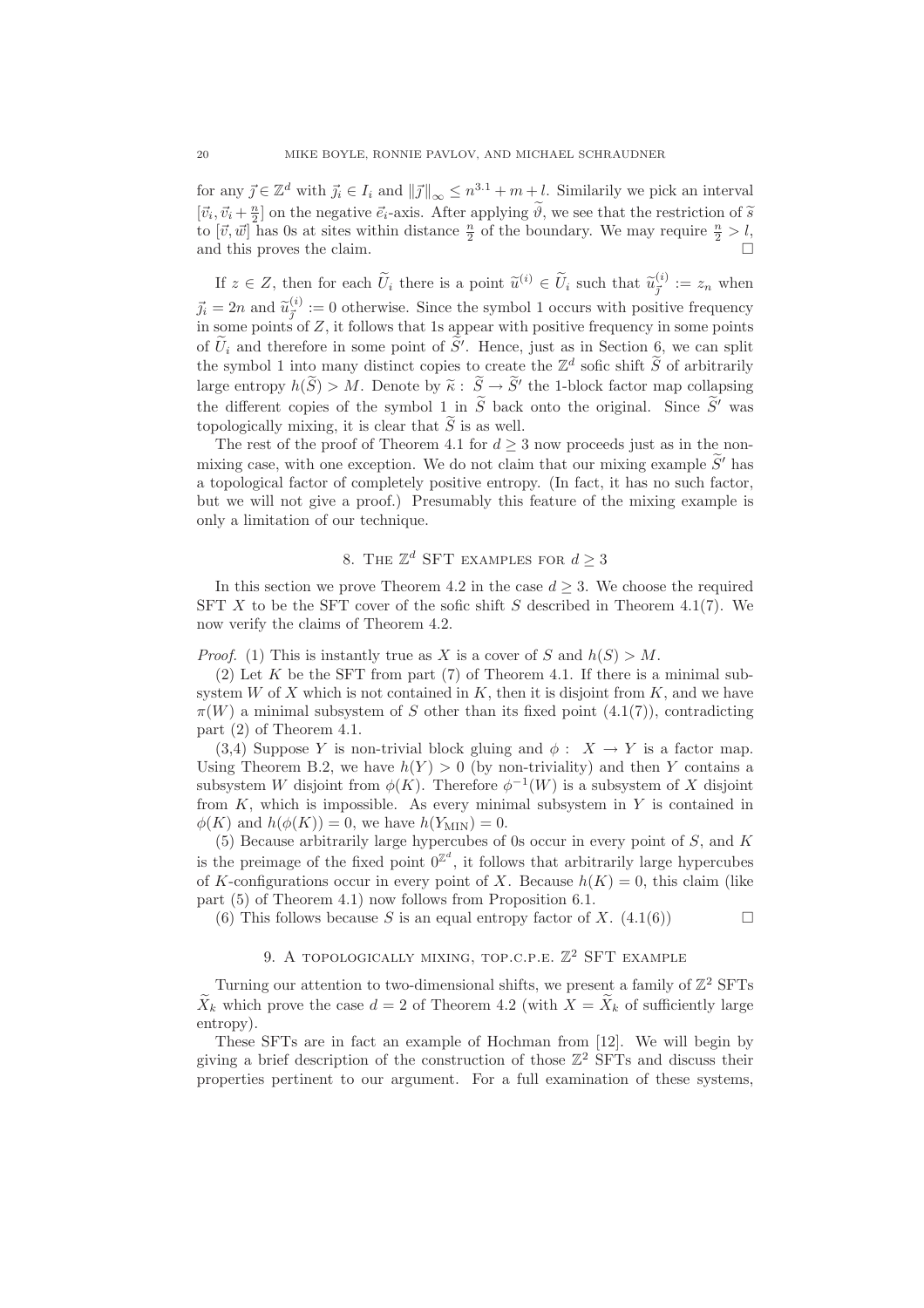see [12].

**The construction:** For any positive integer  $k \in \mathbb{N}$ , first a  $\mathbb{Z}^2$  SFT  $X_k$  is defined with alphabet  $A_k$  of  $32 + k$  symbols, which are most conveniently thought of as square tiles of unit length. Thirty-two of the symbols of  $A_k$  are defined by assigning a tile one of four colors and one of eight types of arrows. For reasons which will become clear soon, the colors should be thought of as representing the four directions NW (northwest), NE (northeast), SW (southwest), and SE (southeast). The eight types of arrows are four straight arrows in the four cardinal directions (up, down, right, left), and four arrows turning ninety degrees clockwise. The remaining k tiles are called "blanks" and are labeled with an associated integer between 1 and k inclusive. The symbols of  $A_k$  appear in Figure 4.



FIGURE 4. The  $32 + k$  different symbols of  $\mathcal{A}_k$ 

The subshift  $X_k$  is an SFT of order 2, meaning that there is a set of legal  $2 \times 2$ patterns  $\mathcal{L}_{\{0,1\}^2}(X_k) \subseteq \mathcal{A}_k^{\{0,1\}^2}$ , and  $X_k$  is precisely the set of elements of  $\mathcal{A}_k^{\mathbb{Z}^2}$ in which every  $2 \times 2$  subpattern is one of the elements in  $\mathcal{L}_{\{0,1\}^2}(X_k)$ . For the purposes of legal  $2 \times 2$  patterns, all blanks are considered indistinguishable, and so from now on we refer only to blank tiles in general, with the understanding that the k blank tiles are completely interchangeable in elements of  $X_k$ .

We inductively define valid patterns  $P_n^{\theta} \in \mathcal{L}_{\left[\vec{\mathbf{I}}\right],\left(2^{n+1}+2^{n-1}-2\right)\vec{\mathbf{I}}\left]}(X_k)$  for any  $n \in \mathbb{N}$ and  $\theta$  one of the four colors NW, NE, SE, and SW as follows (let us denote by  $\mathcal{T} := \{NW, NE, SE, SW\}$  the set of colors): for any  $\theta \in \mathcal{T}$ ,  $P_1^{\theta}$  is the  $3 \times 3$ square with a blank tile in the center, surrounded by a clockwise circuit of arrows colored by  $\theta$ ; for any  $n \in \mathbb{N}$  and color  $\theta \in \mathcal{T}$ ,  $P_{n+1}^{\theta}$  is constructed by concatenating the four smaller patterns  $P_n^{NW}, P_n^{NE}, P_n^{SE}$ , and  $P_n^{SW}$  into a square configuration of shape  $[\vec{1},(2(2^{n+1}+2^{n-1}-2))\vec{1}]$  with each of the four patterns  $P_n^{\theta'}$  in the corner corresponding to  $\theta' \in \mathcal{T}$ , and then surrounding this square with a clockwise circuit of arrows, colored by  $\theta$ . For  $n \in \mathbb{N}, \theta \in \mathcal{T}$ , we call  $P_n^{\theta}$  the level-n square with  $\theta$ -colored boundary. As an example, the configuration appearing in Figure 5 is actually  $P_3^{NW}$ . The set  $\mathcal{L}_{\{0,1\}^2}(X_k)$  of allowed  $2 \times 2$  patterns in  $X_k$  is defined to be the set of all  $2 \times 2$  configurations which appear in  $P_3^{\theta}$  for some  $\theta \in \mathcal{T}$ . It is verified in [12] that  $P_n^{\theta} \in \mathcal{L}(X_k)$  for all  $n \in \mathbb{N}, \theta \in \mathcal{T}$ , and in fact we will see that in some sense most points in  $X_k$  are built up from the patterns  $P_n^{\theta}$ . (We are still not concerning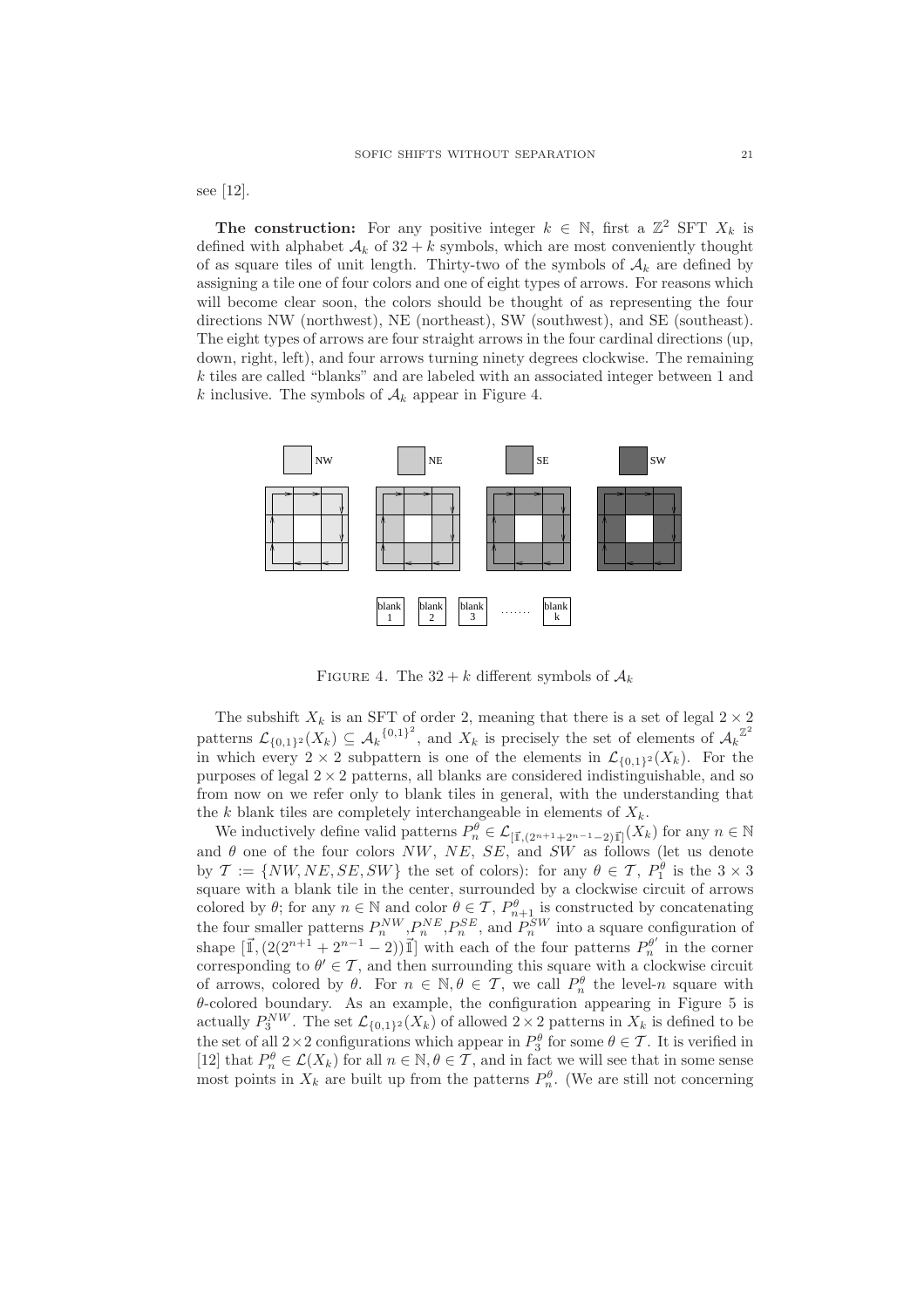

FIGURE 5. Part of a point of  $X_k$ 

ourselves with the labeling of blank tiles; so each  $P_n^{\theta}$  actually corresponds to many configurations in  $\mathcal{L}(X)$  depending on how the blanks are labeled.)

For any  $\omega = (\omega_1, \omega_2, \ldots) \in \mathcal{T}^{\mathbb{N}},$  we define  $x_{\omega} \in X_k$  as follows: begin by defining  $x_{\omega}$  on a 3 × 3 square centered at the origin, call this square  $B_1 := [-\vec{1}, \vec{1}],$  so that  $x_{\omega}|_{B_1} := P_1^{\omega_1}$ . For any  $n \geq 1$ , assume that  $x_{\omega}$  has already been defined on a square  $B_n \subsetneq \mathbb{Z}^2$  which is a translate of  $[\mathbb{I},(2^{n+1}+2^{n-1}-2)\mathbb{I}]$  so that  $x_{\omega}|_{B_n} =$  $P_n^{\omega_n}$ . Since  $P_n^{\omega_n}$  appears as a subpattern of  $P_{n+1}^{\omega_{n+1}}$  exactly once, there is a unique way to extend the definition of  $x_{\omega}$  to a square  $B_{n+1}$  which is some translate of  $[\vec{\mathbb{I}},(2^{(n+1)+1}+2^{(n+1)-1}-2)\vec{\mathbb{I}}]$  so that  $x_{\omega}|_{B_{n+1}} := P_{n+1}^{\omega_{n+1}}$ . In addition, as  $P_{n+1}^{\omega_{n+1}}$  has a closed path of arrows on the boundary, it must be the case that  $B_n \subseteq B_{n+1} \setminus \partial B_{n+1}$ . It is then easily checked by induction that  $[-n\vec{1},n\vec{1}] \subseteq B_n$  for all  $n \in \mathbb{N}$ , and so  $\bigcup_{n=1}^{\infty} B_n = \mathbb{Z}^2$ , thus  $x_{\omega}$  is eventually defined on all of  $\mathbb{Z}^2$  in this way.

In [12], it is proven that every element  $x \in X_k$  is of one of two types. If  $x = \sigma^{\vec{i}}(x_\omega)$ for some  $\vec{i} \in \mathbb{Z}^2$  and  $\omega \in \mathcal{T}^{\mathbb{N}}$ , then x is transitive. Otherwise  $x$  – being a boundary point of the orbit closure of some  $x_{\omega}$  – is what Hochman calls an "exceptional point." Essentially there are four types of exceptional points, shown in Figure 6 without their coloring. Every exceptional point is of one of these four types, possibly rotated by a multiple of ninety degrees, and having the arrows colored in some way allowed in  $X_k$ .

For any subpattern of an exceptional point with shape  $B := [\vec{\mathbb{1}}, n\vec{\mathbb{1}}]$ , knowing the arrows on the boundary of  $B$  suffices to reconstruct the arrows of all interior tiles (there are no blank tiles in an exceptional point and all arrows have to line up). If one knows in addition the colors of the boundary tiles, one can recover the colors in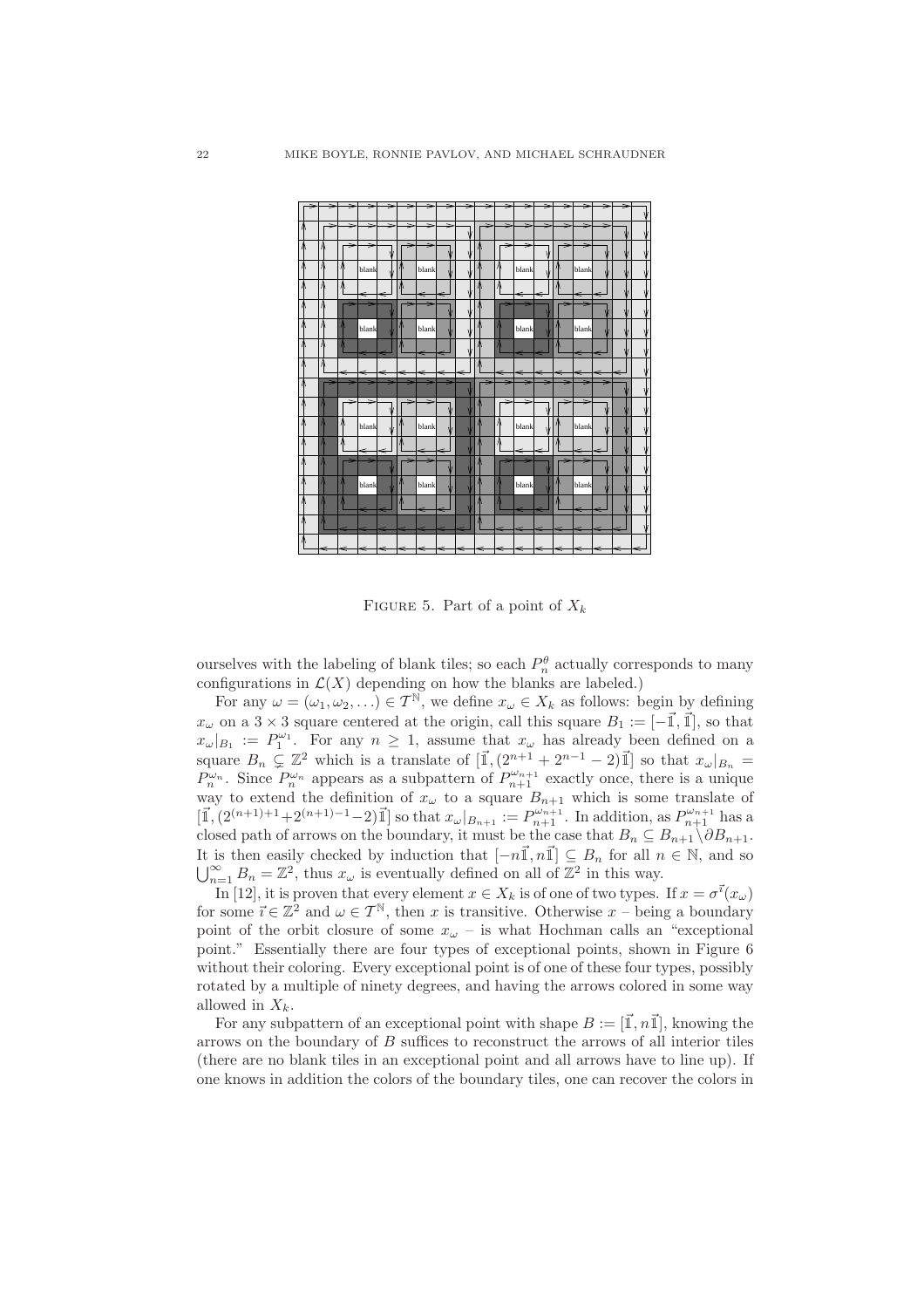

FIGURE 6. Exceptional points of  $X_k$  (uncolored)

the interior. This is because, due to the finite type restrictions on  $X_k$ , any pair of arrows which join up head-to-tail must have the same color. This means that the boundary of any subpattern of an exceptional point forces the configuration on its interior. So if we denote by  $E \subsetneq X_k$  the subshift of  $X_k$  consisting of all exceptional points,  $\left|\mathcal{L}_{\left[\vec{\mathbf{I}},n\vec{\mathbf{I}}\right]}(E)\right| \leq \left|\mathcal{A}_k\right|^{4n-4} < (32+k)^{4n}$ , and so  $h(E) = 0$ . (We may use the notation  $E$  independent of  $k$  since elements of  $E$  contain no blanks, and therefore the subshifts of exceptional points in  $X_k$  for any  $k \in \mathbb{N}$  coincide.)

It is easily seen that no  $X_k$  is topologically mixing, so the  $X_k$  will not satisfy 4.2(6). However without much effort it is possible to adjust the defining rules of the SFTs  $X_k$  in order to create similar  $\mathbb{Z}^2$  shifts of finite type which are indeed topologically mixing. For this, we use another example of Hochman, which is very similar to  $X_k$ . In  $X_k$ , blank tiles were not permitted to be adjacent to each other. Define a new system  $\bar{X}_k$  by allowing free combinations of blank tiles to appear in rectangular configurations of dimensions  $1 \times 1$ ,  $1 \times 2$ ,  $2 \times 1$ , and  $2 \times 2$  only. All other adjacency conditions remain unchanged. Figure 7 shows a possible configuration in  $X_k$ .

The level-n squares from  $X_k$  correspond to a slightly more general class of level-n rectangles in  $X_k$ . A level-1 rectangle of  $X_k$  is defined to be any rectangular configuration of blanks surrounded by a closed path of arrows (all with the same color). For  $n > 1$ , a pattern with rectangular shape is a level-n rectangle in  $\widetilde{X}_k$  if the configuration on its boundary is a closed path of arrows with the same color and its interior is the union of four rectangular patterns, each of which is a level- $m$  rectangle for some  $m < n$ , and at least one of which is of level  $n-1$ . In fact, it is shown in Lemma 6.14 of [12] that the four component rectangular configurations must all be level- $(n-1)$  rectangles. The description of the transitive (non-exceptional) points of  $\widetilde{X}_k$  is similar to that of  $X_k$ ; Lemma 6.16 of [12] states that for any  $\widetilde{x} \in \widetilde{X}_k$ , either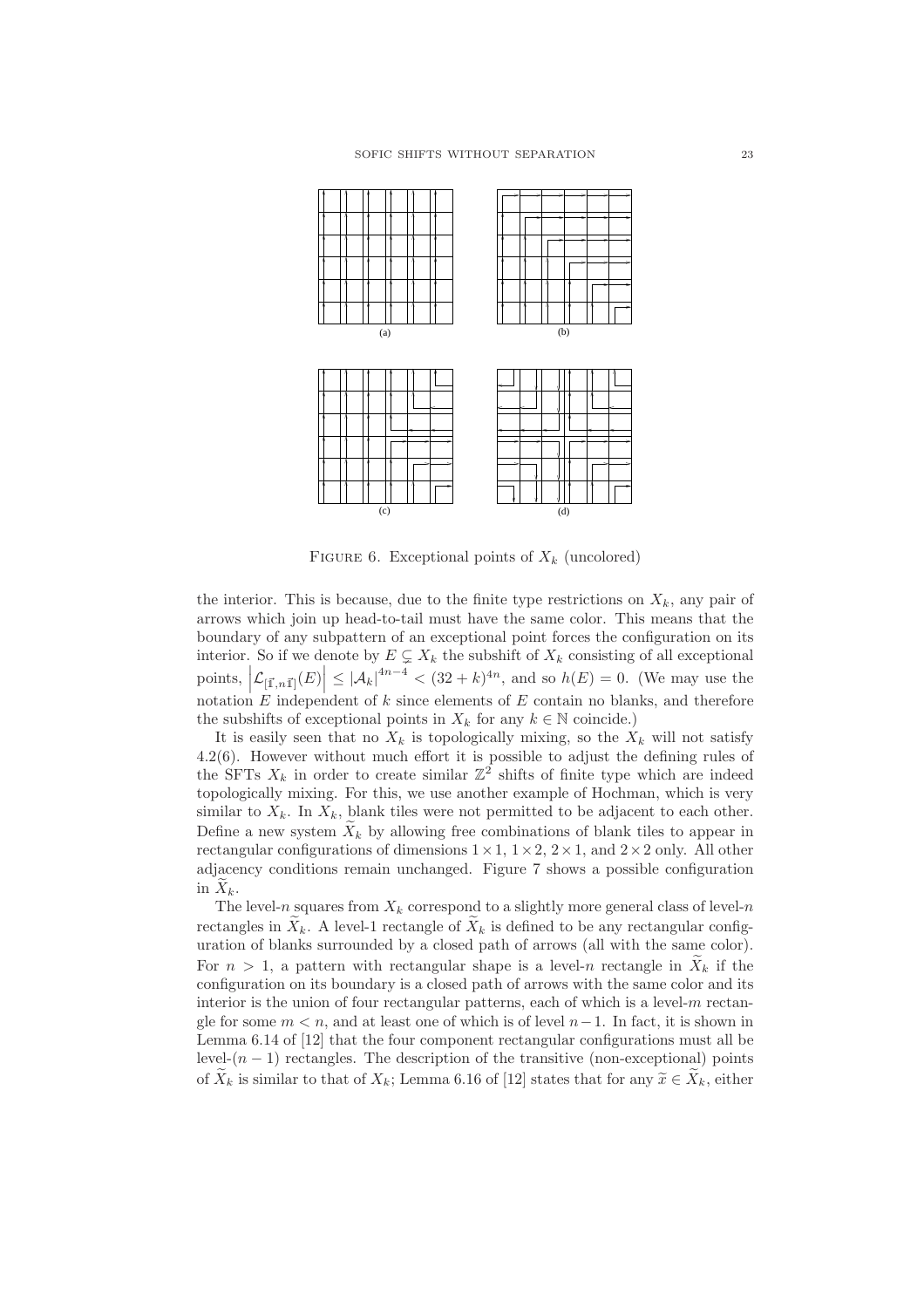

FIGURE 7. Part of a point of  $\widetilde{X}_k$ 

there exists a sequence of nested rectangles  $R_n \subsetneq \mathbb{Z}^2$   $(n \in \mathbb{N})$  with  $\bigcup_{n=1}^{\infty} R_n = \mathbb{Z}^2$ where  $\widetilde{x}|_{R_n}$  is a level-n rectangle for all  $n \in \mathbb{N}$ , or  $\widetilde{x}$  is an exceptional point. (The set of exceptional points in  $\widetilde{X}_k$  is actually the same as the set of exceptional points for  $X_k$ , again because exceptional points contain no blanks.) We are now ready to prove that for sufficiently large  $k \in \mathbb{N}$ ,  $X = \widetilde{X}_k$  satisfies the claims of Theorem 4.2.

*Proof.* (1) In  $X_k$ , any level-n square has shape  $[\mathbf{I}, (2^{n+1} + 2^{n-1} - 2)\mathbf{I}]$  and contains  $4^{n-1}$  blank tiles, so the density of blank ( $\square$ ) tiles in any  $x_{\omega} \in X_k$  ( $\omega \in T^{\mathbb{N}}$ ) is

$$
f_{\Box} := \lim_{n \to \infty} \frac{4^{n-1}}{(2^{n+1} + 2^{n-1} - 2)^2} = \frac{1}{25}.
$$

Therefore, since any blank tile may have k labels, it is not hard to check that  $h(X_k) = \lim_{n \to \infty} \frac{\log |\mathcal{L}_{[-, (2^{n+1}+2^{n-1}-2)]}(X_k)|}{(2^{n+1}+2^{n-1}-2)^2} \ge \frac{\log k}{25}$  for any positive integer  $k \in \mathbb{N}$ . Since  $X_k \subsetneq \widetilde{X}_k$ , certainly  $h(\widetilde{X}_k) \geq h(X_k) \geq \frac{\log k}{25}$ . So we may set  $X = \widetilde{X}_k$  with  $k$ chosen large enough that  $h(X) > M$ .

 $(2,4)$  These claims may be proved just as they were proved in the case  $d \geq 3$ . (Recall that for any  $x \in X$  and  $n \in \mathbb{N}$ , there will exist  $l \in \mathbb{N}$  and some rectangular block  $B := [\vec{v}, \vec{w}]$  such that  $[\vec{v} + l\vec{1}, \vec{w} - l\vec{1}]$  contains  $[-n\vec{1}, n\vec{1}]$  and for all  $\vec{v}$  in the thick border  $[\vec{v}, \vec{w}] \setminus [\vec{v} + l\vec{1}, \vec{w} - l\vec{1}]$ , the symbol  $x_{\vec{i}}$  is an arrow.)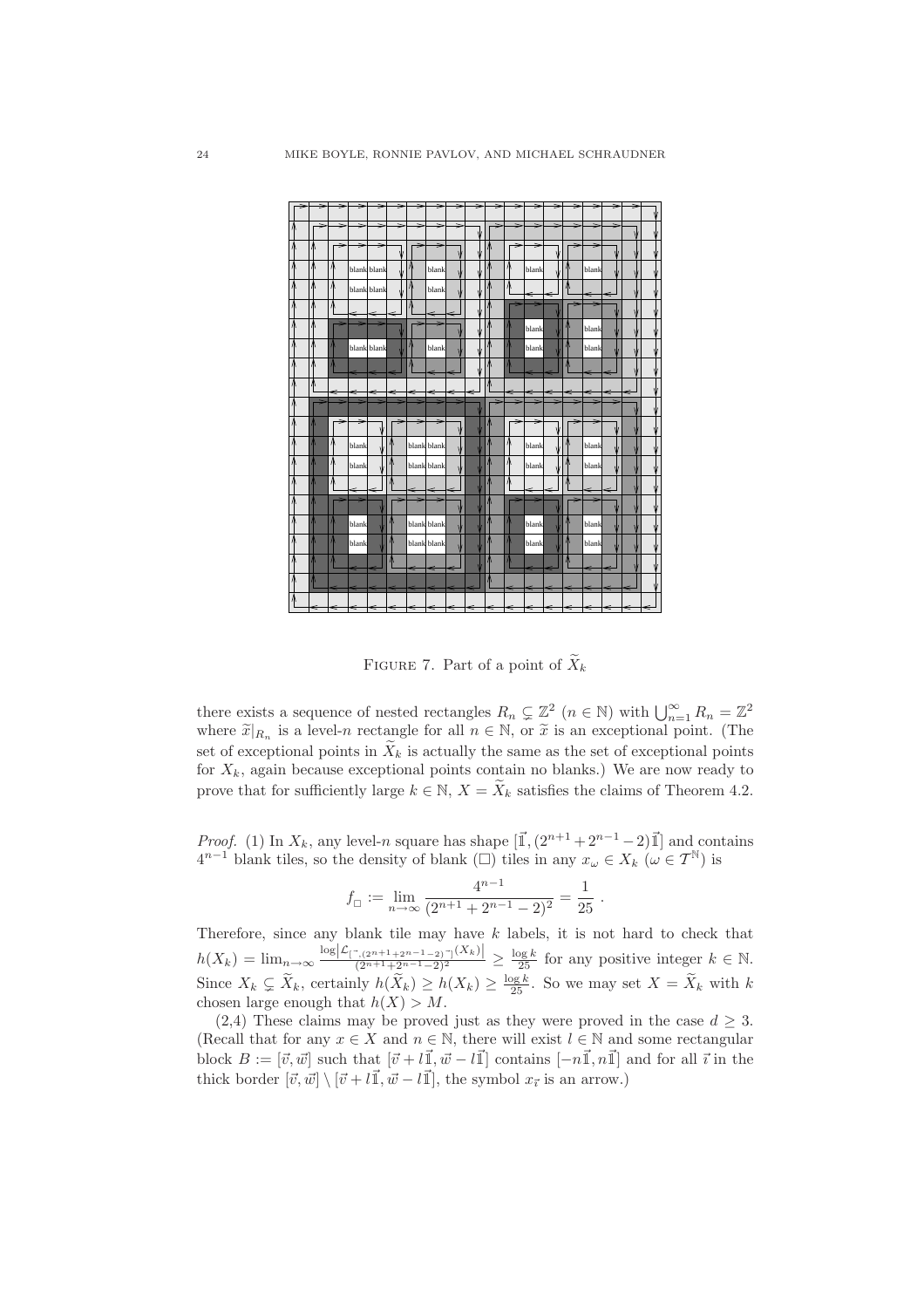(6) It is shown in Theorem 6.23 of [12] that  $\widetilde{X}_1$  is topologically mixing, and the proof extends trivially to any  $X_k$ .

To prove X has top.c.p.e., assume that  $\phi : X \to Y$  is a sliding block code from X onto Y, and denote by  $2m + 1$   $(m \in \mathbb{N}_0)$  the size of its coding window. If Y is non-trivial, then there exist two patterns  $P, P' \in \mathcal{L}_{[-m\vec{1},m\vec{1}]}(X)$  so that  $\phi(P) \neq \phi(P')$ . By definition of transitivity, any transitive point of X contains both P and P ′ as subpatterns, and by the description of the transitive points in Lemma 6.16 of [12], for some  $n \in \mathbb{N}$  there exists a level-n rectangle  $Q_n$  whose dimensions are  $a_n \times b_n$   $(a_n, b_n \in \mathbb{N})$  and which contains both P and P' as subpatterns. Say that  $Q_n|_{\vec{i}+[-m\vec{1},m\vec{1}]} = P$  and  $Q_n|_{\vec{j}+[-m\vec{1},m\vec{1}]} = P'$  for some  $\vec{i} \neq \vec{j} \in \mathbb{Z}^2$ .

We claim that for  $N \in \mathbb{N}$  large enough there exist two level-N rectangles  $Q_N, Q'_N$ both having a border colored SE, both of dimensions  $a_N \times b_N$   $(a_N, b_N \in \mathbb{N})$  and such that  $Q_N|_B = P$  and  $Q'_{N} |_B = P'$  for some fixed  $B \subseteq [\mathbb{I}, (a_N, b_N)] \subsetneq \mathbb{Z}^2$ a translated copy of  $[-m\vec{1},m\vec{1}]$ . To prove this it suffices to show that we can decrease the horizontal  $|\vec{j_1} - \vec{i_1}|$  and vertical  $|\vec{j_2} - \vec{i_2}|$  distance between occurrences of P and  $P'$  in  $Q_n$  by increasing the level of the rectangle.

Without loss of generality, assume that  $\vec{j}_1 > \vec{i}_1$  and that the border of  $Q_n$  is colored SE. It is shown in [12] that for any  $a, b \in I_n := [2^{n+1} + 2^{n-1} - 2, 2^{n+1} +$  $2^{n}-2$ ]∩Z, there exists a level-n rectangle with dimensions  $a \times b$ . We now construct two level- $(n + 1)$  rectangles  $Q_{n+1}$  and  $Q'_{n+1}$ .  $Q_{n+1}$  has a border colored NW, and the four level- $n$  rectangles in it have the following properties: the northwest rectangle has dimensions  $a \times a$  for some allowed integers  $a, a+1 \in I_n$ , the southeast rectangle is  $Q_n$ , and the northeast and southwest rectangles are any with the correct dimensions, i.e. the northeast is  $a_n \times a$  and the southwest is  $a \times b_n$ .  $Q'_{n+1}$  is described in exactly the same way as  $Q_{n+1}$ , except that the northwest subrectangle of  $Q'_{n+1}$ has dimensions  $a + 1 \times a$ . The dimensions of  $Q_{n+1}$  are then  $a + a_n + 2 \times a + b_n + 2$ , and the dimensions of  $Q'_{n+1}$  are  $a+a_n+3\times a+b_n+2$ . We finally create two level- $(n+2)$  rectangles  $Q_{n+2}$  and  $Q'_{n+2}$  in a similar fashion.  $Q_{n+2}$  has a border colored SE, and the four level- $(n + 1)$  rectangles in it have the following properties: the northwest rectangle is  $Q_{n+1}$ , the southeast rectangle has dimensions  $b+1\times b+1$  for some allowed integers  $b, b + 1 \in I_{n+1}$ , and the northeast and southwest rectangles are any with the correct dimensions.  $Q'_{n+2}$  is described in exactly the same way as  $Q_{n+2}$ , except that the southeast subrectangle of  $Q'_{n+2}$  has dimensions  $b \times b + 1$ . Then,  $Q_{n+2}$  and  $Q'_{n+2}$  both have dimensions  $a_n + a + b + 5 \times b_n + a + b + 5$ . Also, it is not hard to see that there exists  $B' \subseteq [\vec{1}, (a_n + a + b + 5, b_n + a + b + 5)] \subsetneq \mathbb{Z}^2$ a translated copy of  $[-m\vec{1},m\vec{1}]$  so that  $Q_{n+2}|_{\vec{i}+B'} = P$  and  $Q'_{n+2}|_{\vec{j}+B'-\vec{e}_1} = P'$ , so the horizontal distance between subpatterns  $P$  and  $P'$  has decreased by one. By repeating this procedure, we will eventually arrive at a pair  $Q_{n'}$ ,  $Q'_{n'}$  of level-n' rectangles  $(n' > n)$ , both with dimensions  $a_{n'} \times b_{n'}$   $(a_{n'}, b_{n'} \in \mathbb{N})$  such that P appears in  $Q_{n'}$  at the same  $\vec{e_1}$ -coordinate as  $P'$  in  $Q'_{n'}$ . Similarily we may decrease the (vertical)  $\vec{e}_2$ -coordinate, changing the role of the integers a and  $a + 1$  resp. b and  $b + 1$ . After finitely many steps we arrive at level-N rectangles  $Q_N$ ,  $Q'_N$  as claimed.

Now for any  $N' > N$ , it is possible to construct a level- $N'$  rectangle such that all  $4^{N'-N}$  of its level-N subrectangles have dimensions  $a_N \times b_N$ . The dimensions of this level-N' rectangle are then  $2^{N'-N}a_N + 2^{N'-N+1} - 2 \times 2^{N'-N}b_N + 2^{N'-N+1} - 2$ . Obviously each of the  $4^{N'-N-1}$  level-N subrectangles having a border colored SE can be independently filled either by  $Q_N$  or by  $Q'_N$ . As  $Q_N|_B = P$  and  $Q'_N|_B = P'$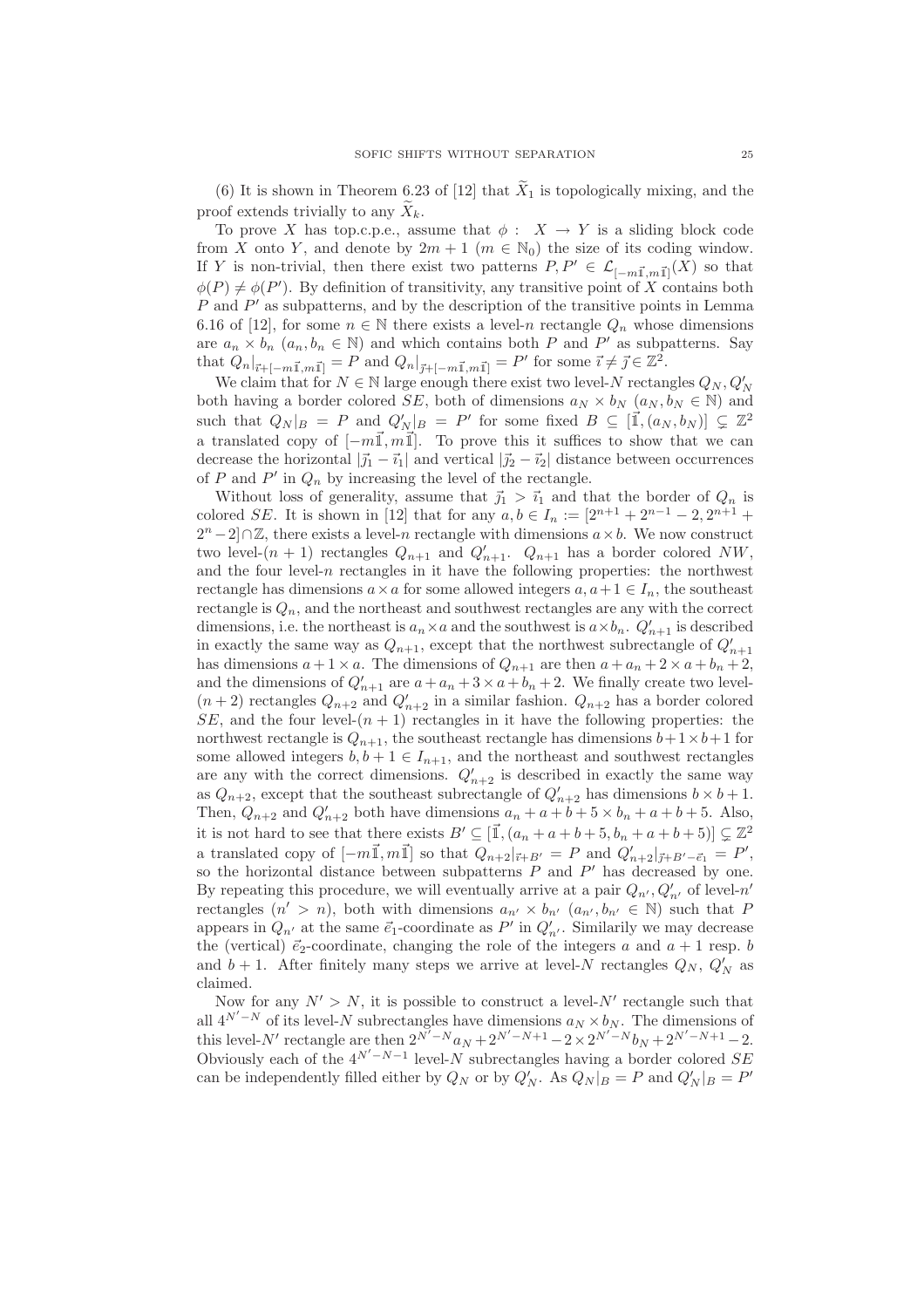we know that  $\phi(Q_N) \neq \phi(Q'_N)$  and hence all of the  $2^{4^{N'-N-1}}$  level-N' rectangles createable in this manner have distinct  $\phi$ -images. This means that the number of distinct  $(2^{N'-N}a_N + 2^{N'-N+1} - 2 - 2m) \times (2^{N'-N}b_N + 2^{N'-N+1} - 2 - 2m)$  patterns in the language of Y is at least  $2^{4^{N'-N-1}}$ , and so the entropy of Y will be

$$
h(Y) \ge \lim_{N' \to \infty} \frac{\log(2^{4^{N'-N-1}})}{(2^{N'-N}a_N + 2^{N'-N+1} - 2 - 2m)(2^{N'-N}b_N + 2^{N'-N+1} - 2 - 2m)}
$$
  
= 
$$
\frac{\log 2}{4a_Nb_N + 8(a_N + b_N) + 16} > 0.
$$

It follows that every non-trivial subshift factor of  $X$  has positive entropy, and therefore no non-trivial topological factor of X has zero entropy.  $\Box$ 

Remark 9.1. Our techniques allow some give and take in the properties enjoyed by an example. Above, if we set X equal to  $X_k$  rather than  $\overline{X}_k$ , then X would not be mixing and X would not be top.c.p.e.. However,  $X = X_k$  would still satisfy conditions (1)-(4) of Theorem 4.2. Also (in contrast to  $\widetilde{X}_k$ ),  $X_k$  would satisfy (5) (i.e.  $X_k$  has no topological factor which admits a c.p.e. measure); this follows from Proposition 6.1, because  $X_k$  has the zero entropy factor  $X_1$  and arbitrarily large blocks from the zero entropy exceptional shift  $E$  occur in every point of  $X_k$  and it would have a top.c.p.e. sofic factor (constructed from S by sending one of the blank symbols to 0).

Alternately, using the technique which built the gently ascending hyperplanes in Section 7, we could build an SFT  $X_k^*$  by superimposing on  $X_k$  an SFT which allows the blocks of blanks with sizes  $2 \times 2$ ,  $1 \times 2$ ,  $2 \times 1$  to occur only very rarely, so that  $h(X_1^*) = 0$  even though the blank symbol will occur with positive frequency in some points. Now  $X_k^*$  is mixing, and has no topological factor admitting a c.p.e. invariant measure, and satisfies the other statements of Theorem 4.2, with the following exception:  $X_k^*$  has no factor which is top.c.p.e..

### 10. A TOPOLOGICALLY MIXING, TOP.C.P.E.  $\mathbb{Z}^2$  SOFIC EXAMPLE

In this section we complete the proof of Theorem 4.1 by establishing the case  $d=2$ .

*Proof.* Let  $X = \tilde{X}_k$  be the  $\mathbb{Z}^2$  SFT constructed in the previous section, satisfying the statement of Theorem 4.2 in the case  $d = 2$ . We define S as the image of X under the one-block factor map  $\pi$  which sends all non-blank symbols in the alphabet of  $X_k$  to 0 and leaves each of the k blank symbols unchanged. Hence S is a subshift with an alphabet  $\mathcal{A}_k := \{0\} \cup \{\Box_j \mid 1 \leq j \leq k\}$  and  $\pi$  collapses the subsystem of exceptional points  $E \subsetneq X_k$  to a single (fixed) point. We go on now to verify the claims of Theorem 4.1.

 $(1, 7)$  We claim that  $h(X) = h(S)$ . As S is a factor of X we only need to show  $h(X) \leq h(S)$ . For this we estimate the number of patterns in  $\mathcal{L}_{B_n}(X)$  in terms of image patterns in  $\mathcal{L}_{B_n}(S)$  for  $B_n := [\mathbb{I}, n\mathbb{I}]$   $(n \in \mathbb{N})$ . Preimages of the pattern  $0^{B_n} \in \mathcal{L}_{B_n}(S)$  are subpatterns of exceptional points and their number is thus bounded by  $|\mathcal{A}_k|^{4n-4}$  as before (the symbols along the boundary determine the interior). Every other pattern  $P \in \mathcal{L}_{B_n}(S)$  contains at least one blank and every preimage can be recreated from an n-tuple of colors  $t \in \mathcal{T}^n$  as follows: Let  $s \in S$  such that  $s|_{B_n} = P$ . Starting at the lexicographically smallest coordinate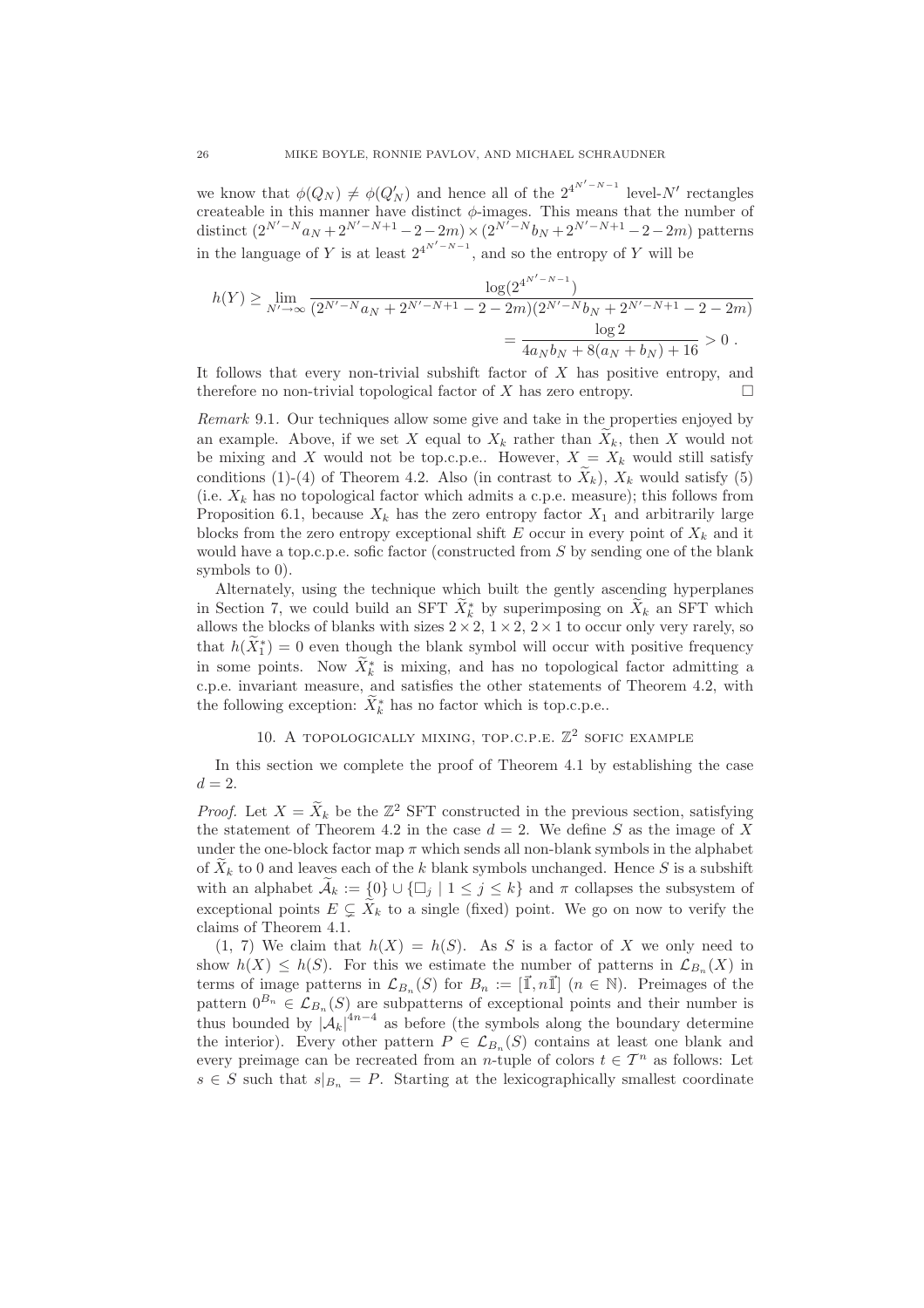$\vec{i} \in B_n$  containing a blank, surround it (and the adjacent blanks if any) by a level-1 border of color  $t_1$ . Knowing  $t_1$  we can also put down the three neighboring level-1 rectangles. In doing so, we completed the interior of the level-2 rectangle containing the blank at  $\vec{i}$ ; now surround it by a border of arrows of color  $t_2$ . Continue in this way: for any  $i > 2$ , take the next color  $t_i$   $(1 < i < n)$  from the list and surround the already placed level- $(i - 1)$  rectangles with a level-i border of color  $t_i$  (we can easily determine its size from the knowledge of the positions of the blanks) and we can fill in all remaining symbols in its interior (all 4 subrectangles have to be level- $(i - 1)$ ). In every step the region already colored extends at least 1 coordinate further into each direction than in the step before, so after at most  $n$ steps we have completely filled  $B_n$ . As every preimage of P can be obtained by this procedure,  $|\pi^{-1}(P)| \leq 4^n \leq |\mathcal{A}_k|^{4n}$  and we have  $|\mathcal{L}_{B_n}(X)| \leq |\mathcal{A}_k|^{4n} \cdot |\mathcal{L}_{B_n}(S)|$ . Hence  $h(X) \leq h(S)$ , proving our claim and thus (7). (1) follows because  $h(X) > M$ .

(2) Because  $E$  contains every minimal subsystem of  $X$ , the image of  $E$  (which is the fixed point) contains every minimal subsystem of S.

(3,4) These items are proved as in the case  $d > 3$ . (Note that finite configurations must occur inside blocks with arbitrarily large neighborhoods of the boundary colored 0.)

 $(6,8)$  S is mixing and top.c.p.e. because it is a non-trivial factor of X which has those properties. Trivially (6) also follows.

Remark 10.1. Let  $S_k^*$  be the sofic shift which is the image under the map  $\pi$  above of the SFT  $X_k^*$  described in Remark 9.1. This shift is mixing, and satisfies the conditions satisfied by  $S$  above, except that it has no top.c.p.e. factor. However, no topological factor of  $S_k^*$  admits a c.p.e. invariant measure.

### APPENDIX A. A HIERARCHY OF MIXING NOTIONS FOR  $\mathbb{Z}^d$  shifts

In this appendix, we collect and put into a more general framework some mixing properties for  $\mathbb{Z}^d$  shifts dispersed throughout the literature [9, 14, 16, 17, 24, 25, 27], as well as the block gluing notion (3.1) of the current paper. We record some known and some new facts about these mixing properties. We show that all of them can be put into a linear chain, in which – with one possible exception – none of the logical implications can be reversed (A.6).

Recall that  $\delta_{\infty}$  represents the maximum-metric on  $\mathbb{Z}^d$ , i.e.  $\delta_{\infty}(\vec{v}, \vec{w}) = ||\vec{v} - \vec{w}||_{\infty} :=$  $\max_{1 \leq k \leq d} |v_k - w_k|$  and also its natural extension to a separation function on nonempty subsets  $V, W \subseteq \mathbb{Z}^d$ :  $\delta_\infty(V, W) := \min_{\vec{v} \in V, \vec{w} \in W} \delta_\infty(\vec{v}, \vec{w})$ .

We start with two common definitions from the  $\mathbb{Z}^d$  shift literature.

**Definition A.1.** A  $\mathbb{Z}^d$  shift X is topologically mixing if for any two non-empty finite subsets  $V, W \subsetneq \mathbb{Z}^d$  there exists a constant  $D_{V,W} \in \mathbb{N}_0$  so that for any  $\vec{\imath} \in \mathbb{Z}^d$ such that  $\delta_{\infty}(V, W + \vec{i}) > D_{V,W}$ , any pair of patterns on V and  $W + \vec{i}$  occurring in X can be put together to form a valid point of X, i.e.  $\forall x, y \in X$ ,  $\exists z \in X$  such that  $z|_V = x|_V$  and  $z|_{W+\vec{i}} = y|_{W+\vec{i}}$ .

Furthermore remember that  $\vec{v} \preceq \vec{w}$  is a shorthand for the fact that the components of  $\vec{v}, \vec{w} \in \mathbb{Z}^d$  satisfy the inequality  $\vec{v}_k \leq \vec{w}_k$  for all  $1 \leq k \leq d$ . As in Section 3, the notation  $B = [\vec{v}, \vec{w}] := {\{\vec{v} \in \mathbb{Z}^d \mid \vec{v} \leq \vec{v} \leq \vec{w}\}}$  will be used for solid blocks in  $\mathbb{Z}^d$ and  $\vec{\mathbb{I}}$  refers to the element in  $\mathbb{Z}^d$  in which all components equal 1.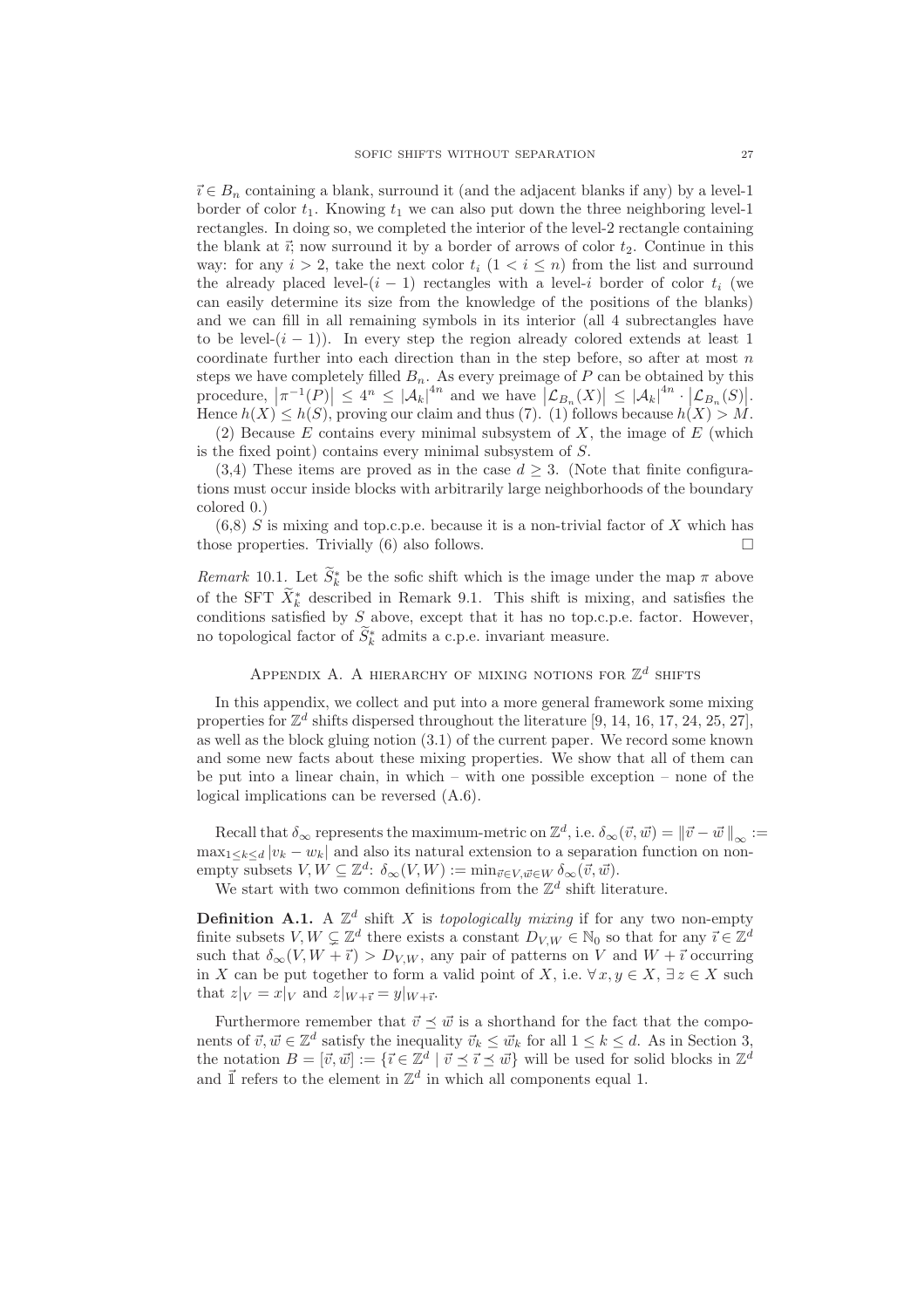**Definition A.2.** [14] A  $\mathbb{Z}^d$  shift X is corner gluing at gap  $g \in \mathbb{N}_0$  if for any  $\vec{u}, \vec{v}, \vec{w} \in \mathbb{Z}^d$  with  $\vec{u} + \vec{\mathbb{I}} \preceq \vec{v} \preceq \vec{w} - g\vec{\mathbb{I}}$ , any patterns on  $L := [\vec{u}, \vec{w}] \setminus [\vec{v}, \vec{w}]$  – which we will call the corner-shape – and a solid block  $R := [\vec{v} + g\vec{\mathbb{1}}, \vec{w}]$  which are legal in X can be put together in the same point of X, i.e.  $\forall x, y \in X$ ,  $\exists z \in X$  such that  $z|_L = x|_L$  and  $z|_R = y|_R$ .

Next we introduce the general concepts of  $\mathcal{F}\text{-gluing}$  and  $\mathcal{F}\text{-filling}$  and exhibit some special cases of these new notions which are already present in the literature.

**Definition A.3.** Let  $\mathcal{F} \subseteq \{F \subsetneq \mathbb{Z}^d \mid F \neq \emptyset \land F \text{ finite}\}\$  be a family of non-empty finite subsets in  $\mathbb{Z}^d$ .

A  $\mathbb{Z}^d$  shift X is called F-gluing at gap  $g \in \mathbb{N}_0$  if for any two elements  $V, W \in \mathcal{F}$ with separation  $\delta_{\infty}(V,W) > g$  and any two patterns on V and W which occur in X there is a valid point in X realizing these two patterns, i.e.  $\forall x, y \in X$ ,  $\exists z \in X$ such that  $z|_V = x|_V$  and  $z|_W = y|_W$ .

Similarily a  $\mathbb{Z}^d$  shift X is called F-filling at gap  $g \in \mathbb{N}_0$  if for any element  $V \in \mathcal{F}$ and any (possibly infinite) subset  $\emptyset \neq W \subseteq \mathbb{Z}^d$  with separation  $\delta_\infty(V,W) > g$  every pair of patterns on  $V$  and  $W$  which occur in  $X$  can be put together to form a valid point in X, i.e.  $\forall x, y \in X$ ,  $\exists z \in X$  such that  $z|_V = x|_V$  and  $z|_W = y|_W$ .

A  $\mathbb{Z}^d$  shift X is called F-gluing resp. F-filling if it is F-gluing at gap g resp. F-filling at gap g for some  $g \in \mathbb{N}_0$ .

**Observation A.4.** Note that by compactness the notions of  $\mathcal{F}\text{-gluing at gap }g$  and F-filling at gap g coincide for  $\mathcal{F} = \{F \subsetneq \mathbb{Z}^d \mid F \neq \emptyset \land F$  finite} the collection of all finite subsets.  $\mathbb{Z}^d$  shifts satisfying this complete gluing/filling condition are usually (following [6]) called strongly irreducible (SI) and we will use this terminology for the two equivalent properties.

However, for general sets  $\mathcal F$  the notions of  $\mathcal F$ -gluing and  $\mathcal F$ -filling need not coincide, as we can check with the following:

**Observation A.5.** For  $\mathcal{B} := \{B = [\vec{v}, \vec{w}] \mid \vec{v} \leq \vec{w} \in \mathbb{Z}^d\}$  the collection of all solid blocks, the notion  $\beta$ -gluing at gap g becomes block gluing at gap g as defined in Section 3.

The property of being B-filling already appears in the literature as the uniform filling property (UFP). For simplicity we will also use this common expression. As we will see in Theorem A.6, block gluing and having the UFP (i.e. being block filling) are not equivalent for  $\mathbb{Z}^d$  shifts.

**Theorem A.6.** For  $g \in \mathbb{N}_0$  and a  $\mathbb{Z}^d$  shift X we have the following implications.

X is SI at gap  $g \stackrel{(1)}{\Longrightarrow} X$  has the UFP at gap  $g \stackrel{(2)}{\Longrightarrow} X$  is corner gluing at gap  $g \stackrel{(3)}{\Longrightarrow} X$ X is block gluing at gap  $g \stackrel{(4)}{\Longrightarrow} X$  is topologically mixing.

Implications  $(2)$ ,  $(3)$ , and  $(4)$  cannot be reversed even if we allow an increase in q.

Proof. Implications (1), (2) and (4) are fairly clear from the definitions.

We prove Implication (3). Let the  $\mathbb{Z}^d$  shift X be corner gluing at gap  $g \in \mathbb{N}_0$ and let  $B_1 = [\vec{v}^{(1)}, \vec{w}^{(1)}], B_2 = [\vec{v}^{(2)}, \vec{w}^{(2)}] \subsetneq \mathbb{Z}^d$  be two disjoint solid blocks with separation  $\delta_{\infty}(B_1,B_2) > g$ . There must be some  $1 \leq j \leq d$  such that the intervals  $[(\vec{v}^{(1)})_j, (\vec{w}^{(1)})_j], [(\vec{v}^{(2)})_j, (\vec{w}^{(2)})_j] \subsetneq \mathbb{Z}$  have separation larger than g; otherwise, since each  $B_i$   $(i = 1, 2)$  is a product  $\prod_{1 \le k \le d} [(\vec{v}^{(i)})_k, (\vec{w}^{(i)})_k]$ , we could find points in  $B_1$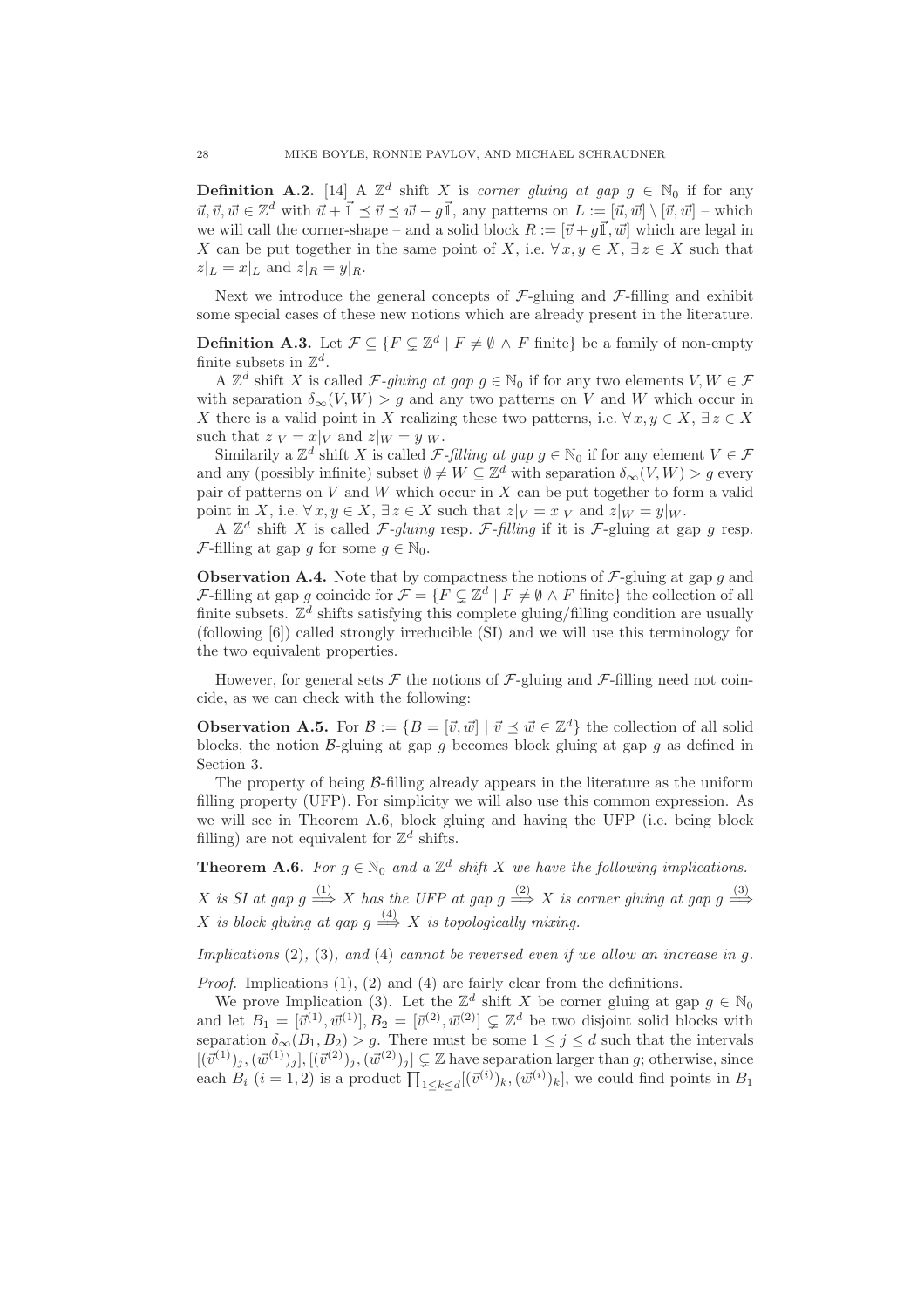and  $B_2$  at a distance at most g. Without loss of generality, suppose  $(\vec{w}^{(1)})_j$  +  $g < (\vec{v}^{(2)})_j$ . Define  $L := \mathbb{Z}^d \cap \left( \prod_{k=1}^d \left[ \min \{ \vec{v}_k^{(1)}, \vec{v}_k^{(2)} \} - g - 1, \max \{ \vec{w}_k^{(1)} \} \right] \right)$  $\left[ \begin{smallmatrix} (1)\,, \, \vec{w}^{(2)}_k \end{smallmatrix} \right]\right)\, \backslash$  $\left(\prod_{k=1}^d \left[\vec{v}_k^{(2)} - g, \max\{\vec{w}_k^{(1)}\}\right]\right)$  $(k^{(1)}, \vec{w}_k^{(2)})$  and  $R := \mathbb{Z}^d \cap \prod_{k=1}^d [\vec{v}_k^{(2)}, \max{\{\vec{w}_k^{(1)}\}}]$  $[\vec{w}_k^{(1)}, \vec{w}_k^{(2)}]$ . By corner gluing, any patterns on  $L$  and  $R$  which are legal in  $X$  can occur in the same point. Because  $B_1 \subseteq L$  and  $B_2 \subseteq R$ , the same holds for  $B_1$  and  $B_2$ .

It will be shown in Example C.1 that corner gluing (at gap 2) does not imply the UFP, and so Implication (2) cannot be reversed.

Block gluing at gap 1 does not imply corner gluing, as will be shown in Example A.7 below. Therefore, Implication (3) cannot be reversed.

Finally, we will see in Appendix B that non-trivial block gluing  $\mathbb{Z}^d$  shifts have positive entropy (B.2), and so since there exist topologically mixing shifts with zero entropy (for instance, those in [24]), topological mixing does not imply block gluing at any gap either. Thus Implication  $(4)$  cannot be reversed.

We point out that whether or not SI and UFP define the same notion seems to be still an open question.

The following example shows that the condition of being block gluing is in fact strictly weaker than corner gluing.

**Example A.7.** Consider the SFT  $X \subsetneq \{0, 1\}^{\mathbb{Z}^2}$  with forbidden pattern  $Q = \begin{bmatrix} 0 & 1 \\ 0 & 0 \end{bmatrix}$ . In other words,  $x \in \{0,1\}^{\mathbb{Z}^2}$  is in X if and only if x does not contain Q as a subword. We claim that  $X$  is block gluing at gap 1, but not corner gluing at any gap.

Take any pair of solid blocks  $B_1, B_2 \subsetneq \mathbb{Z}^2$  with  $\delta_{\infty}(B_1, B_2) > 1$ , and any pair of patterns  $P_1 \in \mathcal{L}_{B_1}(X)$  on  $B_1$  and  $P_2 \in \mathcal{L}_{B_2}(X)$  on  $B_2$ . We claim that the point  $x \in \{0,1\}^{\mathbb{Z}^2}$  defined by  $x|_{B_1} := P_1$ ,  $x|_{B_2} := P_2$ , and  $x_{\vec{i}} := 1$  for all  $\vec{i} \notin B_1 \cup B_2$  is in  $X$ . All that must be checked is that  $x$  does not contain  $Q$  as a subword. Consider any 2 × 2 solid block  $B \subsetneq \mathbb{Z}^2$ . There are two cases. If  $B \subseteq B_1$  or  $B \subseteq B_2$ , then  $x|_B$ is a subword of  $P_1$  or  $P_2$  and therefore does not equal Q. If  $B \not\subseteq B_1$  and  $B \not\subseteq B_2$ , then  $|B \setminus (B_1 \cup B_2)| \geq 2$ . Therefore,  $x|_B$  contains at least two 1s, and is again not equal to Q. So, x does not contain Q as a subword, and  $x \in X$ . This means that  $X$  is block gluing at gap 1.

Now consider, for any  $g \in \mathbb{N}_0$ , take the solid blocks  $B_1 = [\vec{0}, (g+1)\vec{1}], B_2 =$  $[\mathbb{I},(g+1)\mathbb{I}],$  and define the set  $L := B_1 \setminus B_2 \subsetneq \mathbb{Z}^2$ . The pattern  $P := 0^L$  on L consisting of all 0s is certainly valid for  $X$  – for instance, it is a subword of the point  $0^{\mathbb{Z}^2}$ , which is in X. However, we claim that if P appears in some point  $x \in X$ , i.e. there exists  $\vec{i} \in \mathbb{Z}^2$  so that  $x|_{\vec{i}+L} = P$ , this actually forces the entire solid block on whose lower-left boundary the pattern  $P$  occurs to be filled with 0s, i.e.  $x|_{\vec{i}+B_1} = 0^{B_1}$ . Suppose this is not the case. Then there would exist  $x \in X$ and  $\vec{i} \in \mathbb{Z}^2$  so that  $x|_{\vec{i}+L} = P$  and  $x|_{\vec{i}+B_1}$  contains a 1. Consider the lowest row of  $x|_{\vec{i}+B_1}$  containing a 1 and then take the leftmost 1 in this row. The  $2 \times 2$  solid block with this 1 in its upper-right corner will have 0s in its other locations, and so equals Q. This cannot happen since  $x \in X$ , so we have a contradiction and in fact  $x|_{\vec{i}+B_1}$  has all 0s. Now define the singleton set  $R := \{(g+1)\vec{1}\}\subsetneq \mathbb{Z}^2$ , and let the pattern on  $R$  be just a single 1. Certainly the pattern 1 appears in  $X$ , e.g. in the point  $1^{\mathbb{Z}^2}$ . However, there does not exist  $x \in X$  so that  $x|_L = P$  and  $x|_R = 1$ . As  $\delta_{\infty}(L,R) > g$  this means that X is not corner gluing at gap g, and since g was arbitrary, X is not corner gluing (at any gap-size).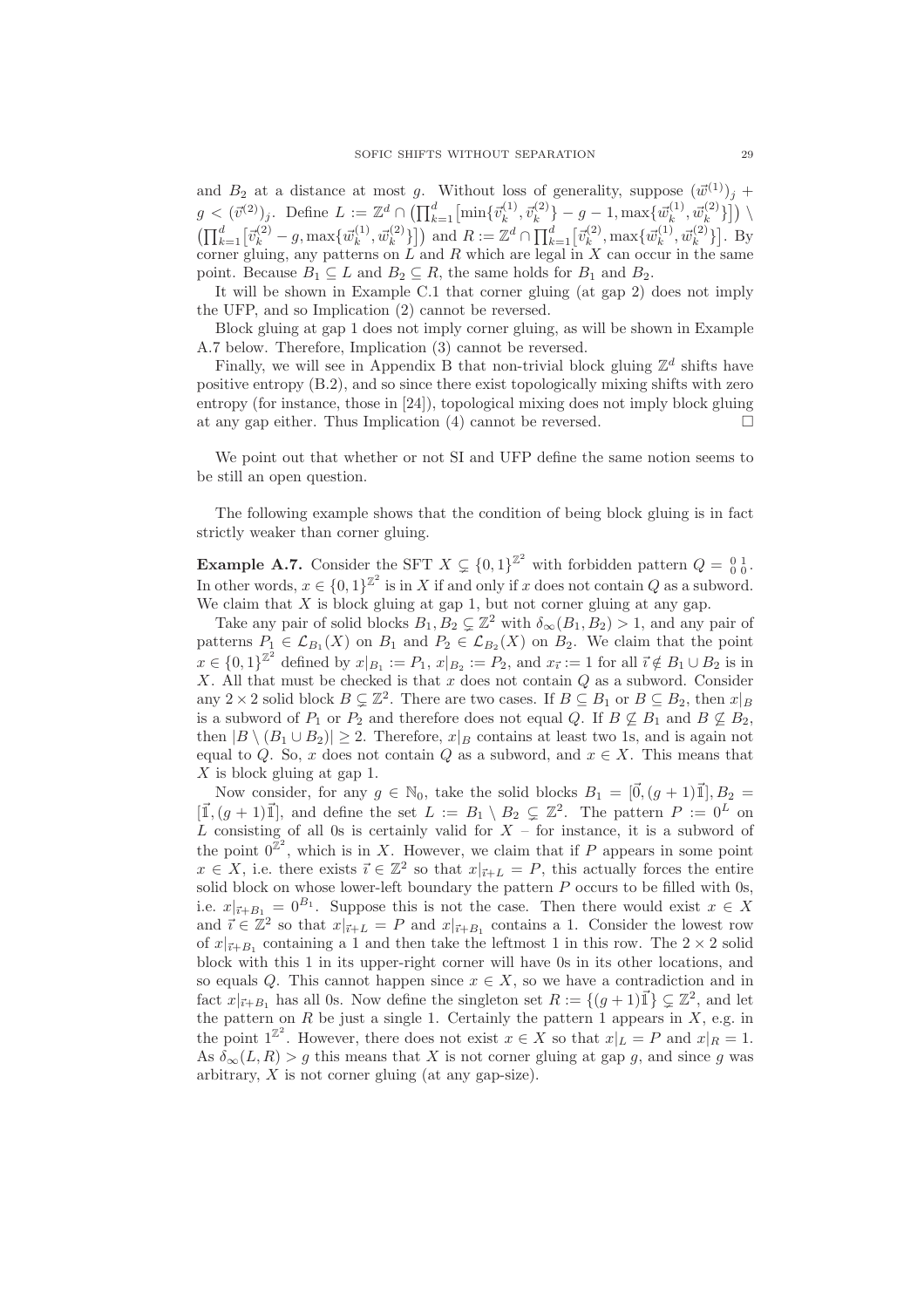### APPENDIX B. BLOCK GLUING  $\mathbb{Z}^d$  shifts

In this section we consider some consequences of the very natural block gluing condition, some of which are used in the proof of Theorems 3.2, 4.1 and 4.2.

**Lemma B.1.** Let  $d \geq 1$ ,  $g \in \mathbb{N}_0$  and let X be a  $\mathbb{Z}^d$  shift. Then the following statements are equivalent.

- (1)  $X$  is block gluing at gap  $g$ .
- (2) For  $n \in \mathbb{N}_0$  and any countable family  $(P_{\vec{i}} \in \mathcal{L}_{[\vec{1}, n\vec{1}]}(X))_{\vec{i} \in (g+n)\mathbb{Z}^d}$  of individually valid patterns there exists a point  $x \in X$  such that  $x|_{\vec{i} + [\vec{1}, n\vec{1}]} = P_{\vec{i}}$  for all  $\vec{i} \in (g+n)\mathbb{Z}^d$ .

*Proof.* (2)  $\Longrightarrow$  (1) is trivial, and the converse is a straightforward compactness argument. gument.

**Theorem B.2.** Suppose  $d \geq 1$  and let X be a non-trivial block gluing  $\mathbb{Z}^d$  shift. Then the following hold.

- (1)  $h(X) > 0$ .
- (2) Every subshift factor of  $X$  is again block gluing.
- (3) X has topologically completely positive entropy.
- (4) For every  $\varepsilon > 0$ , X contains a proper subshift  $W \subseteq X$  such that  $h(W) >$  $h(X) - \varepsilon$ .
- (5) For every non-empty proper subsystem  $V \subseteq X$  and every  $\varepsilon > 0$  there is a non-empty subshift  $W \subseteq X$  disjoint from V with  $h(W) > h(X) - \varepsilon$ .

*Proof.* Assume that X is block gluing at gap  $q \in \mathbb{N}_0$ .

(1) This follows easily from condition (2) of Lemma B.1.

(2,3) Suppose  $\phi$  :  $X \to Y$  is a factor map between subshifts, such that  $x|_{[-n\vec{1},n\vec{1}]}$  $(n \in \mathbb{N}_0)$  determines  $(\phi(x))_0$ . Patterns on Y-blocks with separation  $g + 2n$  are the images of patterns on X-blocks with separation  $q$ , and therefore Y is block gluing at gap  $q + 2n$ . (3) now follows from (1) and (2).

(5) Let  $P \in \mathcal{L}(X) \setminus \mathcal{L}(V)$  be a pattern appearing in some point in X but not in any point of the proper subsystem V; w.l.o.g. we assume  $P \in \mathcal{L}_{[\vec{1}, n\vec{1}]}(X)$  for some fixed  $n \in \mathbb{N}$ . Let  $\mathcal{P}_N := \{Q \in \mathcal{L}_{[\vec{1},N\vec{1}]}(X) \mid Q|_{[\vec{1},n\vec{1}]} = P\}$  with  $N \geq n$ . By block gluing, every element of  $\mathcal{L}_{\left[\vec{1},(N-n-g)\vec{1}\right]}(X)$  occurs as the upper corner subblock of some element of  $\mathcal{P}_N$ , so  $|\mathcal{P}_N| \geq |\mathcal{L}_{[\vec{1},(N-n-g)\vec{1}]}(X)|$ . Given  $N > g$ , let  $B := [\vec{1}, (2N + q)\vec{1}]$  and define a subshift

 $W_N := \{x \in X \mid \forall \, \overline{\imath} \in \mathbb{Z}^d : \text{ the block } x|_{\overline{\imath} + B} \text{ contains the subpattern } P\} .$ 

Clearly  $W_N$  is disjoint from V. By condition (2) of Lemma B.1, patterns from  $\mathcal{P}_N$ may appear independently on the lattice  $(g+N)\mathbb{Z}^d$  in points of X. Such points are in  $W_N$  and it follows that  $\lim_{N\to\infty} h(W_N) = h(X)$ .

 $(4)$ ) We will show that X contains a proper subshift, and then  $(5)$  will imply  $(4)$ . Given  $N \in \mathbb{N}$ , pick a pattern  $P \in \mathcal{L}_{[\vec{1},N\vec{1}]}(X)$ , and let  $U_N$  be the set of points x in X such that  $x|_{\vec{i}+[\vec{1},N\vec{1}]} = P$  for all  $\vec{i} \in (g+N)\mathbb{Z}^d$ . By condition (2) of Lemma B.1,  $U_N$  is non-empty. Also  $U_N$  is closed, and invariant under shifts from  $N\mathbb{Z}^d$ . Thus the  $\mathbb{Z}^d$  shift orbit closure  $V_N$  of  $U_N$  is the union of images of  $U_N$  under finitely many (i.e.  $N^d$ ) shifts. Clearly  $\lim_{N\to\infty} h(V_N) = 0$ , and for large N it follows that  $V_N$  is a proper subshift of X.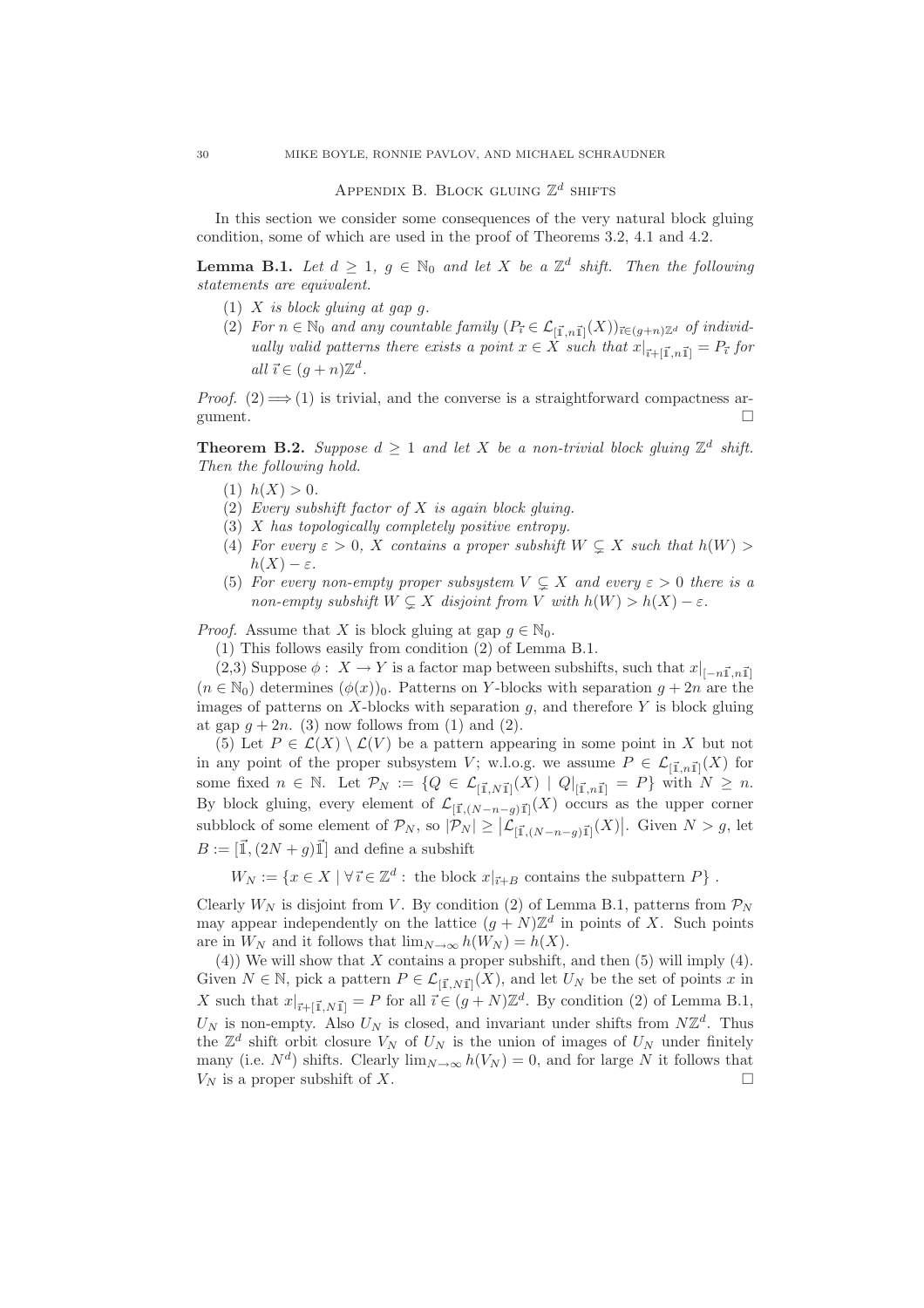We are interested in the implications of block gluing (or other mixing conditions) on richness and separation properties of subsystems. Within a mixing  $\mathbb Z$  SFT X of positive entropy, any two disjoint subsystems are contained in disjoint mixing subSFTs of  $X$ , with entropy arbitrarily close to that of  $X$ . This technical fact is tremendously useful for constructions with  $\mathbb{Z}^d$  SFTs when  $d = 1$  (e.g. see [7]), but it fails for  $d > 1$  [24]. As part of the effort to understand the boundaries of how properties do and do not extend to higher dimensional SFTs, we ask the following.

Question B.3. Given  $\varepsilon > 0$  and  $d > 2$ , is any pair of disjoint subsystems  $V_1, V_2$ inside a block gluing  $\mathbb{Z}^d$  SFT X contained in a pair  $W_1 \supseteq V_1, W_2 \supseteq V_2$  of disjoint block gluing subSFTs of entropy at least  $h(X) - \varepsilon$ ?

For  $d = 1$ , the block gluing SFTs are the mixing SFTs, and the answer to Question B.3 is well known to be yes [7, Section 26].

For  $d = 1, 2$  (but not for  $d \geq 3$ ), it is known that finite orbits of a  $\mathbb{Z}^d$  strongly irreducible SFT are dense [30]. The same argument works for block gluing SFTs, and we have the same question.

**Question B.4.** Are there block gluing  $\mathbb{Z}^d$  SFTs (for  $d \geq 3$ ) that do not have dense periodic points? Are there examples with no periodic points?

From [24] we know that every  $\mathbb{Z}^d$  SFT having the UFP is entropy minimal (i.e., every proper subsystem has strictly smaller entropy). We note that Example C.1 provides the existence of non-trivial block gluing  $\mathbb{Z}^d$  SFTs  $(d \geq 2)$  which are not entropy minimal.

### APPENDIX C. A NON-ENTROPY-MINIMAL 4-CORNER-GLUING  $\mathbb{Z}^2$  SFT

This appendix contains a  $\mathbb{Z}^2$  SFT which is corner gluing in all 4 corners, i.e. in the NW-, NE-, SW- and SE-corners, but which still does not have the UFP. With a small adjustment we can even violate entropy minimality. In particular this example proves that implication (2) in Theorem A.6 cannot be reversed.

The  $\mathbb{Z}^2$  SFT we construct models a system of meandering streams running in a  $\mathbb{Z}^2$  plane that has a large slope in north-south direction, but no slope in east-west direction. Therefore a stream starting somewhere north has to constantly run south (it will never run uphill), with some possible meandering in east-west direction. It can split into different "branches" and those branches can unify again. However there are neither sources nor sinks, thus a stream has to run forever without starting or ending at a certain coordinate in  $\mathbb{Z}^2$ .

Example C.1 (The meandering streams SFT). The formal definition of the meandering streams shift  $X_{\text{MS}}$  uses an alphabet of 16 symbols as displayed in Figure 8. We will refer to symbol 1 as the blank symbol and to symbols 2 up to 16 as the non-blanks.

Now the 16 symbols can be placed next to each other only in a way that conserves the current indicated by the direction of the arrows. For example a symbol with an arrow pointing east resp. west at its right edge can only sit to the left of a symbol also having an arrow pointing east resp. west at its left edge and a symbol with an arrow ending on its lower edge can sit above a symbol if and only if this has an arrow starting from its upper edge.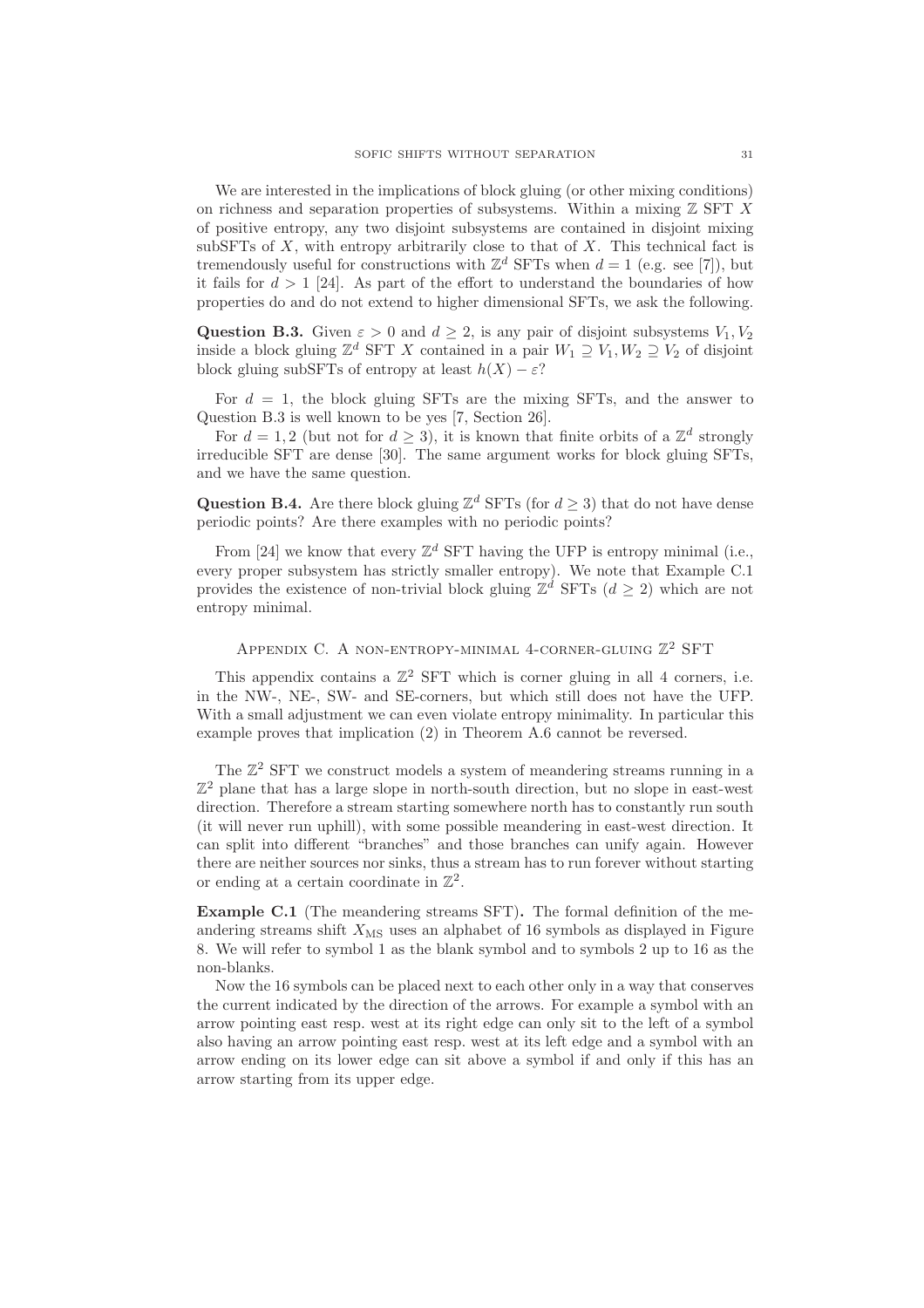

FIGURE 8. The alphabet of the meandering streams shift  $X_{\text{MS}}$ 

Posing these nearest-neighbor restrictions as local rules we obviously define a non-trivial  $\mathbb{Z}^2$  SFT. Note that all allowed transitions are realized in some point, i.e. the corresponding transition matrices are already strictly essential. Next we prove the desired properties of our example.

Claim C.2. The meandering streams SFT  $X_{\text{MS}}$  is corner gluing at gap 2 in each of the 4 corners.

*Proof.* Since  $X_{\text{MS}}$  is a nearest-neighbor SFT and the horizontal resp. vertical transitions only depend on the arrows that are (are not) present at the vertical resp. horizontal borders of each symbol we may prove the corner gluing property by filling the gap of width 2 between arbitrary configurations along the borders of the rectangle and the corner-shape region that appear in the definition of corner gluing.

In fact we will give a procedure to fill the gap between the following two infinite regions forming a NW-corner in  $\mathbb{Z}^2$  with parts of either two or three streams. Let  $a, b \in \mathbb{Z}$ , define an infinite corner-shape region  $L' := \{ \vec{u} \in \mathbb{Z}^2 \mid u_1 < a - 2 \vee u_2 > a \}$  $b + 2$  and an infinite rectangle  $R' := \{\vec{v} \in \mathbb{Z}^2 \mid v_1 \ge a \land v_2 \le b\}$  and let  $x, y \in X_{\text{MS}}$  be two arbitrary points. Now we construct a new point  $z \in X_{\text{MS}}$  such that  $z|_{L'} = x|_{L'}$  and  $z|_{R'} = y|_{R'}$ . The coordinates in  $\mathbb{Z}^2 \setminus (L' \cup R')$  are filled with symbols as follows.

First we put  $z|_{(a-1,b+1)} = 15$  and for every  $i \in \mathbb{N}$  we put  $z|_{(a-1,b+1-i)} \in \{2,3,5\}$ and  $z|_{(a-1+i,b+1)} \in \{8,12\}$ . In this manner we have already nurtured all currents on the top-border of  $R'$  and nurtured/drained all currents on the left border of R′ . Second we assign a pattern to the remaining coordinates depending on the two symbols sitting to the left and above the coordinate  $(a - 2, b + 2)$ .

If  $z|_{(a-3,b+2)} \in \{1,2,4,6,14,16\}$ , we use the first drawing of Figure 9, i.e. we put  $z|_{(a-2,b+2)} \in \{5,15\}$  and for all  $i \in \mathbb{N}$  we put  $z|_{(a-2,b+2-i)} \in \{2,4,6\}$  and  $z|_{(a-2+i,b+2)} \in \{8,11\}.$ 

If  $z|_{(a-3,b+2)} \in \{3, 7, 9, 10, 13\}$ , we use the second drawing of Figure 9, i.e. we put  $z|_{(a-2,b+2)} \in \{4,14\}$  and for all  $i \in \mathbb{N}$  we put  $z|_{(a-2,b+2-i)} \in \{2,4,6\}$ . Let  $i' := \min\{i \in \mathbb{N} \mid z|_{(a-2+i,b+3)} \in \{2,3,4,5,6,10,12,14,15\}\},\$ then for every  $i \in \mathbb{N}$ with  $i < i'$  put  $z|_{(a-2+i,b+2)} = 1$ , put  $z|_{(a-2+i',b+2)} = 13$  and for  $i > i'$  put  $|z|_{(a-2+i,b+2)} \in \{7,9\}.$ 

Similarily if  $z|_{(a-3,b+2)} \in \{5, 8, 11, 12, 15\}$  and  $z|_{(a-2,b+3)} \in \{1, 7, 8, 9, 11, 13, 16\},$ we use the third drawing of Figure 9 and finally if  $z|_{(a-3,b+2)} \in \{5,8,11,12,15\}$ and  $z|_{(a-2,b+3)} \in \{2,3,4,5,6,10,12,14,15\}$ , we use the fourth drawing of Figure 9.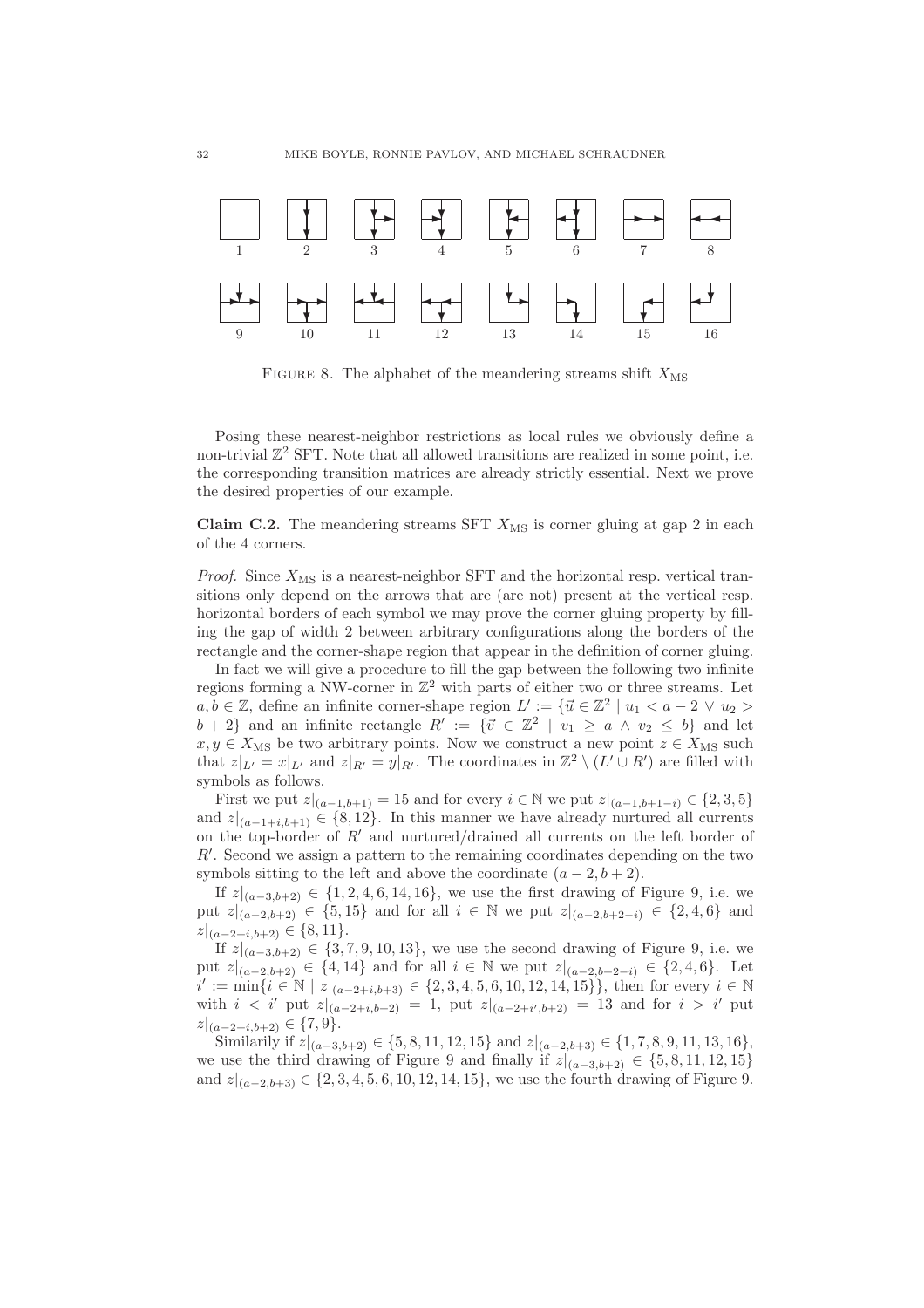

Figure 9. Corner gluing in the NW-corner

In all four cases we have constructed a new point  $z \in X_{\text{MS}}$  which combines the infinite patterns  $x|_{L'}$  and  $y|_{R'}$ . Obviously this implies corner-gluing at gap size 2 for the NW-corner, as every finite NW-corner-gluing configuration (on finite regions L and  $R = [\vec{v}, \vec{w}]$  of gap size at least two can be reduced to the case treated above by choosing  $a = v_1, b = w_2$  and extending L to  $L' \supsetneq L$  and R to  $R' \supsetneq R$  (keeping larger parts of the points  $x, y$ .

As the situation is completely symmetric in the east-west direction one can flip the drawings in Figure 9 about their north-south axis to get appropriate fillings for the NE-corner. Similarily, because the situation is almost symmetric (except for the vertical current of a stream) in the north-south direction one can produce corresponding fillings for the SW- resp. SE-corner by flipping the drawings in Figure 9 resp. those obtained for the NE-corner about their east-west axis and reversing the direction of the current in all vertical parts afterwards.  $\Box$ 

Claim C.3. The meandering streams SFT  $X_{\text{MS}}$  does not have the UFP.

*Proof.* Note that  $X_{\text{MS}}$  contains the fixed point of all blanks. However as a stream cannot stop at any coordinate in  $\mathbb{Z}^2$  there are no points seeing non-blank symbols only at a finite subset of  $\mathbb{Z}^2$ . To show this suppose there exists a point  $x \in X_{\text{MS}}$ and a non-empty finite subset  $F \subsetneq \mathbb{Z}^2$  of coordinates such that  $x|_{\vec{v}} \neq 1$  for all  $\vec{v} \in F$ but  $x|_{\vec{v}} = 1$  for all  $\vec{v} \in \mathbb{Z}^2 \setminus F$ . Let  $b := \max\{r \in \mathbb{Z} \mid \mathbb{Z} \times \{r\} \cap F \neq \emptyset\}$  be the top-most row in  $\mathbb{Z}^2$  containing elements of F and let  $a := \min\{c \in \mathbb{Z} \mid (c, b) \in F\}$ be the left-most coordinate in this row. Now the symbol at coordinate  $(a, b)$  has to be a non-blank sitting beneath a blank and also sitting to the right of a blank symbol. Checking the alphabet of  $X_{\text{MS}}$  we find that  $x|_{(a,b)} = 15$  – the only nonblank symbol with no arrow on its top nor its left border. Since by definition of b all symbols in row  $\mathbb{Z} \times \{b+1\}$  have to be blanks, the only possibilities for  $x|_{(a+1,b)}$ are the symbols 8 or 12. Continuing in this fashion we see that  $x|_{(a+i,b)} \in \{8,12\}$ for all  $i \in \mathbb{N}$ . Therefore  $(a + \mathbb{N}_0) \times \{b\} \subseteq F$  which contradicts the finiteness of F.

This proves that in  $X_{\text{MS}}$  there is a unique way to fill in a rectangular frame of blanks, namely with all blanks. Thus it is not possible for any  $g \in \mathbb{N}_0$  to glue together a non-blank symbol at the origin  $U := [\vec{0}, \vec{0}] = {\vec{0}}$  to a pattern of only blank symbols on  $V = \mathbb{Z}^2 \setminus [-a\vec{1}]$  and thus  $X_{\text{MS}}$  does not have the UFP blank symbols on  $V := \mathbb{Z}^2 \setminus [-g\vec{\mathbb{1}},g\vec{\mathbb{1}}]$  and thus  $X_{\text{MS}}$  does not have the UFP.  $\Box$ 

Now we modify the meandering streams shift by splitting the blank symbol into  $N \in \mathbb{N}$  distinct but completely interchangeable copies. This modified meandering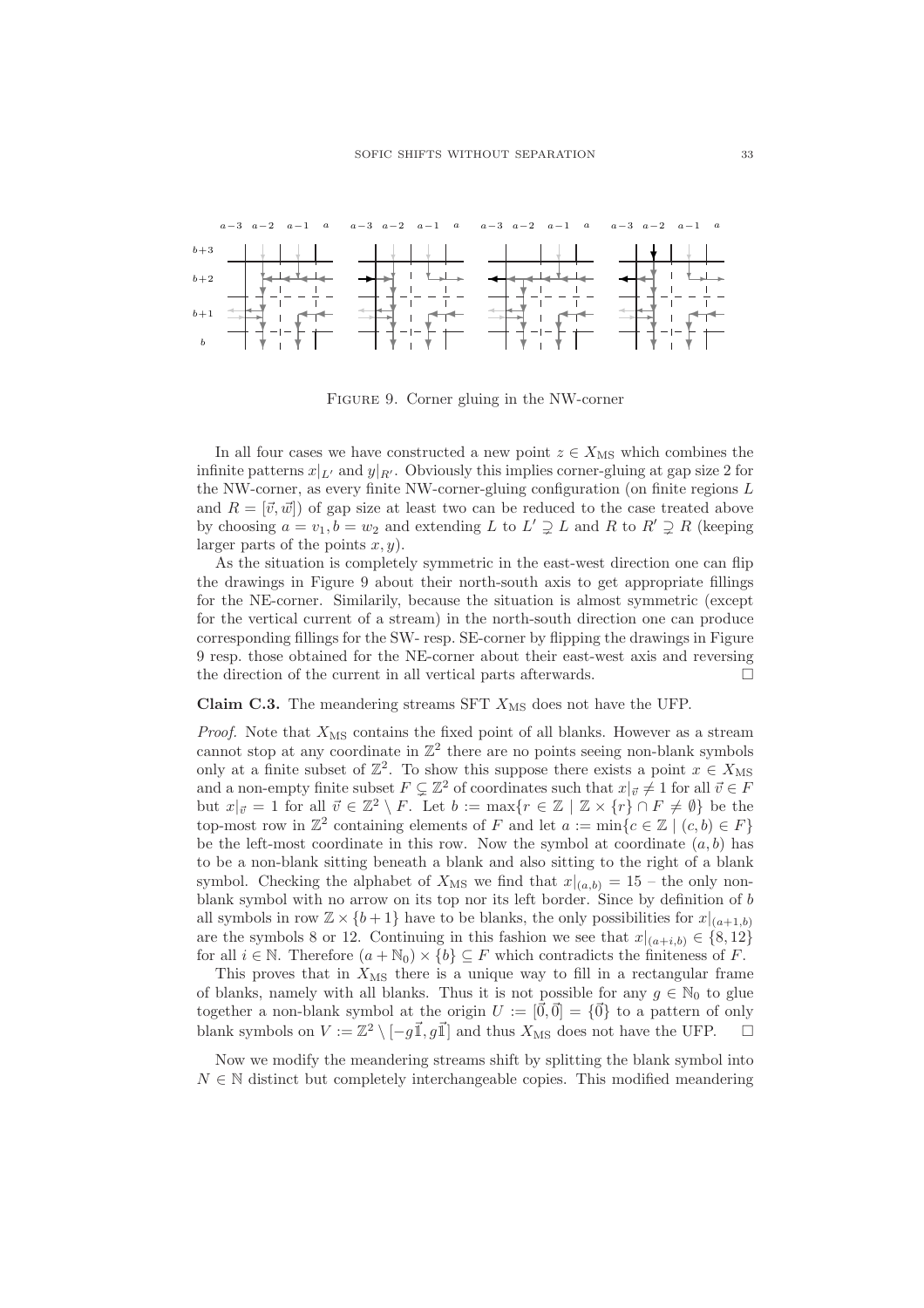streams SFT  $X_{\text{MS}}^{(N)}$  is still corner gluing at gap 2 in each of the 4 corners and still does not have the UFP. Moreover for N large enough it is not entropy minimal.

**Claim C.4.** For  $N \ge 120$  the modified meandering streams SFT  $X_{\text{MS}}^{(N)}$  contains a proper subsystem of full entropy.

*Proof.* For  $n \in \mathbb{N}$  we estimate the number of patterns in  $\mathcal{L}_{\left[\vec{\mathbf{I}},n\vec{\mathbf{I}}\right]}(X_{\text{MS}}^{(N)})$  containing a fixed number  $0 \leq m \leq n^2$  of non-blank symbols. Those patterns are uniquely determined by specifying the finite parts of streams intersecting the solid block  $B := [\vec{1}, n\vec{1}]$  and putting in arbitrary blanks in the remaining positions. The key point in our argument is the fact that every non-blank in a point of  $X_{\text{MS}}^{(N)}$  is part of some infinite stream and those have to hit the boundary of  $B$  at least twice (once entering, once leaving).

This enables us to design an algorithm which allows a Turing machine to recreate every single pattern in  $\mathcal{L}_{[\vec{1},n\vec{1}]}(X_{\text{MS}}^{(N)})$  given a specific piece of input consisting of a finite ordered list  $L \subseteq B$  of coordinates, an m-tuple  $\mathcal I$  of instructions taken from a set of 120 different commands and an  $(n^2 - m)$ -tuple  $\mathcal{N} \in \{1, 2, ..., N\}^{n^2 - m}$  of numbers specifying blank symbols. The list  $L$  is an ordered subset of the boundary  $\partial B := B \setminus [2\vec{1},(n-1)\vec{1}] \subsetneq \mathbb{Z}^2$  of B that contains a starting coordinate for every connected finite part of a stream seen in  $B$ . Every instruction in  $\mathcal I$  is itself a 3tuple  $(a_i, f_i, d_i)$   $(1 \leq i \leq m)$  where  $a_i \in \{2, 3, ..., 16\}$  represents one of the 15 non-blanks in the alphabet of  $X_{\text{MS}}^{(N)}$ ,  $f_i \in \{0, 1\}$  is a flag that signals either "revert" or "continue" and  $d_i \in \{up, down, right, left\}$  is one of the four standard directions in  $\mathbb{Z}^2$ . Now the Turing machine processes its input and puts down symbols on the solid block  $B$  as follows: The machine starts by moving its writing-head to the coordinate given by the first entry in the list  $L$  (if  $L$  is empty the machine skips the first part of the algorithm and continues with placing the blank symbols, see below). There it puts down the symbol  $a_1$  from the first instruction in  $\mathcal I$  starting a finite part of some stream. If  $f_1$  is "continue" it moves its writing-head one step in the direction given by  $d_1$  where it executes the next instruction in the same manner. If some  $f_i$  is "revert" the machine moves back along the non-blank symbols written so far until it comes to the first junction – one of the symbols  $\{3, 4, 5, 6, 9, 10, 11, 12\}$  as in Figure 8 – where one of the three branches is a deadend (i.e. the branch points to a place still inside  $B$  but where the machine has not already placed another non-blank symbol). From there the machine moves one step in the direction specified by  $d_i$  and continues with the  $(i + 1)$ th instruction. If there is no dead-end, the machine moves its writing-head to the next coordinate from the list  $L$ , where it starts another stream using the next instruction from  $\mathcal{I}$ . After executing all commands in  $I$ , the machine has placed exactly  $m$  non-blanks. It then jumps to coordinate  $\vec{\mathbb{I}}$ , from which it starts filling in the remaining  $n^2 - m$ coordinates of  $B$  with blank symbols as specified by the numbers in  $\mathcal{N}$ .

As every pattern in  $\mathcal{L}_{[\vec{1},n\vec{1}]}(X_{\text{MS}}^{(N)})$  can be created by our Turing machine using a particular input, the number of different "programs" gives an upper bound on the number of elements in  $\mathcal{L}_{[\vec{1},n\vec{1}]}(X_{\text{MS}}^{(N)})$  and thus on the entropy of  $X_{\text{MS}}^{(N)}$ . Overestimating the number of different lists L with the number of subsets of the boundary  $\partial B$ , summing over programs with exactly m instructions  $(0 \le m \le n^2)$ , and assuming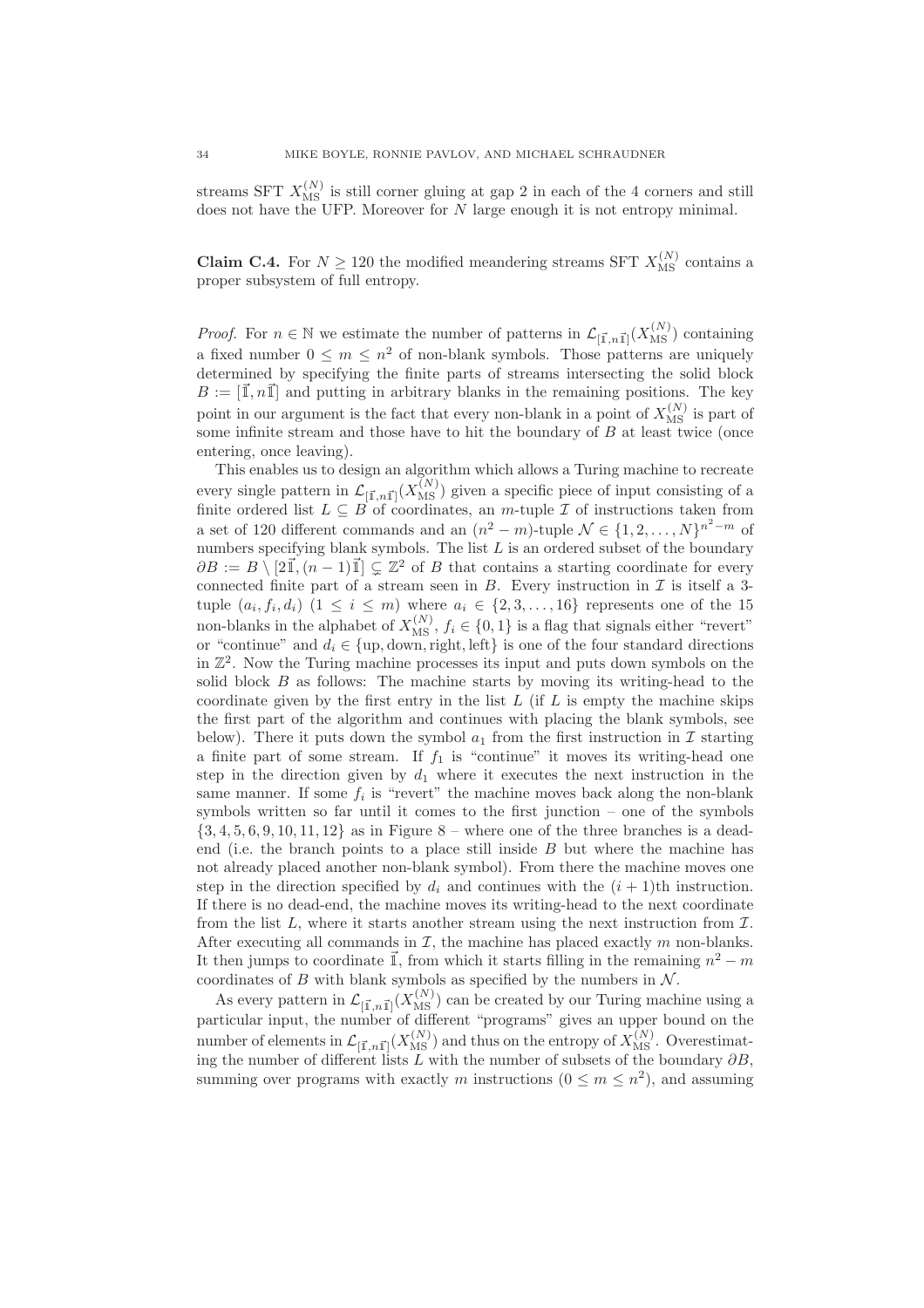$N \geq 120$ , we get

$$
\left|\mathcal{L}_{[\vec{1},n\vec{1}]}(X_{\text{MS}}^{(N)})\right| \le 2^{|\partial B|} \cdot \sum_{m=0}^{n^2} (120^m \cdot N^{(n^2-m)}) \le 2^{4n-4} \cdot (n^2+1) \cdot N^{n^2}
$$

As a lower bound we take the number of different patterns containing only blanks, so  $\left|\mathcal{L}_{\left[\vec{\mathbf{I}},n\vec{\mathbf{I}}\right]}(X_{\text{MS}}^{(N)})\right| \geq N^{n^2}$ . Putting both bounds together we see that  $h(X_{\text{MS}}^{(N)}) = \log N$ for all  $N \ge 120$ . As  $X_{\text{MS}}^{(N)}$  contains the full  $\mathbb{Z}^2$  shift on N (blank) symbols as a proper subshift, we are done.

#### **REFERENCES**

- [1] P. Balister, B. Bollobás and A. Quas, *Entropy along convex shapes, random tilings and shifts* of finite type, Illinois J. Math. 46 (2002), no. 3, 781–795.
- [2] A. Bertrand, Specification, synchronization, average length, in Coding theory and applications (Cachan, 1986), volume 311 of Lecture Notes in Comput., pages 86–95. Springer-Verlag, Berlin-New York, 1988.
- [3] M. Boyle, Lower entropy factors of sofic systems, Ergodic Theory Dynam. Systems 3 (1983), no. 4, 541–557.
- [4] M. Boyle and M. Schraudner,  $\mathbb{Z}^d$  group shifts and Bernoulli factors, Ergodic Theory Dynam. Systems 28 (2008), no. 2, 367–387.
- [5] M. Boyle and M. Schraudner,  $\mathbb{Z}^d$  shifts of finite type without equal-entropy Bernoulli factors, to appear in J. Difference Equ. Appl.
- [6] R. Burton and J.Steif, Non-uniqueness of measures of maximal entropy for subshifts of finite type, Ergodic Theory Dynam. Systems 14 (1994), no.2, 213-235.
- [7] M. Denker, C. Grillenberger and K. Sigmund, Ergodic theory on compact spaces, Lecture Notes in Mathematics 527, Springer-Verlag, Berlin-New York, 1976.
- [8] A. Desai, Subsystem entropy for  $\mathbb{Z}^d$  sofic shifts, Indagationes Mathematicae 17 (2006), No. 3, 353-360.
- [9] A. Desai, A class of  $\mathbb{Z}^d$  SFTs which factor onto lower entropy full shifts, Proc. AMS, to appear.
- [10] E. Glasner, J.-P. Thouvenot and B. Weiss, Entropy theory without a past, Ergodic Theory Dynam. Systems 20 (2000), no. 5, 1355–1370.
- [11] M. Hochman, Recursively enumerable dynamics, subdynamics of SFTs and cellular automata, preliminary manuscript (2007).
- [12] M. Hochman, On the automorphism groups of multidimensional SFTs, preliminary manuscript (2007).
- [13] M. Hochman and T. Meyerovitch, A characterization of the entropies of multidimensional shifts of finite type, Annals of Math., to appear.
- [14] A. Johnson and K. Madden, Factoring higher-dimensional shifts of finite type onto the full shift, Ergodic Theory Dynam. Systems 25 (2005), no. 3, 811–822.
- [15] W. Krieger, On the subsystems of topological Markov chains, Ergodic Theory Dynam. Systems 2 (1982), no. 1, 195-202.
- [16] S. Lightwood, Morphisms from non-periodic  $\mathbb{Z}^2$ -subshifts. I. Constructing embeddings from homomorphisms, Ergodic Theory Dynam. Systems 23 (2003), no. 2, 587–609.
- [17] S. Lightwood, Morphisms from non-periodic  $\mathbb{Z}^2$ -subshifts. II. Constructing homomorphisms to square-filling mixing shifts of finite type, Ergodic Theory Dynam. Systems 24 (2004), no. 4, 1227–1260.
- [18] S. Lightwood and N. Ormes, Bounded orbit injections and suspension equivalence for minimal  $\mathbb{Z}^2$  actions, Ergodic Theory Dynam. Systems 27 (2007), no. 1, 153-182.
- [19] D. Lind and B. Marcus, *Introduction to symbolic dynamics and coding*. Cambridge University Press, Cambridge (1995).
- [20] B. Marcus, Factors and extensions of full shifts, Monatsh. Math. 88 (1979), no. 3, 239–247.
- [21] B. Marcus, *Sofic systems and encoding data*, IEEE Trans. Inform. Theory **31** (1985), 366-377.
- [22] N. Markley and M. Paul, *Maximal measures and entropy for*  $\mathbb{Z}^{\nu}$  subshifts of finite type, Classical mechanics and dynamical systems, Lecture Notes in Pure and Appl. Math., 70 (1981), 135-157.

.